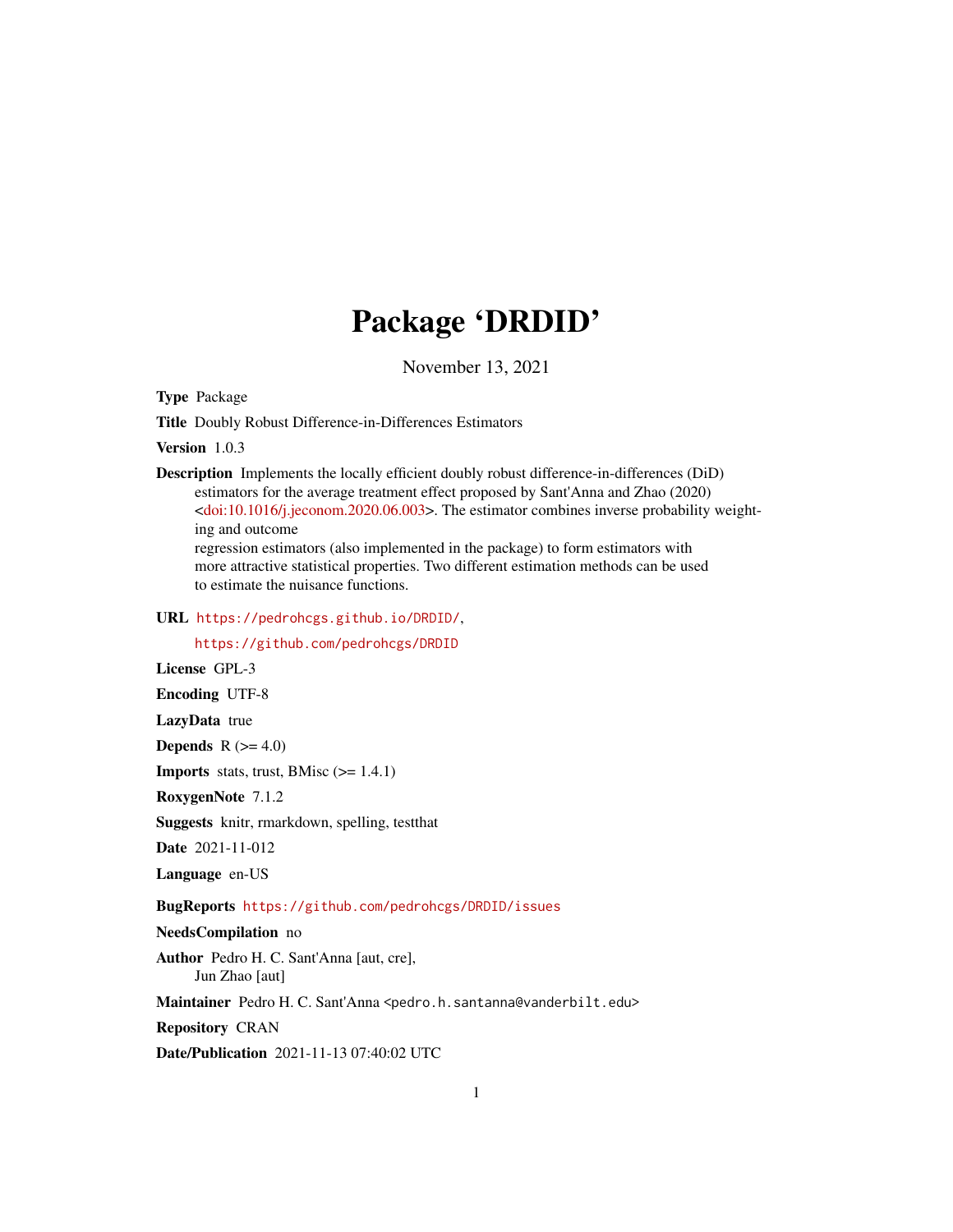## <span id="page-1-0"></span>R topics documented:

| Index | 40 |
|-------|----|
|       |    |
|       |    |
|       |    |
|       |    |
|       |    |
|       |    |
|       |    |
|       |    |
|       |    |
|       |    |
|       |    |
|       |    |
|       |    |
|       |    |
|       |    |
|       |    |
|       |    |
|       |    |
|       |    |
|       | 3  |
|       |    |

DRDID-package *Doubly robust difference-in-differences estimators*

#### Description

The DRDID package implements different estimators for the average treatment effect on the treated in difference-in-differences (DID) setups where the parallel trends assumption holds after you condition on a vector of pre-treatment covariates. The main estimators implemented here are the locally efficient, doubly-robust DID estimators proposed by Sant'Anna and Zhao (2020) <https://arxiv.org/abs/1812.01723>. A number of other DID estimators discussed in Sant'Anna and Zhao (2020) are also implemented.

## References

Sant'Anna, Pedro H. C. and Zhao, Jun. (2020), "Doubly Robust Difference-in-Differences Estimators." Journal of Econometrics, Vol. 219 (1), pp. 101-122, doi: [10.1016/j.jeconom.2020.06.003](https://doi.org/10.1016/j.jeconom.2020.06.003)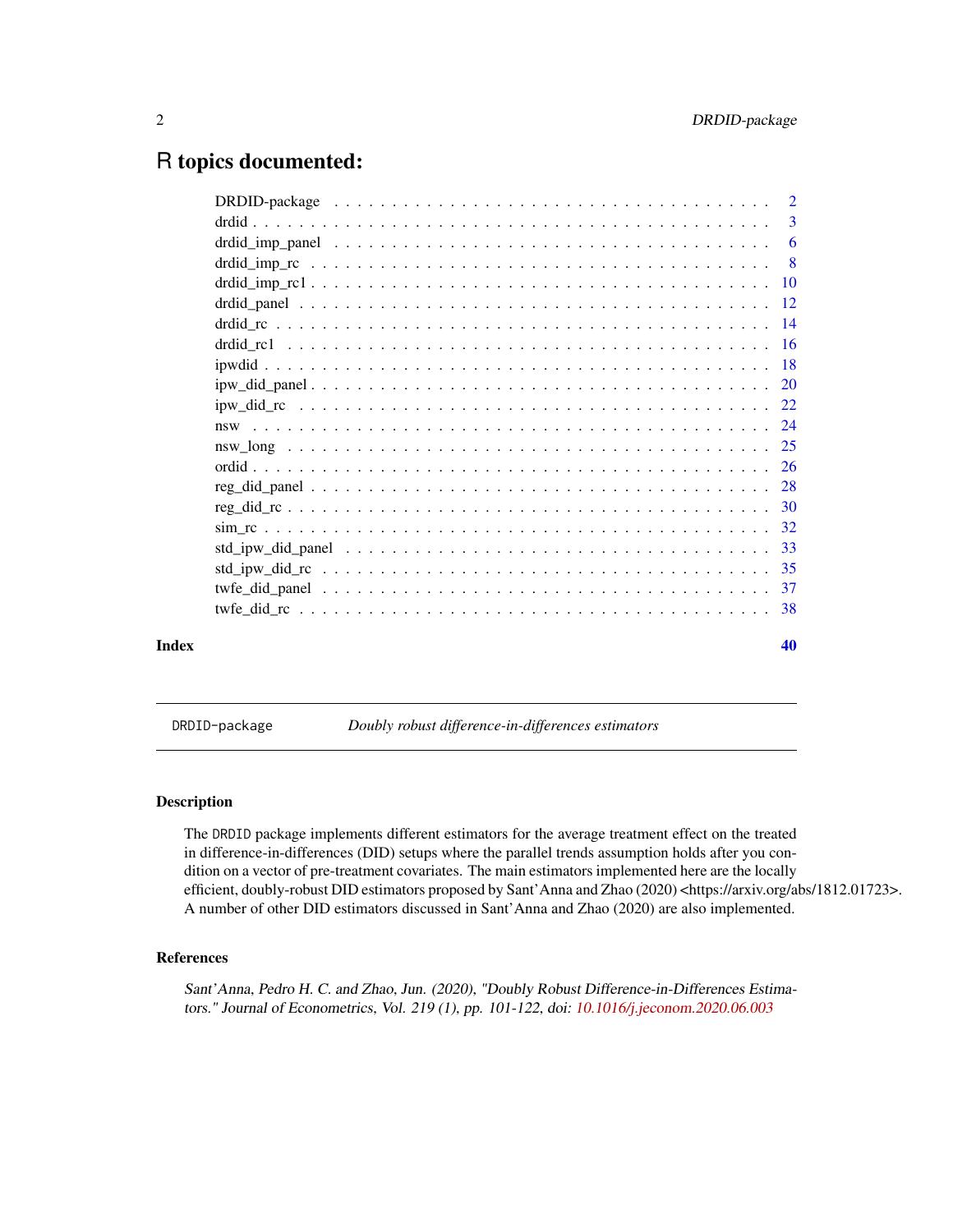<span id="page-2-0"></span>

## Description

drdid is used to compute the locally efficient doubly robust estimators for the ATT in difference-indifferences (DiD) setups. It can be used with panel or stationary repeated cross section data. Data should be store in "long" format.

## Usage

```
drdid(
  yname,
  tname,
  idname,
  dname,
  xformla = NULL,
  data,
 panel = TRUE,
  estMethod = c("imp", "trad"),
 weightsname = NULL,
 boot = FALSE,boot.type = c("weighted", "multiplier"),
  nboot = 999,inffunc = FALSE
)
```
#### Arguments

| yname   | The name of the outcome variable.                                                                                                                                                                                                                                                                                                                                 |
|---------|-------------------------------------------------------------------------------------------------------------------------------------------------------------------------------------------------------------------------------------------------------------------------------------------------------------------------------------------------------------------|
| tname   | The name of the column containing the time periods.                                                                                                                                                                                                                                                                                                               |
| idname  | The name of the column containing the unit id name.                                                                                                                                                                                                                                                                                                               |
| dname   | The name of the column containing the treatment group $(=1$ if observation is<br>treated in the post-treatment, =0 otherwise)                                                                                                                                                                                                                                     |
| xformla | A formula for the covariates to include in the model. It should be of the form<br>$\sim$ X1 + X2 (intercept should not be listed as it is always automatically included).<br>Default is NULL which is equivalent to $x$ form $a = -1$ .                                                                                                                           |
| data    | The name of the data frame that contains the data.                                                                                                                                                                                                                                                                                                                |
| panel   | Whether or not the data is a panel dataset. The panel dataset should be provided<br>in long format – that is, where each row corresponds to a unit observed at a<br>particular point in time. The default is TRUE. Whens panel = TRUE, the vari-<br>able idname must be set. When $panel = FALSE$ , the data is treated as stationary<br>repeated cross sections. |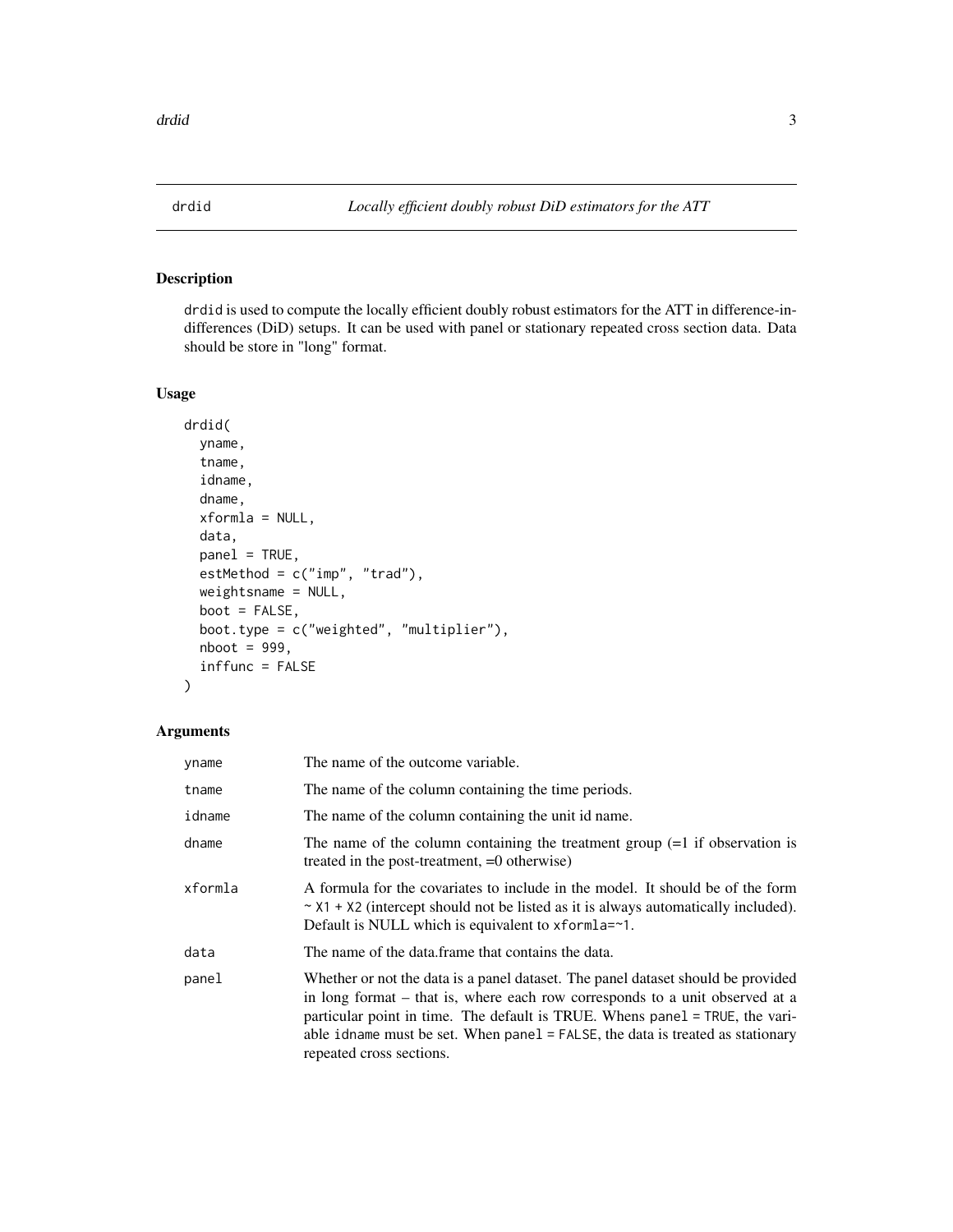| estMethod   | the method to estimate the nuisance parameters. The default is "imp" which uses<br>weighted least squares to estimate the outcome regressions and inverse proba-<br>bility tilting to the estimate the the propensity score, leading to the improved<br>locally efficient DR DID estimator proposed by Sant'Anna and Zhao (2020).<br>The other alternative is "trad", which then uses OLS to estimate outcome re-<br>gressions and maximum likelihood to estimate propensity score. This leads to<br>the "traditional" locally efficient DR DID estimator proposed by Sant'Anna and<br>Zhao (2020). |
|-------------|-----------------------------------------------------------------------------------------------------------------------------------------------------------------------------------------------------------------------------------------------------------------------------------------------------------------------------------------------------------------------------------------------------------------------------------------------------------------------------------------------------------------------------------------------------------------------------------------------------|
| weightsname | The name of the column containing the sampling weights. If NULL, then every<br>observation has the same weights.                                                                                                                                                                                                                                                                                                                                                                                                                                                                                    |
| boot        | Logical argument to whether bootstrap should be used for inference. Default is<br>FALSE and analytical standard errors are reported.                                                                                                                                                                                                                                                                                                                                                                                                                                                                |
| boot.type   | Type of bootstrap to be performed (not relevant if boot = FALSE). Options are<br>"weighted" and "multiplier". If boot = TRUE, default is "weighted".                                                                                                                                                                                                                                                                                                                                                                                                                                                |
| nboot       | Number of bootstrap repetitions (not relevant if boot $=$ FALSE). Default is 999.                                                                                                                                                                                                                                                                                                                                                                                                                                                                                                                   |
| inffunc     | Logical argument to whether influence function should be returned. Default is<br>FALSE.                                                                                                                                                                                                                                                                                                                                                                                                                                                                                                             |

### Details

When panel data are available (panel = TRUE), the drdid function implements the locally efficient doubly robust difference-in-differences (DID) estimator for the average treatment effect on the treated (ATT) defined in equation (3.1) in Sant'Anna and Zhao (2020). This estimator makes use of a logistic propensity score model for the probability of being in the treated group, and of a linear regression model for the outcome evolution among the comparison units.

When only stationary repeated cross-section data are available (panel = FALSE), the drdid function implements the locally efficient doubly robust difference-in-differences (DID) estimator for the average treatment effect on the treated (ATT) defined in equation (3.4) in Sant'Anna and Zhao (2020). This estimator makes use of a logistic propensity score model for the probability of being in the treated group, and of (separate) linear regression models for the outcome of both treated and comparison units, in both pre and post-treatment periods.

When one sets estMethod = "imp" (the default), the nuisance parameters (propensity score and outcome regression parameters) are estimated using the methods described in Sections 3.1 and 3.2 of Sant'Anna and Zhao (2020). In short, the propensity score parameters are estimated using the inverse probability tilting estimator proposed by Graham, Pinto and Pinto (2012), and the outcome regression coefficients are estimated using weighted least squares,where the weights depend on the propensity score estimates; see Sant'Anna and Zhao (2020) for details.

When one sets estMethod = "trad", the propensity score parameters are estimated using maximum likelihood, and the outcome regression coefficients are estimated using ordinary least squares.

The main advantage of using estMethod  $=$  "imp" is that the resulting estimator is not only locally efficient and doubly robust for the ATT, but it is also doubly robust for inference; see Sant'Anna and Zhao (2020) for details.

#### Value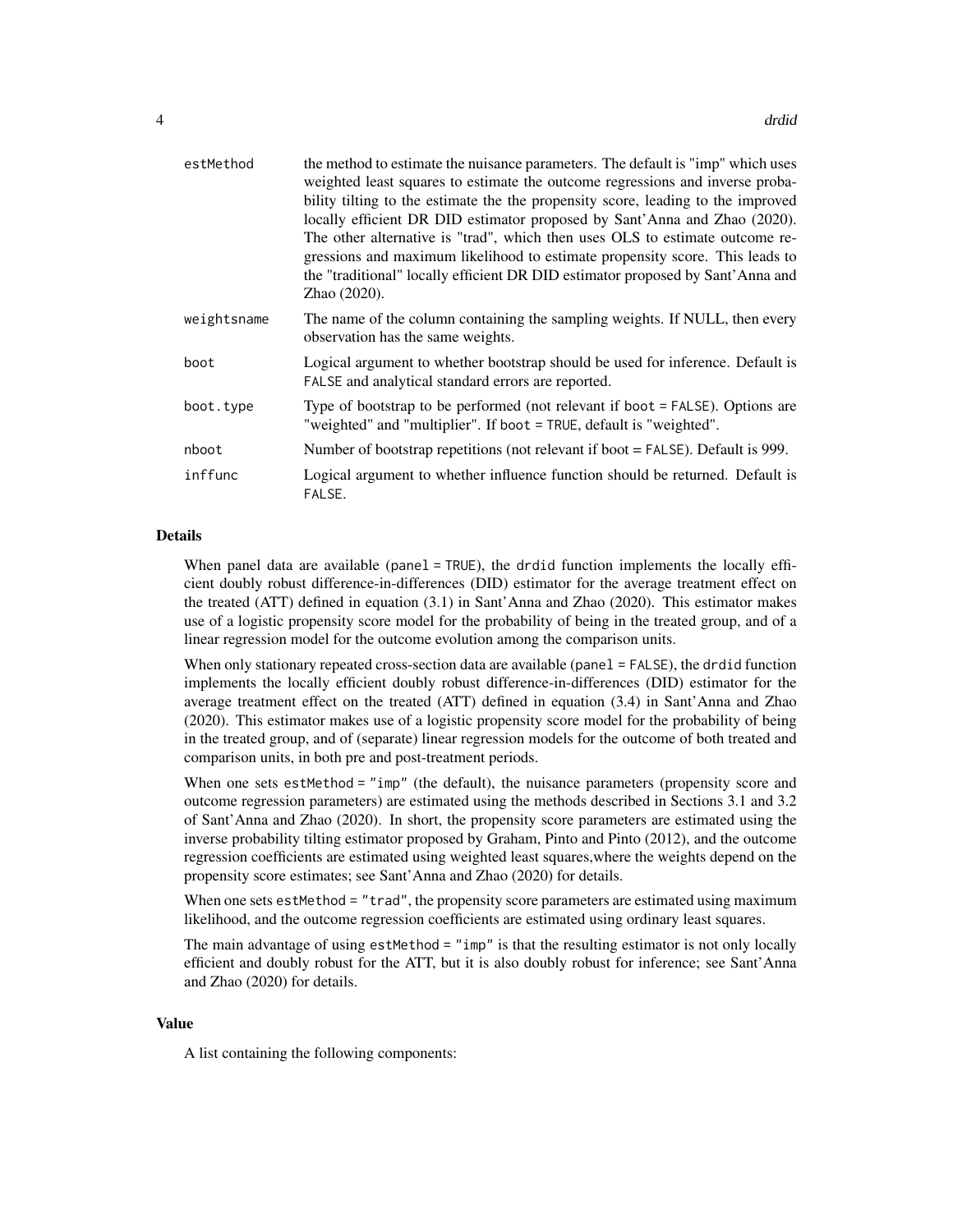drdid 55 and 55 and 55 and 55 and 55 and 55 and 55 and 55 and 55 and 55 and 55 and 55 and 55 and 55 and 55 and 55 and 55 and 55 and 55 and 55 and 55 and 55 and 55 and 55 and 55 and 55 and 55 and 55 and 55 and 55 and 55 and

| <b>ATT</b>   | The DR DID point estimate                                                                                                                                                                                                                                                                        |
|--------------|--------------------------------------------------------------------------------------------------------------------------------------------------------------------------------------------------------------------------------------------------------------------------------------------------|
| se           | The DR DID standard error                                                                                                                                                                                                                                                                        |
| uci          | Estimate of the upper bound of a 95% CI for the ATT                                                                                                                                                                                                                                              |
| lci          | Estimate of the lower bound of a 95% CI for the ATT                                                                                                                                                                                                                                              |
| boots        | All Bootstrap draws of the ATT, in case bootstrap was used to conduct inference.<br>Default is NULL                                                                                                                                                                                              |
| att.inf.func | Estimate of the influence function. Default is NULL                                                                                                                                                                                                                                              |
| ps.flag      | Convergence Flag for the propensity score estimation (only active if est Method<br>$=$ "imp".): = 0 if trust algorithm converged, = 1 if IPT (original) algorithm con-<br>verged (in case it was used), $=2$ if GLM logit estimator was used (i.e., if both<br>trust and IPT did not converged). |
| call.param   | The matched call.                                                                                                                                                                                                                                                                                |
| argu         | Some arguments used in the call (panel, estMethod, boot, boot.type, nboot,<br>$type="dr")$                                                                                                                                                                                                       |

#### References

Graham, Bryan, Pinto, Cristine, and Egel, Daniel (2012), "Inverse Probability Tilting for Moment Condition Models with Missing Data." Review of Economic Studies, vol. 79 (3), pp. 1053-1079, doi: [10.1093/restud/rdr047](https://doi.org/10.1093/restud/rdr047)

Sant'Anna, Pedro H. C. and Zhao, Jun. (2020), "Doubly Robust Difference-in-Differences Estimators." Journal of Econometrics, Vol. 219 (1), pp. 101-122, doi: [10.1016/j.jeconom.2020.06.003](https://doi.org/10.1016/j.jeconom.2020.06.003)

### Examples

```
# -----------------------------------------------
# Panel data case
# -----------------------------------------------
# Form the Lalonde sample with CPS comparison group
eval_lalonde_cps <- subset(nsw_long, nsw_long$treated == 0 | nsw_long$sample == 2)
# Further reduce sample to speed example
set.seed(123)
unit_random <- sample(unique(eval_lalonde_cps$id), 5000)
eval_lalonde_cps <- eval_lalonde_cps[eval_lalonde_cps$id %in% unit_random,]
# -----------------------------------------------
# Implement improved DR locally efficient DID with panel data
drdid(yname="re", tname = "year", idname = "id", dname = "experimental",
     xformla= ~ age+ educ+ black+ married+ nodegree+ hisp+ re74,
     data = eval_lalonde_cps, panel = TRUE)
#Implement "traditional" DR locally efficient DID with panel data
drdid(yname="re", tname = "year", idname = "id", dname = "experimental",
      xformla= ~ age+ educ+ black+ married+ nodegree+ hisp+ re74,
      data = eval_lalonde_cps, panel = TRUE, estMethod = "trad")
# -----------------------------------------------
# Repeated cross section case
# -----------------------------------------------
```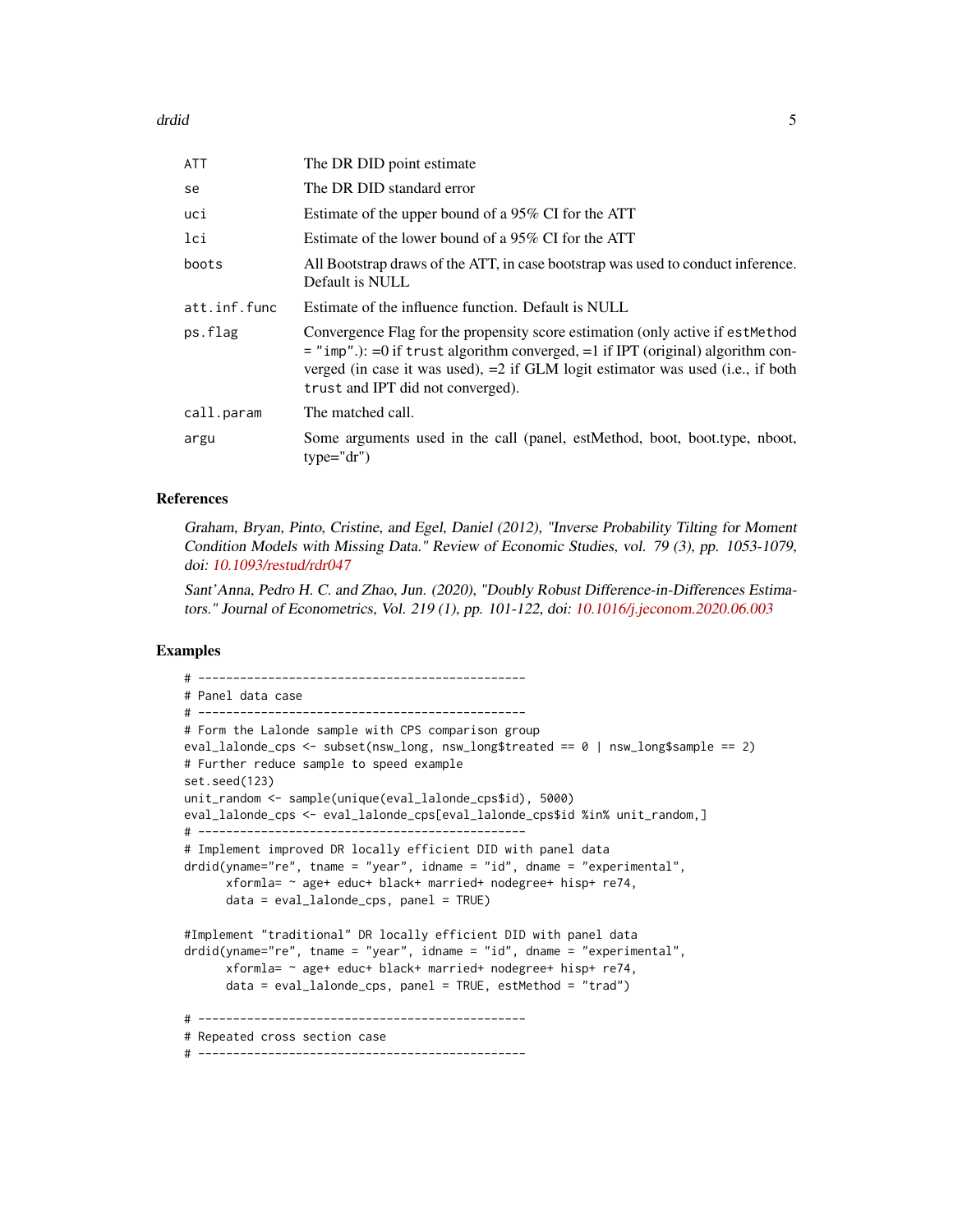```
# use the simulated data provided in the package
#Implement "improved" DR locally efficient DID with repeated cross-section data
drdid(yname="y", tname = "post", idname = "id", dname = "d",
     xformla = -x1 + x2 + x3 + x4,data = sim\_rc, panel = FALSE, estMethod = "imp")#Implement "traditional" DR locally efficient DID with repeated cross-section data
drdid(yname="y", tname = "post", idname = "id", dname = "d",
     xformla = -x1 + x2 + x3 + x4,data = sim\_rc, panel = FALSE, estMethod = "trad")
```
drdid\_imp\_panel *Improved locally efficient doubly robust DiD estimator for the ATT, with panel data*

## Description

drdid\_imp\_panel is used to compute the locally efficient doubly robust estimators for the ATT in difference-in-differences (DiD) setups with panel data. The resulting estimator is also doubly robust for inference; see Section 3.1 of Sant'Anna and Zhao (2020).

## Usage

```
drdid_imp_panel(
  y1,
  y0,
  D,
  covariates,
  i.weights = NULL,
  boot = FALSE,
  boot.type = "weighted",
  nboot = NULL,inffunc = FALSE
\lambda
```
#### Arguments

| у1         | An $n \times 1$ vector of outcomes from the post-treatment period.                                                                                                          |
|------------|-----------------------------------------------------------------------------------------------------------------------------------------------------------------------------|
| y0         | An $n \times 1$ vector of outcomes from the pre-treatment period.                                                                                                           |
| D          | An $n \times 1$ vector of Group indicators (=1 if observation is treated in the post-<br>treatment, $=0$ otherwise).                                                        |
| covariates | An $n \times k$ matrix of covariates to be used in the propensity score and regression<br>estimation. If covariates $=$ NULL, this leads to an unconditional DID estimator. |
| i.weights  | An $n \times 1$ vector of weights to be used. If NULL, then every observation has the<br>same weights.                                                                      |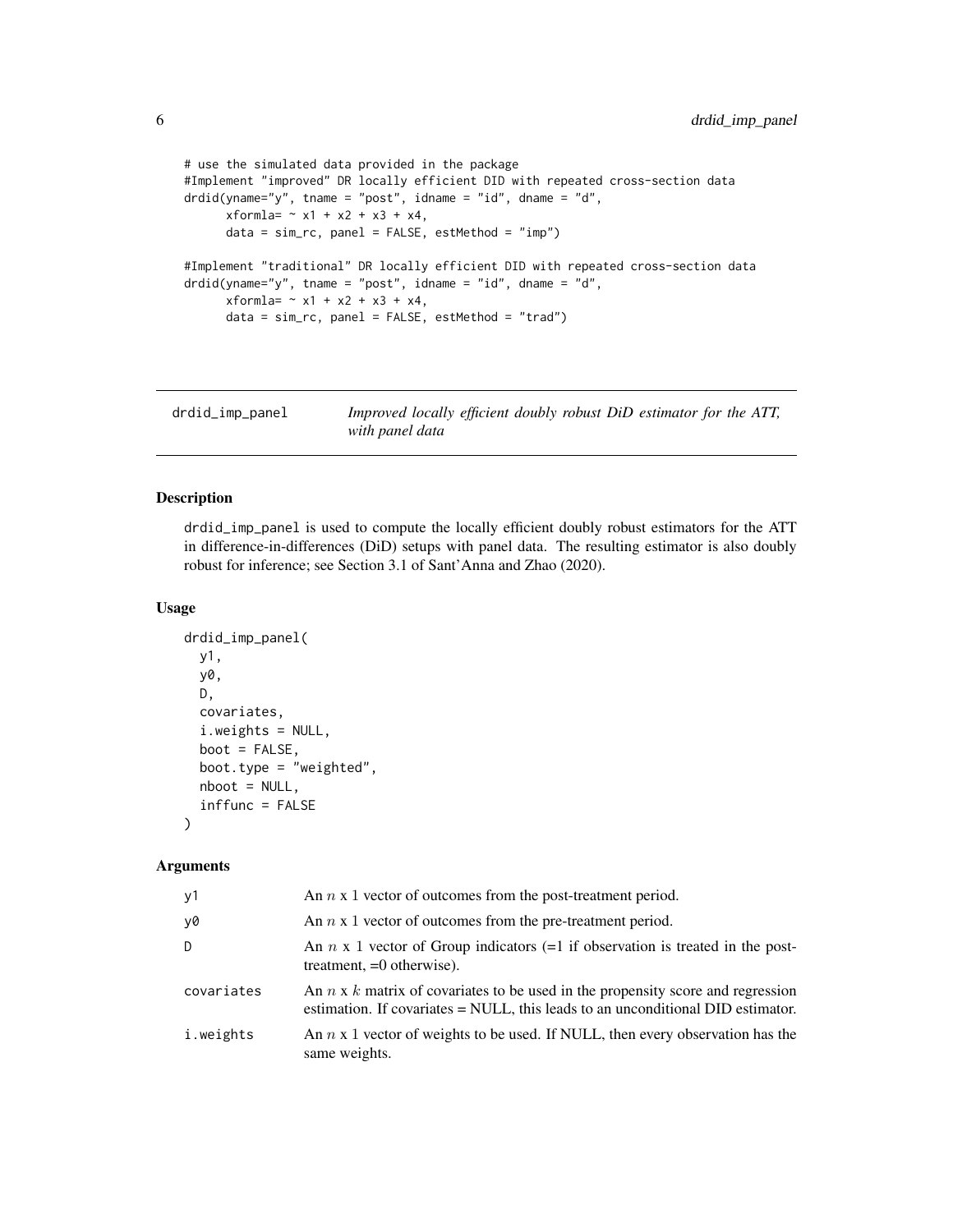| boot      | Logical argument to whether bootstrap should be used for inference. Default is<br>FALSE.                                                             |
|-----------|------------------------------------------------------------------------------------------------------------------------------------------------------|
| boot.type | Type of bootstrap to be performed (not relevant if boot = FALSE). Options are<br>"weighted" and "multiplier". If boot = TRUE, default is "weighted". |
| nboot     | Number of bootstrap repetitions (not relevant if boot = FALSE). Default is 999.                                                                      |
| inffunc   | Logical argument to whether influence function should be returned. Default is<br>FALSE.                                                              |

## Details

The drdid\_imp\_panel function implements the locally efficient doubly robust difference-in-differences (DID) estimator for the average treatment effect on the treated (ATT) defined in equation (3.1) in Sant'Anna and Zhao (2020). This estimator makes use of a logistic propensity score model for the probability of being in the treated group, and of a linear regression model for the outcome evolution among the comparison units.

The nuisance parameters (propensity score and outcome regression parameters) are estimated using the methods described in Sections 3.1 of Sant'Anna and Zhao (2020). In short, the propensity score parameters are estimated using the inverse probability tilting estimator proposed by Graham, Pinto and Pinto (2012), and the outcome regression coefficients are estimated using weighted least squares,where the weights depend on the propensity score estimates; see Sant'Anna and Zhao (2020) for details.

The resulting estimator is not only locally efficient and doubly robust for the ATT, but it is also doubly robust for inference; see Sant'Anna and Zhao (2020) for details.

#### Value

| ATT          | The DID point estimate.                                                                                                                                                                                                                     |
|--------------|---------------------------------------------------------------------------------------------------------------------------------------------------------------------------------------------------------------------------------------------|
| se           | The DID standard error.                                                                                                                                                                                                                     |
| uci          | The upper bound of the 95% CI for the ATT.                                                                                                                                                                                                  |
| lci          | The lower bound of the 95% CI for the ATT                                                                                                                                                                                                   |
| boots        | All Bootstrap draws of the ATT, in case bootstrap was used to conduct inference.<br>Default is NULL.                                                                                                                                        |
| ps.flag      | Convergence Flag for the propensity score estimation: $=0$ if trust algorithm<br>converged, $=1$ if IPW algorithm converged (in case it was used), $=2$ if GLM<br>logit estimator was used (i.e., if both trust and IPT did not converged). |
| att.inf.func | Estimate of the influence function. Default is NULL                                                                                                                                                                                         |
| call.param   | The matched call.                                                                                                                                                                                                                           |
| argu         | Some arguments used (explicitly or not) in the call (panel $=$ TRUE, estMethod<br>$=$ "imp", boot, boot.type, nboot, type="dr")                                                                                                             |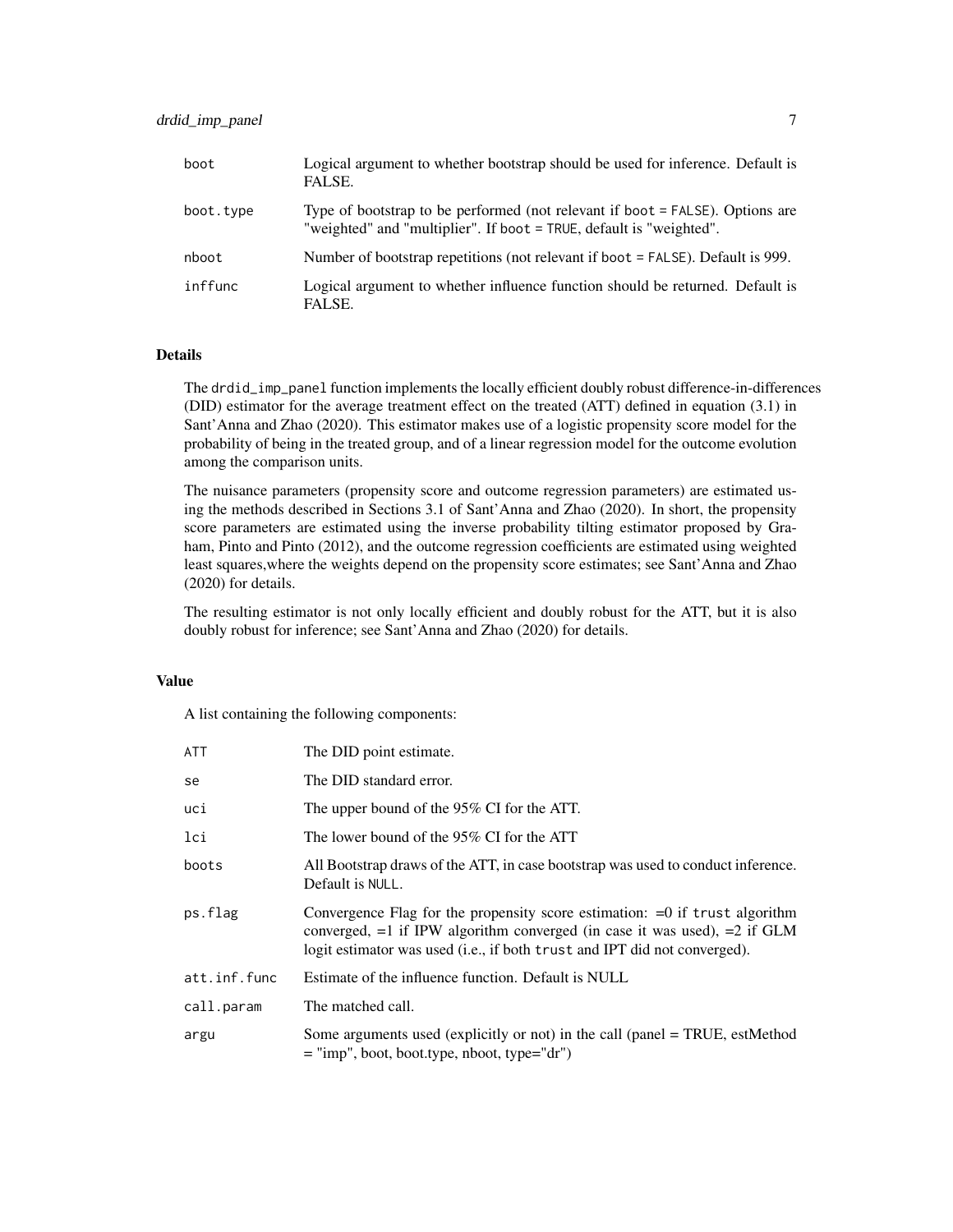<span id="page-7-0"></span>Graham, Bryan, Pinto, Cristine, and Egel, Daniel (2012), "Inverse Probability Tilting for Moment Condition Models with Missing Data." Review of Economic Studies, vol. 79 (3), pp. 1053-1079, doi: [10.1093/restud/rdr047](https://doi.org/10.1093/restud/rdr047)

Sant'Anna, Pedro H. C. and Zhao, Jun. (2020), "Doubly Robust Difference-in-Differences Estimators." Journal of Econometrics, Vol. 219 (1), pp. 101-122, doi: [10.1016/j.jeconom.2020.06.003](https://doi.org/10.1016/j.jeconom.2020.06.003)

### Examples

```
# Form the Lalonde sample with CPS comparison group
eval_lalonde_cps <- subset(nsw, nsw$treated == 0 | nsw$sample == 2)
# Further reduce sample to speed example
set.seed(123)
unit_random <- sample(1:nrow(eval_lalonde_cps), 5000)
eval_lalonde_cps <- eval_lalonde_cps[unit_random,]
# Select some covariates
covX = as.matrix(cbind(eval_lalonde_cps$age, eval_lalonde_cps$educ,
                             eval_lalonde_cps$black, eval_lalonde_cps$married,
                             eval_lalonde_cps$nodegree, eval_lalonde_cps$hisp,
                             eval_lalonde_cps$re74))
# Implement improved DR locally efficient DID with panel data
drdid_imp_panel(y1 = eval_lalonde_cps$re78, y0 = eval_lalonde_cps$re75,
                D = eval_lalonde_cps$experimental,
                covariates = covX)
```
drdid\_imp\_rc *Improved locally efficient doubly robust DiD estimator for the ATT, with repeated cross-section data*

## Description

drdid\_imp\_rc is used to compute the locally efficient doubly robust estimators for the ATT in difference-in-differences (DiD) setups with stationary repeated cross-sectional data. The resulting estimator is also doubly robust for inference; see Section 3.2 of Sant'Anna and Zhao (2020).

#### Usage

```
drdid_imp_rc(
 y,
  post,
 D,
  covariates,
  i.weights = NULL,
  boot = FALSE,boot.type = "weighted",nboot = NULL,
```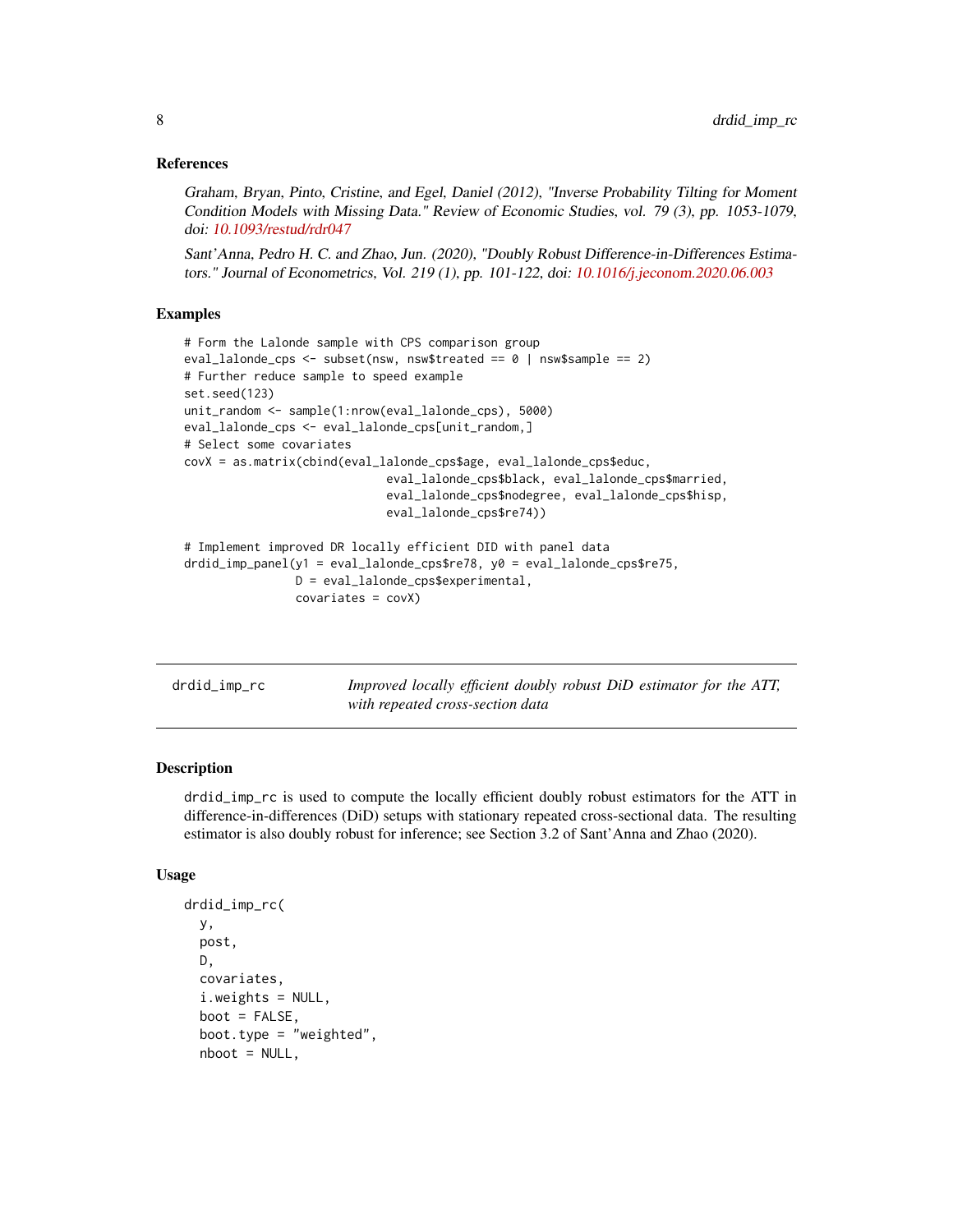```
inffunc = FALSE
\lambda
```
#### Arguments

| У          | An $n \times 1$ vector of outcomes from the both pre and post-treatment periods.                                                                                                  |
|------------|-----------------------------------------------------------------------------------------------------------------------------------------------------------------------------------|
| post       | An $n \times 1$ vector of Post-Treatment dummies (post = 1 if observation belongs<br>to post-treatment period, and post $= 0$ if observation belongs to pre-treatment<br>period.) |
| D          | An $n \times 1$ vector of Group indicators (=1 if observation is treated in the post-<br>treatment, $=0$ otherwise).                                                              |
| covariates | An $n \times k$ matrix of covariates to be used in the propensity score and regression<br>estimation. If covariates $=$ NULL, this leads to an unconditional DID estimator.       |
| i.weights  | An $n \times 1$ vector of weights to be used. If NULL, then every observation has the<br>same weights.                                                                            |
| boot       | Logical argument to whether bootstrap should be used for inference. Default is<br>FALSE.                                                                                          |
| boot.type  | Type of bootstrap to be performed (not relevant if boot = FALSE). Options are<br>"weighted" and "multiplier". If boot = TRUE, default is "weighted".                              |
| nboot      | Number of bootstrap repetitions (not relevant if boot = FALSE). Default is 999.                                                                                                   |
| inffunc    | Logical argument to whether influence function should be returned. Default is<br>FALSE.                                                                                           |

## Details

The drdid\_imp\_rc function implements the locally efficient doubly robust difference-in-differences (DID) estimator for the average treatment effect on the treated (ATT) defined in equation (3.4) in Sant'Anna and Zhao (2020). This estimator makes use of a logistic propensity score model for the probability of being in the treated group, and of (separate) linear regression models for the outcome of both treated and comparison units, in both pre and post-treatment periods.

The nuisance parameters (propensity score and outcome regression parameters) are estimated using the methods described in Sections 3.2 of Sant'Anna and Zhao (2020). In short, the propensity score parameters are estimated using the inverse probability tilting estimator proposed by Graham, Pinto and Pinto (2012), and the outcome regression coefficients are estimated using weighted least squares,where the weights depend on the propensity score estimates; see Sant'Anna and Zhao (2020) for details.

The resulting estimator is not only locally efficient and doubly robust for the ATT, but it is also doubly robust for inference; see Sant'Anna and Zhao (2020) for details.

#### Value

| <b>ATT</b> | The DR DID point estimate                           |
|------------|-----------------------------------------------------|
| se         | The DR DID standard error                           |
| uci        | Estimate of the upper bound of a 95% CI for the ATT |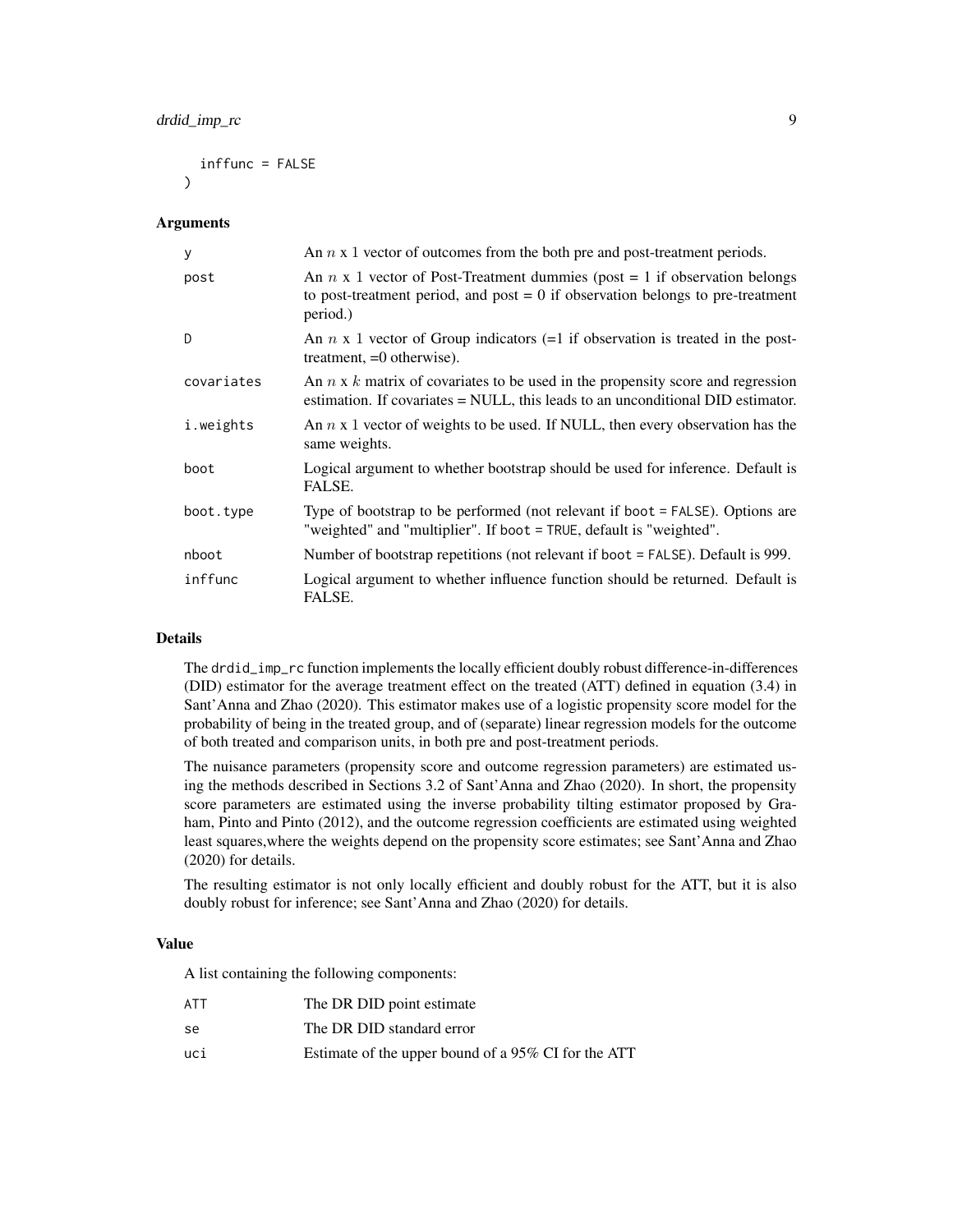<span id="page-9-0"></span>

| lci          | Estimate of the lower bound of a 95% CI for the ATT                                                                                                                                                                                         |
|--------------|---------------------------------------------------------------------------------------------------------------------------------------------------------------------------------------------------------------------------------------------|
| boots        | All Bootstrap draws of the ATT, in case bootstrap was used to conduct inference.<br>Default is NULL                                                                                                                                         |
| ps.flag      | Convergence Flag for the propensity score estimation: $=0$ if trust algorithm<br>converged, $=1$ if IPW algorithm converged (in case it was used), $=2$ if GLM<br>logit estimator was used (i.e., if both trust and IPT did not converged). |
| att.inf.func | Estimate of the influence function. Default is NULL                                                                                                                                                                                         |
| call.param   | The matched call.                                                                                                                                                                                                                           |
| argu         | Some arguments used (explicitly or not) in the call (panel = FALSE, estMethod<br>$=$ "imp", boot, boot.type, nboot, type="dr")                                                                                                              |

Graham, Bryan, Pinto, Cristine, and Egel, Daniel (2012), "Inverse Probability Tilting for Moment Condition Models with Missing Data." Review of Economic Studies, vol. 79 (3), pp. 1053-1079, doi: [10.1093/restud/rdr047](https://doi.org/10.1093/restud/rdr047)

Sant'Anna, Pedro H. C. and Zhao, Jun. (2020), "Doubly Robust Difference-in-Differences Estimators." Journal of Econometrics, Vol. 219 (1), pp. 101-122, doi: [10.1016/j.jeconom.2020.06.003](https://doi.org/10.1016/j.jeconom.2020.06.003)

## Examples

```
# use the simulated data
covX = as.matrix(sin\_rc[, 5:8])# Implement the improved, locally efficient DR DID estimator
drdid_imp_rc(y = sim_rc$y, post = sim_rc$post, D = sim_rc$d,
             covariates= covX)
```

| drdid_imp_rc1 | Improved doubly robust DiD estimator for the ATT, with repeated |  |  |  |
|---------------|-----------------------------------------------------------------|--|--|--|
|               | cross-section data                                              |  |  |  |

### Description

drdid\_imp\_rc1 is used to compute the doubly robust estimators for the ATT in difference-indifferences (DiD) setups with stationary repeated cross-sectional data. The resulting estimator is also doubly robust for inference, though it is not locally efficient; see Section 3.2 of Sant'Anna and Zhao (2020).

## Usage

```
drdid_imp_rc1(
 y,
 post,
 D,
  covariates,
```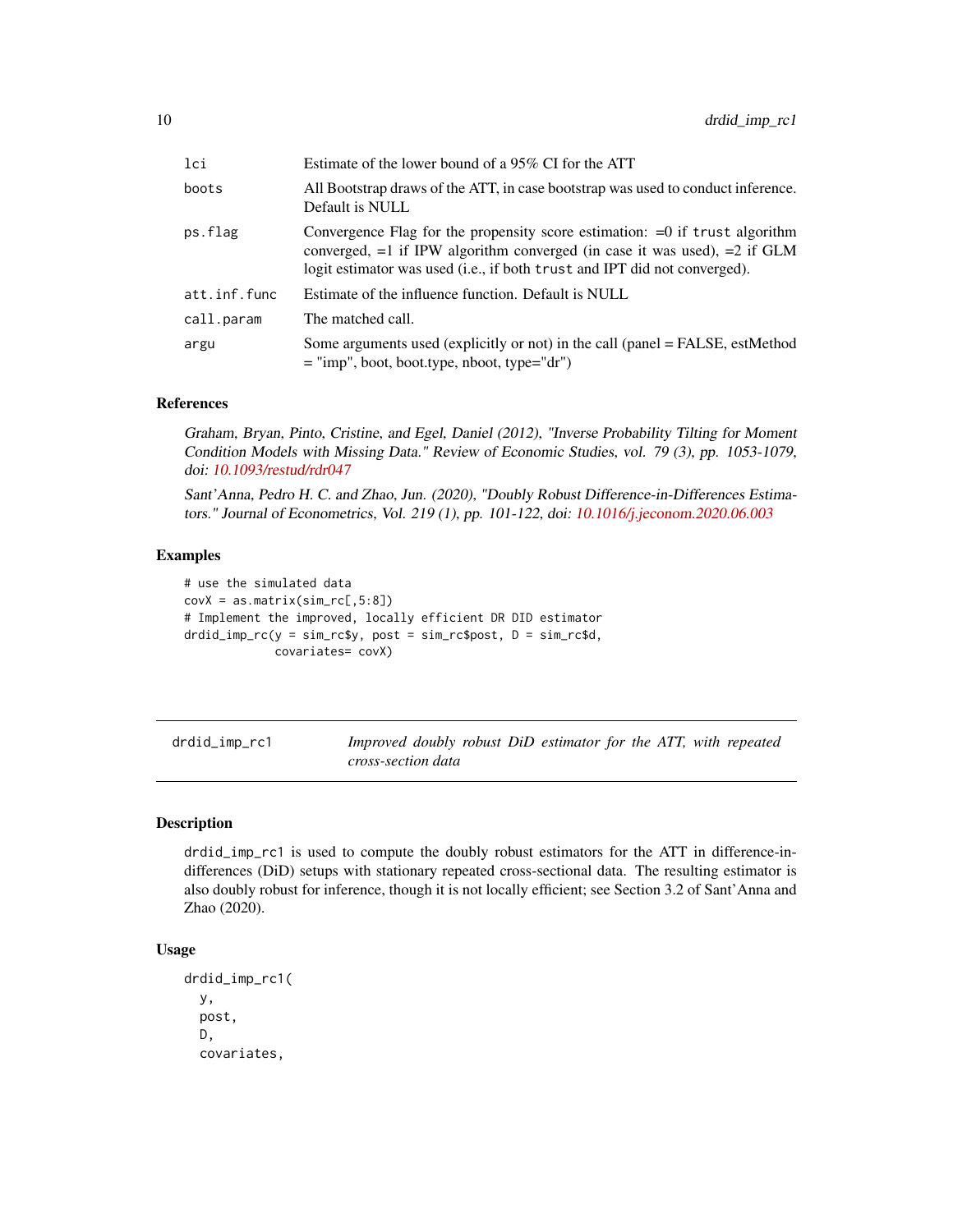## drdid\_imp\_rc1 11

```
i.weights = NULL,
  boot = FALSE,
 boot.type = "weighted",
 nboot = NULL,inffunc = FALSE
)
```
#### Arguments

| y          | An $n \times 1$ vector of outcomes from the both pre and post-treatment periods.                                                                                                  |
|------------|-----------------------------------------------------------------------------------------------------------------------------------------------------------------------------------|
| post       | An $n \times 1$ vector of Post-Treatment dummies (post = 1 if observation belongs<br>to post-treatment period, and post $= 0$ if observation belongs to pre-treatment<br>period.) |
| D          | An $n \times 1$ vector of Group indicators (=1 if observation is treated in the post-<br>treatment, $=0$ otherwise).                                                              |
| covariates | An $n \times k$ matrix of covariates to be used in the propensity score and regression<br>estimation. If covariates $=$ NULL, this leads to an unconditional DID estimator.       |
| i.weights  | An $n \times 1$ vector of weights to be used. If NULL, then every observation has the<br>same weights.                                                                            |
| boot       | Logical argument to whether bootstrap should be used for inference. Default is<br>FALSE.                                                                                          |
| boot.type  | Type of bootstrap to be performed (not relevant if boot = FALSE). Options are<br>"weighted" and "multiplier". If boot = TRUE, default is "weighted".                              |
| nboot      | Number of bootstrap repetitions (not relevant if boot = FALSE). Default is 999.                                                                                                   |
| inffunc    | Logical argument to whether influence function should be returned. Default is<br>FALSE.                                                                                           |

#### Details

The drdid\_imp\_rc1 function implements the doubly robust difference-in-differences (DID) estimator for the average treatment effect on the treated (ATT) defined in equation (3.3) in Sant'Anna and Zhao (2020). This estimator makes use of a logistic propensity score model for the probability of being in the treated group, and of (separate) linear regression models for the outcome among the comparison units in both pre and post-treatment time periods. Importantly, this estimator is not locally efficient for the ATT.

The nuisance parameters (propensity score and outcome regression parameters) are estimated using the methods described in Sections 3.2 of Sant'Anna and Zhao (2020). In short, the propensity score parameters are estimated using the inverse probability tilting estimator proposed by Graham, Pinto and Pinto (2012), and the outcome regression coefficients are estimated using weighted least squares,where the weights depend on the propensity score estimates; see Sant'Anna and Zhao (2020) for details.

The resulting estimator is not only doubly robust for the ATT, but it is also doubly robust for inference. However, we stress that it is not locally efficient; see Sant'Anna and Zhao (2020) for details.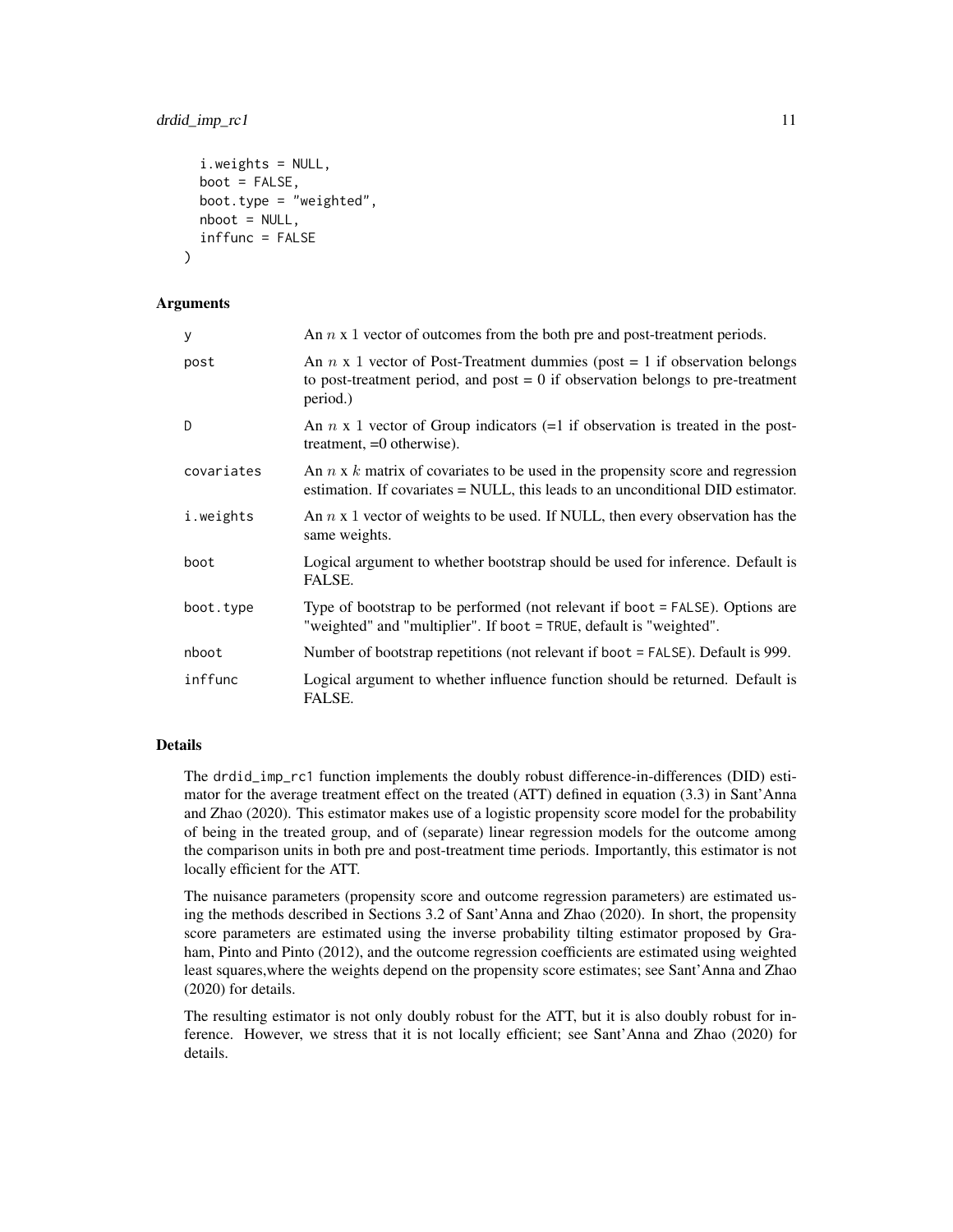## <span id="page-11-0"></span>Value

A list containing the following components:

| ATT          | The DR DID point estimate                                                                                                                                                                                                                   |
|--------------|---------------------------------------------------------------------------------------------------------------------------------------------------------------------------------------------------------------------------------------------|
| se           | The DR DID standard error                                                                                                                                                                                                                   |
| uci          | Estimate of the upper bound of a 95% CI for the ATT                                                                                                                                                                                         |
| lci          | Estimate of the lower bound of a 95% CI for the ATT                                                                                                                                                                                         |
| boots        | All Bootstrap draws of the ATT, in case bootstrap was used to conduct inference.<br>Default is NULL                                                                                                                                         |
| ps.flag      | Convergence Flag for the propensity score estimation: $=0$ if trust algorithm<br>converged, $=1$ if IPW algorithm converged (in case it was used), $=2$ if GLM<br>logit estimator was used (i.e., if both trust and IPT did not converged). |
| att.inf.func | Estimate of the influence function. Default is NULL                                                                                                                                                                                         |
| call.param   | The matched call.                                                                                                                                                                                                                           |
| argu         | Some arguments used (explicitly or not) in the call (panel = FALSE, estMethod<br>$=$ "imp2", boot, boot.type, nboot, type="dr")                                                                                                             |

#### References

Graham, Bryan, Pinto, Cristine, and Egel, Daniel (2012), "Inverse Probability Tilting for Moment Condition Models with Missing Data." Review of Economic Studies, vol. 79 (3), pp. 1053-1079, doi: [10.1093/restud/rdr047](https://doi.org/10.1093/restud/rdr047)

Sant'Anna, Pedro H. C. and Zhao, Jun. (2020), "Doubly Robust Difference-in-Differences Estimators." Journal of Econometrics, Vol. 219 (1), pp. 101-122, doi: [10.1016/j.jeconom.2020.06.003](https://doi.org/10.1016/j.jeconom.2020.06.003)

## Examples

```
# use the simulated data provided in the package
covX = as_matrix(sim\_rc[, 5:8])# Implement the improved DR DID estimator (but not locally efficient!)
drdid_imp_rc1(y = sim_rc$y, post = sim_rc$post, D = sim_rc$d,
             covariates= covX)
```

| drdid_panel |
|-------------|
|-------------|

Locally efficient doubly robust DiD estimator for the ATT, with panel *data*

## Description

drdid\_panel is used to compute the locally efficient doubly robust estimators for the ATT in difference-in-differences (DiD) setups with panel data.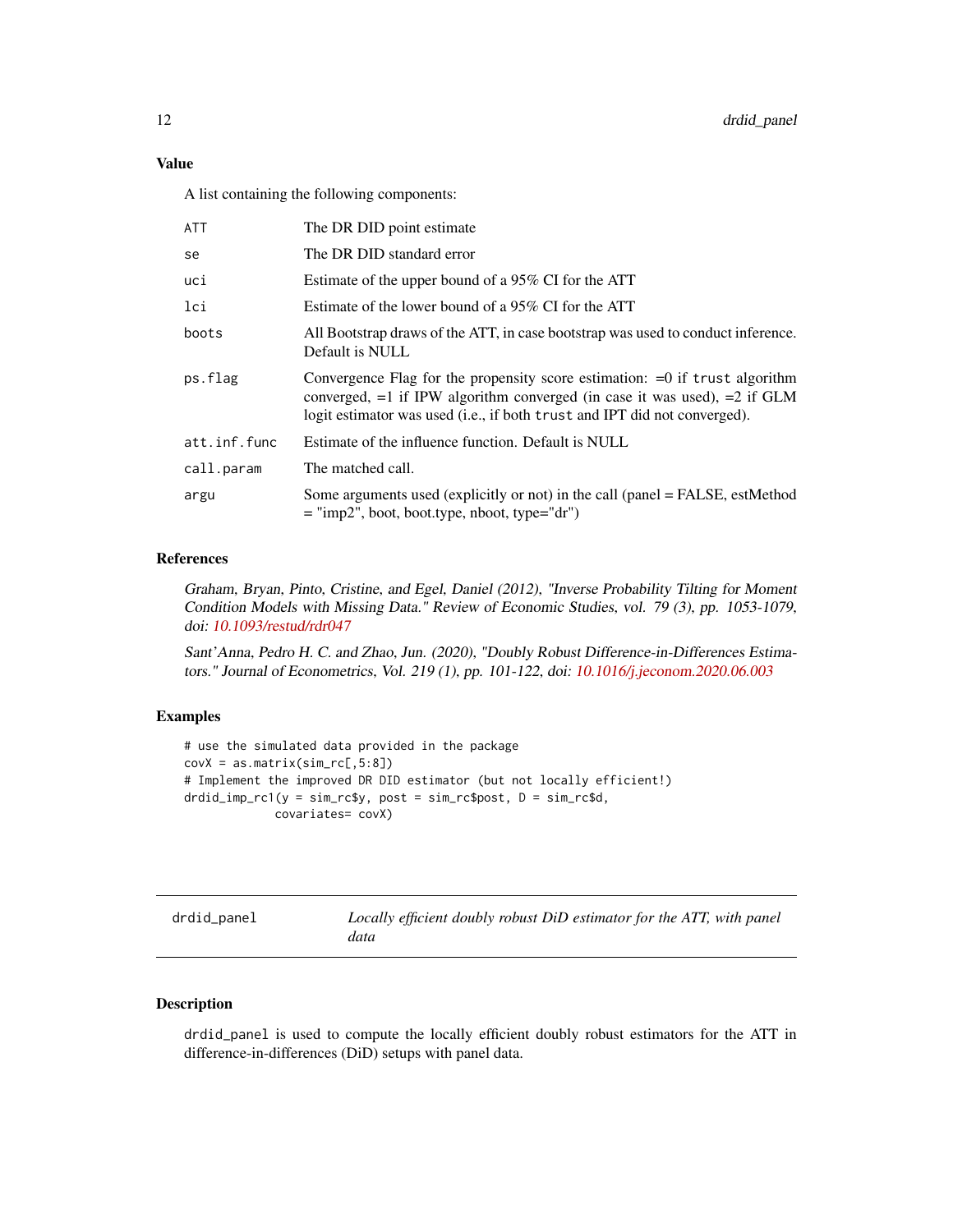## drdid\_panel 13

## Usage

```
drdid_panel(
 y1,
 y0,
 D,
  covariates,
  i.weights = NULL,
 boot = FALSE,boot.type = "weighted",
  nboot = NULL,inffunc = FALSE
)
```
## Arguments

| y1         | An $n \times 1$ vector of outcomes from the post-treatment period.                                                                                                        |
|------------|---------------------------------------------------------------------------------------------------------------------------------------------------------------------------|
| y0         | An $n \times 1$ vector of outcomes from the pre-treatment period.                                                                                                         |
| D          | An $n \times 1$ vector of Group indicators (=1 if observation is treated in the post-<br>treatment, $=0$ otherwise).                                                      |
| covariates | An $n \times k$ matrix of covariates to be used in the propensity score and regression<br>estimation. If covariates = NULL, this leads to an unconditional DID estimator. |
| i.weights  | An $n \times 1$ vector of weights to be used. If NULL, then every observation has the<br>same weights.                                                                    |
| boot       | Logical argument to whether bootstrap should be used for inference. Default is<br>FALSE.                                                                                  |
| boot.type  | Type of bootstrap to be performed (not relevant if boot = FALSE). Options are<br>"weighted" and "multiplier". If boot = TRUE, default is "weighted".                      |
| nboot      | Number of bootstrap repetitions (not relevant if boot = FALSE). Default is 999.                                                                                           |
| inffunc    | Logical argument to whether influence function should be returned. Default is<br>FALSE.                                                                                   |

## Details

The drdid\_panel function implements the locally efficient doubly robust difference-in-differences (DID) estimator for the average treatment effect on the treated (ATT) defined in equation (3.1) in Sant'Anna and Zhao (2020). This estimator makes use of a logistic propensity score model for the probability of being in the treated group, and of a linear regression model for the outcome evolution among the comparison units.

The propensity score parameters are estimated using maximum likelihood, and the outcome regression coefficients are estimated using ordinary least squares.

## Value

A list containing the following components:

ATT The DR DID point estimate.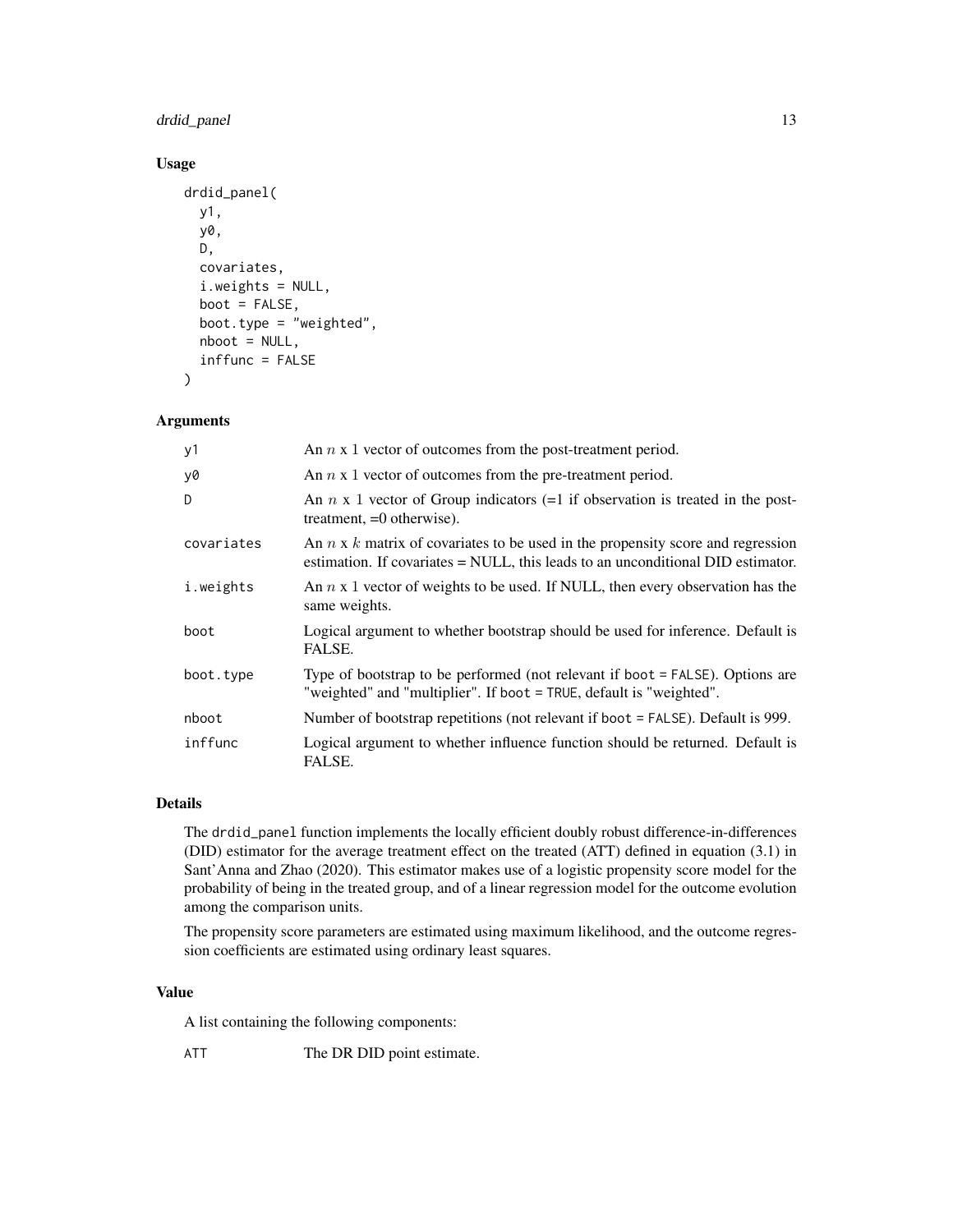<span id="page-13-0"></span>

| The DR DID standard error.                                                                                                       |
|----------------------------------------------------------------------------------------------------------------------------------|
| Estimate of the upper bound of a 95% CI for the ATT.                                                                             |
| Estimate of the lower bound of a 95% CI for the ATT.                                                                             |
| All Bootstrap draws of the ATT, in case bootstrap was used to conduct inference.<br>Default is NULL.                             |
| Estimate of the influence function. Default is NULL.                                                                             |
| The matched call.                                                                                                                |
| Some arguments used (explicitly or not) in the call (panel $=$ TRUE, estMethod<br>$=$ "trad", boot, boot.type, nboot, type="dr") |
|                                                                                                                                  |

Sant'Anna, Pedro H. C. and Zhao, Jun. (2020), "Doubly Robust Difference-in-Differences Estimators." Journal of Econometrics, Vol. 219 (1), pp. 101-122, doi: [10.1016/j.jeconom.2020.06.003](https://doi.org/10.1016/j.jeconom.2020.06.003)

## Examples

```
# Form the Lalonde sample with CPS comparison group (data in wide format)
eval_lalonde_cps <- subset(nsw, nsw$treated == 0 | nsw$sample == 2)
# Further reduce sample to speed example
set.seed(123)
unit_random <- sample(1:nrow(eval_lalonde_cps), 5000)
eval_lalonde_cps <- eval_lalonde_cps[unit_random,]
# Select some covariates
covX = as.matrix(cbind(eval_lalonde_cps$age, eval_lalonde_cps$educ,
                       eval_lalonde_cps$black, eval_lalonde_cps$married,
                       eval_lalonde_cps$nodegree, eval_lalonde_cps$hisp,
                       eval_lalonde_cps$re74))
# Implement traditional DR locally efficient DID with panel data
drdid_panel(y1 = eval_lalonde_cps$re78, y0 = eval_lalonde_cps$re75,
             D = eval_lalonde_cps$experimental,
             covariates = covX)
```
drdid\_rc *Locally efficient doubly robust DiD estimator for the ATT, with repeated cross-section data*

## Description

drdid\_rc is used to compute the locally efficient doubly robust estimators for the ATT in differencein-differences (DiD) setups with stationary repeated cross-sectional data.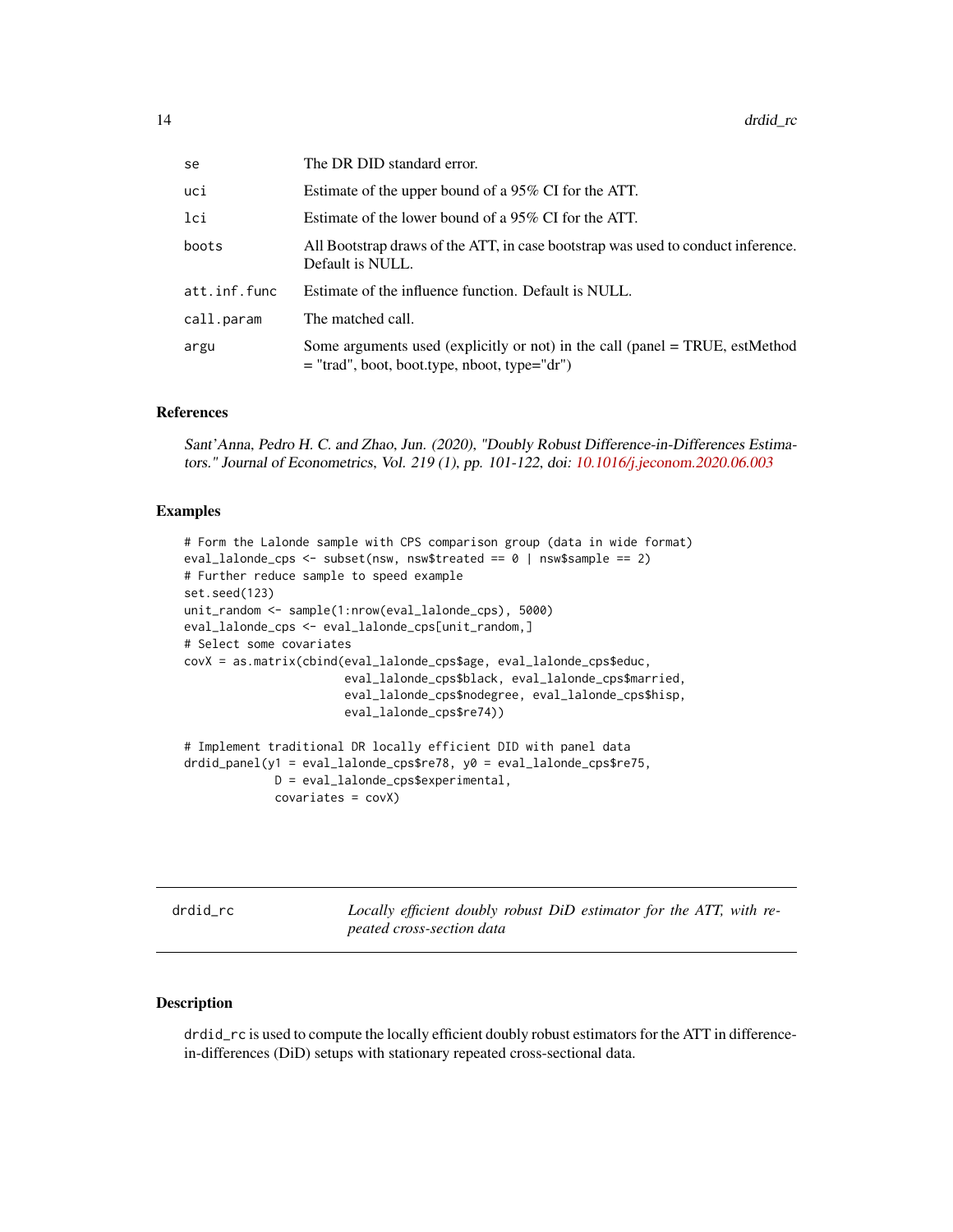#### drdid\_rc 15

## Usage

```
drdid_rc(
 y,
 post,
 D,
  covariates,
  i.weights = NULL,
 boot = FALSE,
 boot.type = "weighted",
 nboot = NULL,inffunc = FALSE
)
```
### Arguments

| У          | An $n \times 1$ vector of outcomes from the both pre and post-treatment periods.                                                                                                  |
|------------|-----------------------------------------------------------------------------------------------------------------------------------------------------------------------------------|
| post       | An $n \times 1$ vector of Post-Treatment dummies (post = 1 if observation belongs<br>to post-treatment period, and post $= 0$ if observation belongs to pre-treatment<br>period.) |
| D.         | An $n \times 1$ vector of Group indicators (=1 if observation is treated in the post-<br>treatment, $=0$ otherwise).                                                              |
| covariates | An $n \times k$ matrix of covariates to be used in the propensity score and regression<br>estimation. If covariates = NULL, this leads to an unconditional DID estimator.         |
| i.weights  | An $n \times 1$ vector of weights to be used. If NULL, then every observation has the<br>same weights.                                                                            |
| boot       | Logical argument to whether bootstrap should be used for inference. Default is<br>FALSE.                                                                                          |
| boot.type  | Type of bootstrap to be performed (not relevant if boot = FALSE). Options are<br>"weighted" and "multiplier". If boot = TRUE, default is "weighted".                              |
| nboot      | Number of bootstrap repetitions (not relevant if boot = FALSE). Default is 999.                                                                                                   |
| inffunc    | Logical argument to whether influence function should be returned. Default is<br>FALSE.                                                                                           |

## Details

The drdid\_rc function implements the locally efficient doubly robust difference-in-differences (DID) estimator for the average treatment effect on the treated (ATT) defined in equation (3.4) in Sant'Anna and Zhao (2020). This estimator makes use of a logistic propensity score model for the probability of being in the treated group, and of (separate) linear regression models for the outcome of both treated and comparison units, in both pre and post-treatment periods.

The propensity score parameters are estimated using maximum likelihood, and the outcome regression coefficients are estimated using ordinary least squares; see Sant'Anna and Zhao (2020) for details.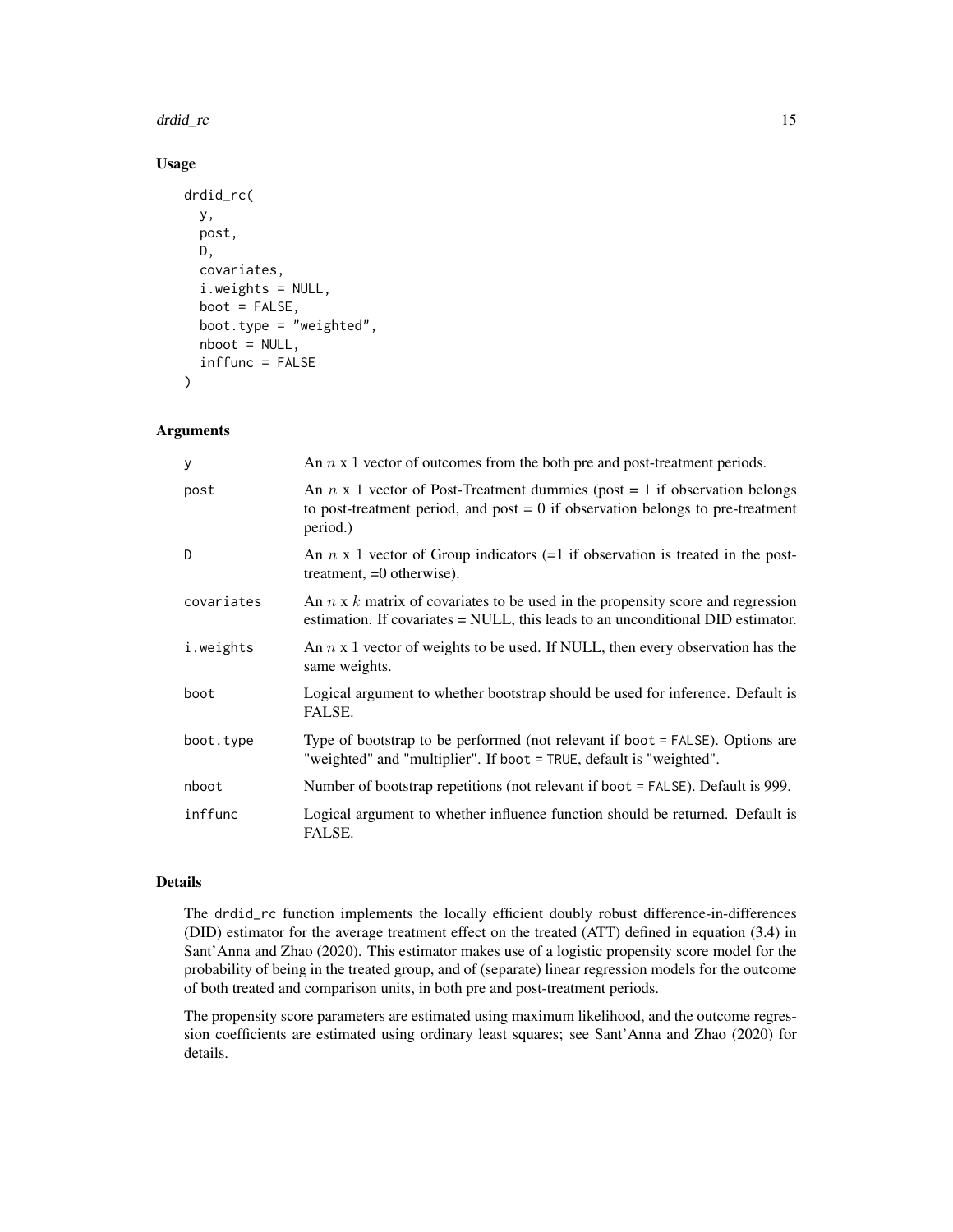<span id="page-15-0"></span>A list containing the following components:

| ATT          | The TR-DR DID point estimate                                                                                                   |
|--------------|--------------------------------------------------------------------------------------------------------------------------------|
| se           | The TR-DR DID standard error                                                                                                   |
| uci          | Estimate of the upper bound of a 95% CI for the ATT                                                                            |
| lci          | Estimate of the lower bound of a 95% CI for the ATT                                                                            |
| boots        | All Bootstrap draws of the ATT, in case bootstrap was used to conduct inference.<br>Default is NULL                            |
| att.inf.func | Estimate of the influence function. Default is NULL                                                                            |
| call.param   | The matched call.                                                                                                              |
| argu         | Some arguments used (explicitly or not) in the call (panel = TRUE, estMethod<br>$=$ "trad", boot, boot.type, nboot, type="dr") |

## References

Sant'Anna, Pedro H. C. and Zhao, Jun. (2020), "Doubly Robust Difference-in-Differences Estimators." Journal of Econometrics, Vol. 219 (1), pp. 101-122, doi: [10.1016/j.jeconom.2020.06.003](https://doi.org/10.1016/j.jeconom.2020.06.003)

#### Examples

```
# use the simulated data provided in the package
covX = as_matrix(sim\_rc[, 5:8])# Implement the 'traditional' locally efficient DR DID estimator
drdid_rc(y = sim_rc$y, post = sim_rc$post, D = sim_rc$d,
         covariates= covX)
```

| drdid rc1 | Doubly robust DiD estimator for the ATT, with repeated cross-section |
|-----------|----------------------------------------------------------------------|
|           | data                                                                 |

## Description

drdid\_rc1 is used to compute the doubly robust estimators for the ATT in difference-in-differences (DiD) setups with stationary repeated cross-sectional data. The resulting estimator is not locally efficient; see Section 3.2 of Sant'Anna and Zhao (2020).

## Usage

```
drdid_rc1(
 y,
 post,
 D,
  covariates,
  i.weights = NULL,
```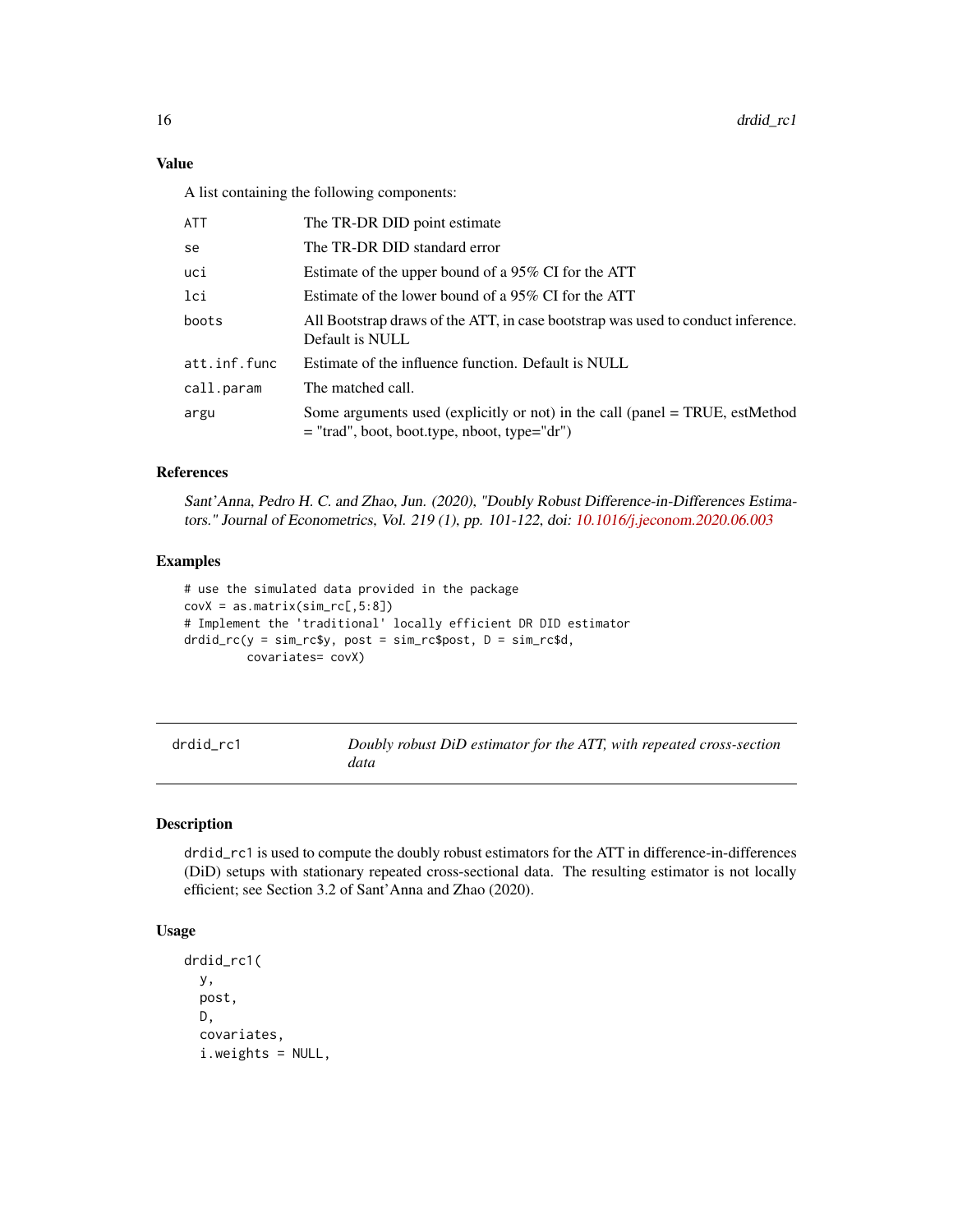```
boot = FALSE,
boot.type = "weighted",
nboot = NULL,
inffunc = FALSE
```
#### Arguments

)

| y          | An $n \times 1$ vector of outcomes from the both pre and post-treatment periods.                                                                                                  |
|------------|-----------------------------------------------------------------------------------------------------------------------------------------------------------------------------------|
| post       | An $n \times 1$ vector of Post-Treatment dummies (post = 1 if observation belongs<br>to post-treatment period, and post $= 0$ if observation belongs to pre-treatment<br>period.) |
| D          | An $n \times 1$ vector of Group indicators (=1 if observation is treated in the post-<br>treatment, $=0$ otherwise).                                                              |
| covariates | An $n \times k$ matrix of covariates to be used in the propensity score and regression<br>estimation. If covariates = NULL, this leads to an unconditional DID estimator.         |
| i.weights  | An $n \times 1$ vector of weights to be used. If NULL, then every observation has the<br>same weights.                                                                            |
| boot       | Logical argument to whether bootstrap should be used for inference. Default is<br>FALSE.                                                                                          |
| boot.type  | Type of bootstrap to be performed (not relevant if boot = FALSE). Options are<br>"weighted" and "multiplier". If boot = TRUE, default is "weighted".                              |
| nboot      | Number of bootstrap repetitions (not relevant if boot = FALSE). Default is 999.                                                                                                   |
| inffunc    | Logical argument to whether influence function should be returned. Default is<br>FALSE.                                                                                           |

### Details

The drdid\_rc1 function implements the doubly robust difference-in-differences (DID) estimator for the average treatment effect on the treated (ATT) defined in equation (3.3) in Sant'Anna and Zhao (2020). This estimator makes use of a logistic propensity score model for the probability of being in the treated group, and of (separate) linear regression models for the outcome among the comparison units in both pre and post-treatment time periods. Importantly, this estimator is not locally efficient for the ATT.

The propensity score parameters are estimated using maximum likelihood, and the outcome regression coefficients are estimated using ordinary least squares.

The resulting estimator is not not locally efficient; see Sant'Anna and Zhao (2020) for details.

## Value

| ATT | The DR DID point estimate                           |
|-----|-----------------------------------------------------|
| se  | The DR DID standard error                           |
| uci | Estimate of the upper bound of a 95% CI for the ATT |
| lci | Estimate of the lower bound of a 95% CI for the ATT |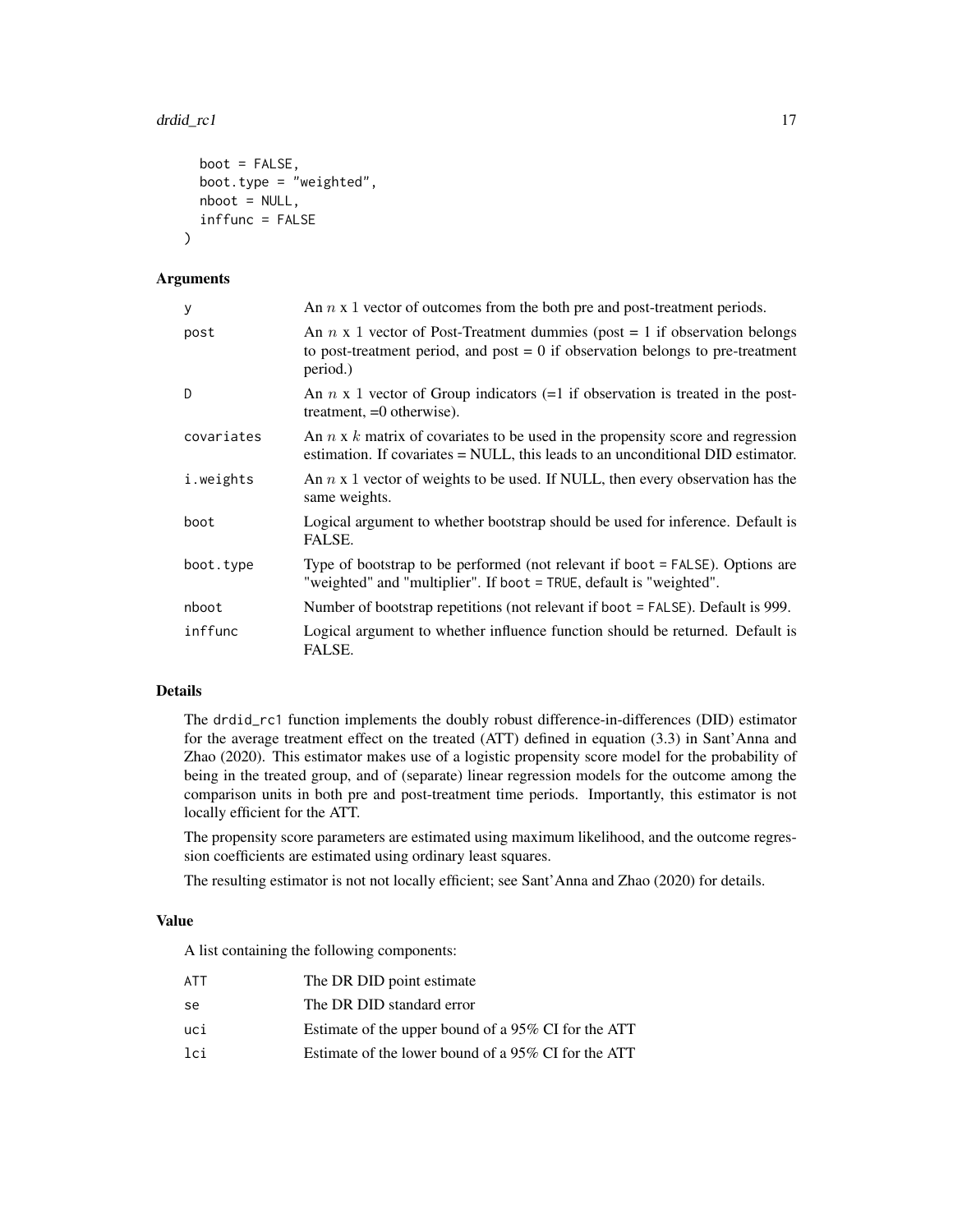<span id="page-17-0"></span>

| boots        | All Bootstrap draws of the ATT, in case bootstrap was used to conduct inference.<br>Default is NULL                              |
|--------------|----------------------------------------------------------------------------------------------------------------------------------|
| att.inf.func | Estimate of the influence function. Default is NULL                                                                              |
| call.param   | The matched call.                                                                                                                |
| argu         | Some arguments used (explicitly or not) in the call (panel = FALSE, estMethod<br>$=$ "trad2", boot, boot.type, nboot, type="dr") |

Sant'Anna, Pedro H. C. and Zhao, Jun. (2020), "Doubly Robust Difference-in-Differences Estimators." Journal of Econometrics, Vol. 219 (1), pp. 101-122, doi: [10.1016/j.jeconom.2020.06.003](https://doi.org/10.1016/j.jeconom.2020.06.003)

#### Examples

```
# use the simulated data provided in the package
covX = as_matrix(sim\_rc[, 5:8])# Implement the 'traditional' DR DID estimator (not locally efficient!)
drdid_rc1(y = sim_rc$y, post = sim_rc$post, D = sim_rc$d,
          covariates= covX)
```
ipwdid *Inverse probability weighted DiD estimators for the ATT*

#### Description

ipwdid computes the inverse probability weighted estimators for the average treatment effect on the treated in difference-in-differences (DiD) setups. It can be used with panel or stationary repeated cross-sectional data, with or without normalized (stabilized) weights. See Abadie (2005) and Sant'Anna and Zhao (2020) for details.

#### Usage

```
ipwdid(
  yname,
  tname,
  idname,
  dname,
  xformla = NULL,data,
 panel = TRUE,
  normalized = TRUE,
  weightsname = NULL,
 boot = FALSE,
 boot.type = c("weighted", "multiplier"),
  nboot = 999,inffunc = FALSE
)
```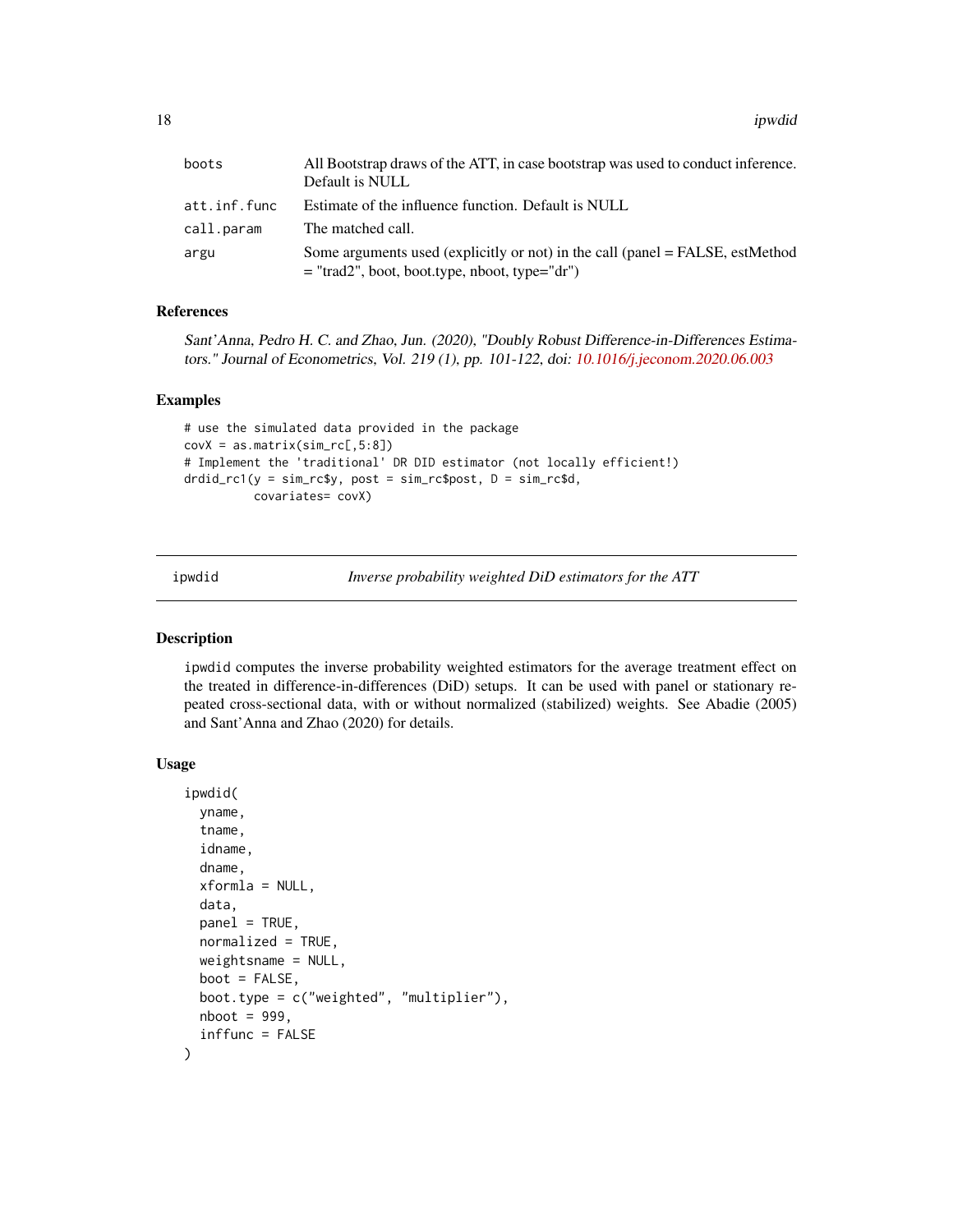#### ipwdid the control of the control of the control of the control of the control of the control of the control of the control of the control of the control of the control of the control of the control of the control of the c

## Arguments

| yname       | The name of the outcome variable.                                                                                                                                                                                                                                                                                                                             |
|-------------|---------------------------------------------------------------------------------------------------------------------------------------------------------------------------------------------------------------------------------------------------------------------------------------------------------------------------------------------------------------|
| tname       | The name of the column containing the time periods.                                                                                                                                                                                                                                                                                                           |
| idname      | The name of the column containing the unit id name.                                                                                                                                                                                                                                                                                                           |
| dname       | The name of the column containing the treatment group $(=1$ if observation is<br>treated in the post-treatment, $=0$ otherwise)                                                                                                                                                                                                                               |
| xformla     | A formula for the covariates to include in the model. It should be of the form<br>$\sim$ X1 + X2 (intercept should not be listed as it is always automatically included).<br>Default is NULL which is equivalent to xformla=~1.                                                                                                                               |
| data        | The name of the data frame that contains the data.                                                                                                                                                                                                                                                                                                            |
| panel       | Whether or not the data is a panel dataset. The panel dataset should be provided<br>in long format – that is, where each row corresponds to a unit observed at a<br>particular point in time. The default is TRUE. When panel = TRUE, the vari-<br>able idname must be set. When panel = FALSE, the data is treated as stationary<br>repeated cross sections. |
| normalized  | Logical argument to whether IPW weights should be normalized to sum up to<br>one. Default is TRUE.                                                                                                                                                                                                                                                            |
| weightsname | The name of the column containing the sampling weights. If NULL, then every<br>observation has the same weights.                                                                                                                                                                                                                                              |
| boot        | Logical argument to whether bootstrap should be used for inference. Default is<br>FALSE and analytical standard errors are reported.                                                                                                                                                                                                                          |
| boot.type   | Type of bootstrap to be performed (not relevant if boot $=$ FALSE). Options are<br>"weighted" and "multiplier". If boot = TRUE, default is "weighted".                                                                                                                                                                                                        |
| nboot       | Number of bootstrap repetitions (not relevant if boot = FALSE). Default is 999.                                                                                                                                                                                                                                                                               |
| inffunc     | Logical argument to whether influence function should be returned. Default is<br>FALSE.                                                                                                                                                                                                                                                                       |

## Details

The ipwdid function implements the inverse probability weighted (IPW) difference-in-differences (DID) estimator for the average treatment effect on the treated (ATT) proposed by Abadie (2005) (normalized = FALSE) or Hajek-type version defined in equations (4.1) and (4.2) in Sant'Anna and Zhao (2020), when either panel data or stationary repeated cross-sectional data are available. This estimator makes use of a logistic propensity score model for the probability of being in the treated group, and the propensity score parameters are estimated via maximum likelihood.

## Value

| ATT | The IPW DID point estimate                          |
|-----|-----------------------------------------------------|
| se  | The IPW DID standard error                          |
| uci | Estimate of the upper bound of a 95% CI for the ATT |
| lci | Estimate of the lower bound of a 95% CI for the ATT |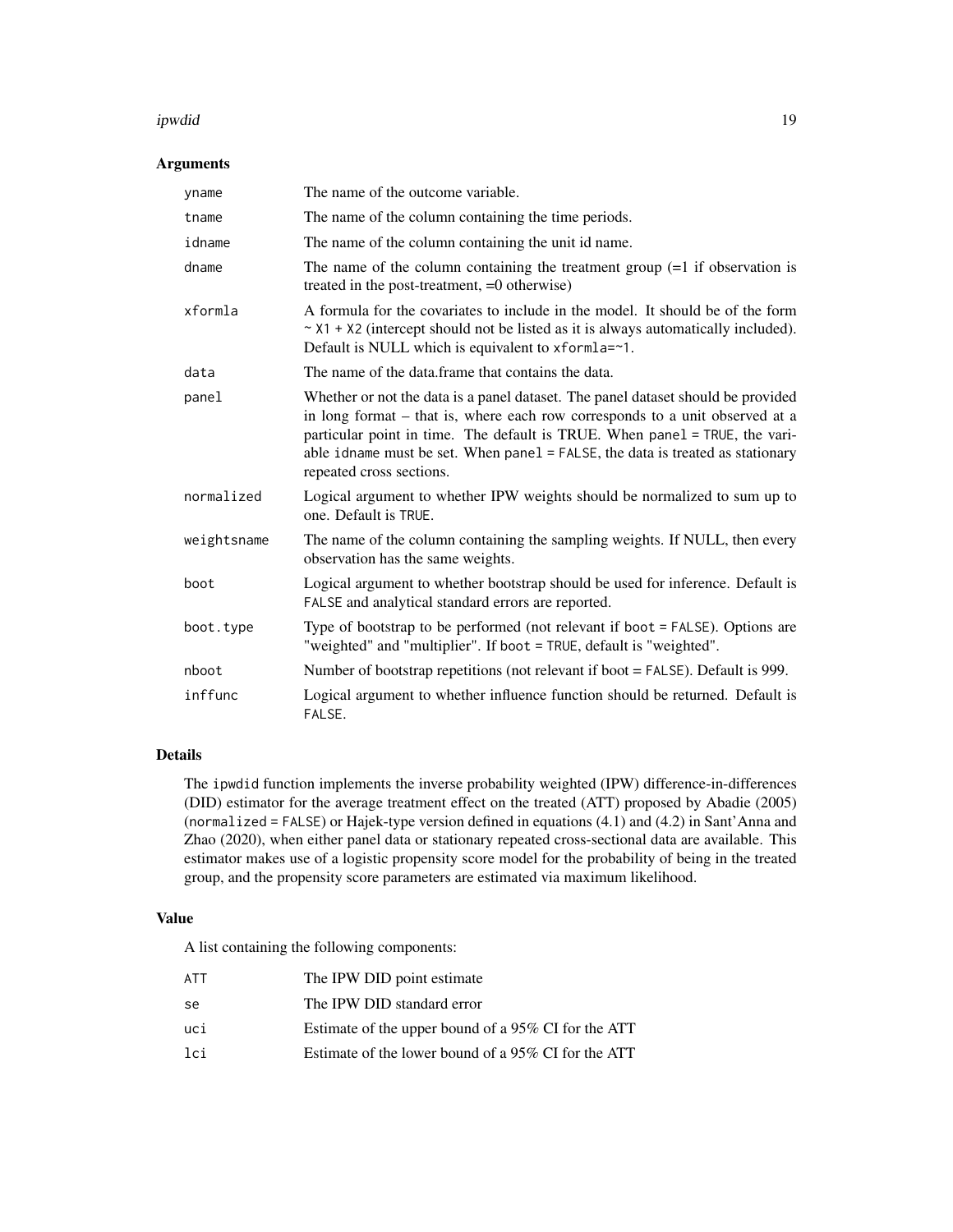<span id="page-19-0"></span>

| boots        | All Bootstrap draws of the ATT, in case bootstrap was used to conduct inference.<br>Default is NULL |
|--------------|-----------------------------------------------------------------------------------------------------|
| att.inf.func | Estimate of the influence function. Default is NULL                                                 |
| call.param   | The matched call.                                                                                   |
| argu         | Some arguments used in the call (panel, normalized, boot, boot, type, nboot,<br>$type=="ipw")$      |

Abadie, Alberto (2005), "Semiparametric Difference-in-Differences Estimators", Review of Economic Studies, vol. 72(1), p. 1-19, doi: [10.1111/00346527.00321](https://doi.org/10.1111/0034-6527.00321)

Sant'Anna, Pedro H. C. and Zhao, Jun. (2020), "Doubly Robust Difference-in-Differences Estimators." Journal of Econometrics, Vol. 219 (1), pp. 101-122, doi: [10.1016/j.jeconom.2020.06.003](https://doi.org/10.1016/j.jeconom.2020.06.003)

## Examples

```
# -----------------------------------------------
# Panel data case
# -----------------------------------------------
# Form the Lalonde sample with CPS comparison group
eval_lalonde_cps <- subset(nsw_long, nsw_long$treated == 0 | nsw_long$sample == 2)
# Further reduce sample to speed example
set.seed(123)
unit_random <- sample(unique(eval_lalonde_cps$id), 5000)
eval_lalonde_cps <- eval_lalonde_cps[eval_lalonde_cps$id %in% unit_random,]
# Implement IPW DID with panel data (normalized weights)
ipwdid(yname="re", tname = "year", idname = "id", dname = "experimental",
     xformla = ~ age+ educ+ black+ married+ nodegree+ hisp+ re74,data = eval_lalonde_cps, panel = TRUE)
# -----------------------------------------------
# Repeated cross section case
# -----------------------------------------------
# use the simulated data provided in the package
#Implement IPW DID with repeated cross-section data (normalized weights)
# use Bootstrap to make inference with 199 bootstrap draws (just for illustration)
ipwdid(yname="y", tanme = "post", idname = "id", dname = "d",xformla = -x1 + x2 + x3 + x4,data = sim\_rc, panel = FALSE,
     boot = TRUE, nboot = 199)
```
ipw\_did\_panel *Inverse probability weighted DiD estimator, with panel data*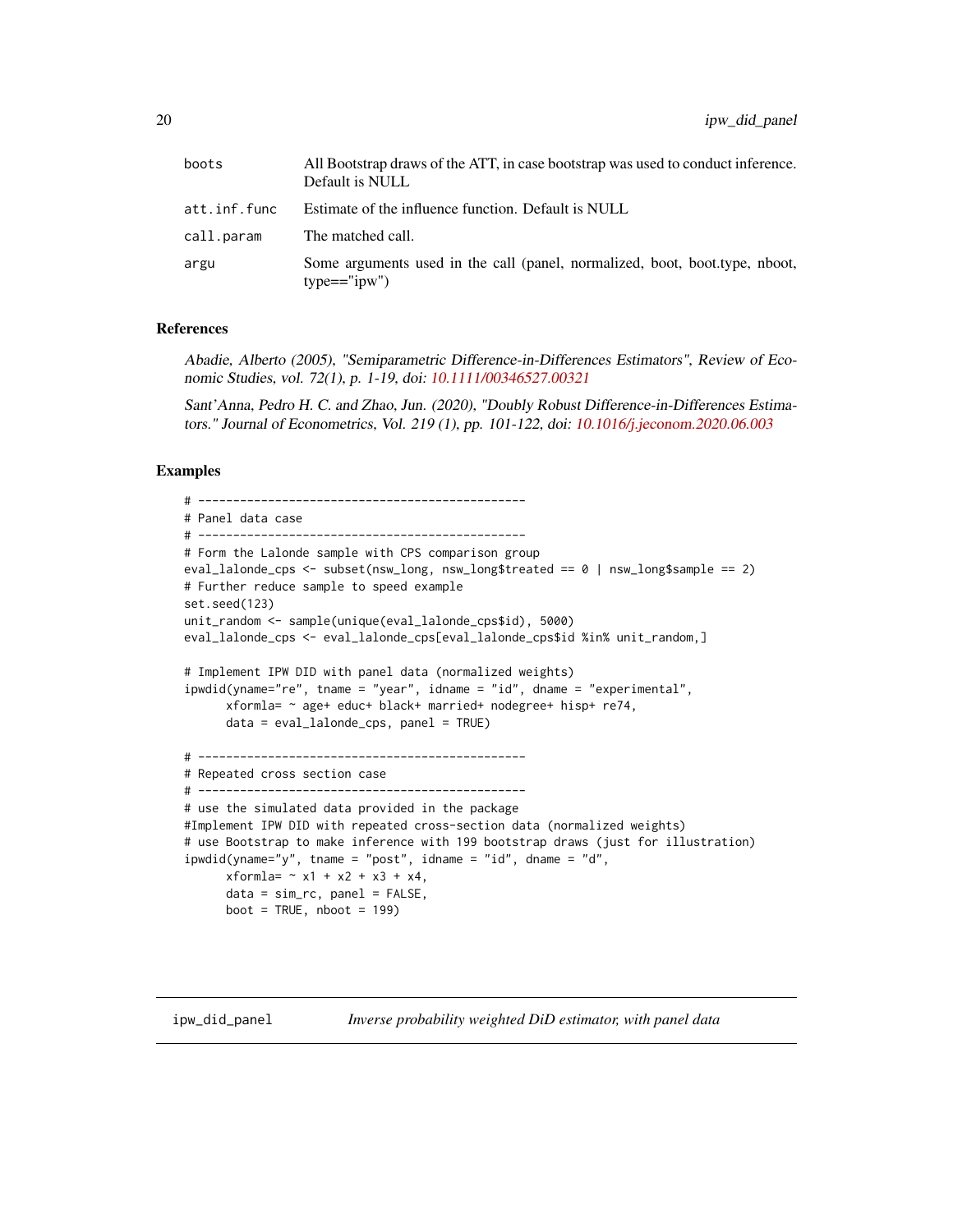## ipw\_did\_panel 21

## Description

ipw\_did\_panel is used to compute inverse probability weighted (IPW) estimators for the ATT in difference-in-differences (DiD) setups with panel data. IPW weights are not normalized to sum up to one, that is, the estimator is of the Horwitz-Thompson type.

## Usage

```
ipw_did_panel(
 y1,
 y0,
 D,
 covariates,
  i.weights = NULL,
 boot = FALSE,boot.type = "weighted",
 nboot = NULL,inffunc = FALSE
)
```
## Arguments

| y1         | An $n \times 1$ vector of outcomes from the post-treatment period.                                                                                         |
|------------|------------------------------------------------------------------------------------------------------------------------------------------------------------|
| y0         | An $n \times 1$ vector of outcomes from the pre-treatment period.                                                                                          |
| D          | An $n \times 1$ vector of Group indicators (=1 if observation is treated in the post-<br>treatment, $=0$ otherwise).                                       |
| covariates | An $n \times k$ matrix of covariates to be used in the propensity score estimation. If<br>covariates = NULL, this leads to an unconditional DID estimator. |
| i.weights  | An $n \times 1$ vector of weights to be used. If NULL, then every observation has the<br>same weights.                                                     |
| boot       | Logical argument to whether bootstrap should be used for inference. Default is<br>FALSE.                                                                   |
| boot.type  | Type of bootstrap to be performed (not relevant if boot = FALSE). Options are<br>"weighted" and "multiplier". If boot = TRUE, default is "weighted".       |
| nboot      | Number of bootstrap repetitions (not relevant if boot = FALSE). Default is 999.                                                                            |
| inffunc    | Logical argument to whether influence function should be returned. Default is<br>FALSE.                                                                    |

## Value

| ATT | The IPW DID point estimate.                         |
|-----|-----------------------------------------------------|
| se  | The IPW DID standard error                          |
| uci | Estimate of the upper bound of a 95% CI for the ATT |
| lci | Estimate of the lower bound of a 95% CI for the ATT |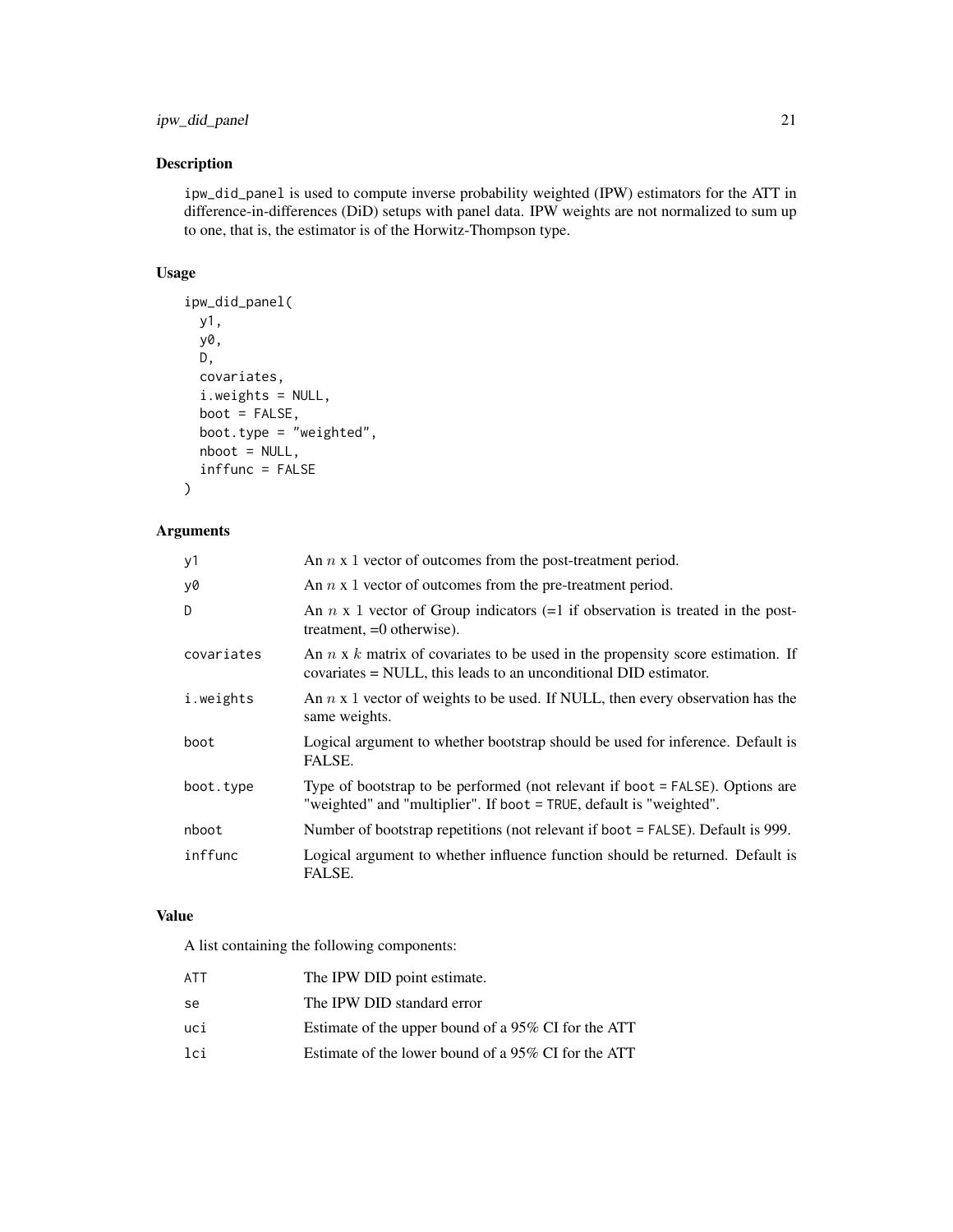<span id="page-21-0"></span>

| boots        | All Bootstrap draws of the ATT, in case bootstrap was used to conduct inference.<br>Default is NULL                             |
|--------------|---------------------------------------------------------------------------------------------------------------------------------|
| att.inf.func | Estimate of the influence function. Default is NULL                                                                             |
| call.param   | The matched call.                                                                                                               |
| argu         | Some arguments used (explicitly or not) in the call (panel = TRUE, normalized<br>$=$ FALSE, boot, boot.type, nboot, type="ipw") |

Abadie, Alberto (2005), "Semiparametric Difference-in-Differences Estimators", Review of Economic Studies, vol. 72(1), p. 1-19, doi: [10.1111/00346527.00321](https://doi.org/10.1111/0034-6527.00321)

Sant'Anna, Pedro H. C. and Zhao, Jun. (2020), "Doubly Robust Difference-in-Differences Estimators." Journal of Econometrics, Vol. 219 (1), pp. 101-122, doi: [10.1016/j.jeconom.2020.06.003](https://doi.org/10.1016/j.jeconom.2020.06.003)

#### Examples

```
# Form the Lalonde sample with CPS comparison group
eval_lalonde_cps <- subset(nsw, nsw$treated == 0 | nsw$sample == 2)
# Further reduce sample to speed example
set.seed(123)
unit_random <- sample(1:nrow(eval_lalonde_cps), 5000)
eval_lalonde_cps <- eval_lalonde_cps[unit_random,]
# Select some covariates
covX = as.matrix(cbind(eval_lalonde_cps$age, eval_lalonde_cps$educ,
                             eval_lalonde_cps$black, eval_lalonde_cps$married,
                             eval_lalonde_cps$nodegree, eval_lalonde_cps$hisp,
                             eval_lalonde_cps$re74))
# Implement (unnormalized) IPW DID with panel data
ipw_did_panel(y1 = eval_lalonde_cps$re78, y0 = eval_lalonde_cps$re75,
                D = eval_lalonde_cps$experimental,
                covariates = covX)
```
ipw\_did\_rc *Inverse probability weighted DiD estimator, with repeated crosssection data*

#### Description

ipw\_did\_rc is used to compute inverse probability weighted (IPW) estimators for the ATT in difference-in-differences (DiD) setups with stationary cross-sectional data. IPW weights are not normalized to sum up to one, that is, the estimator is of the Horwitz-Thompson type.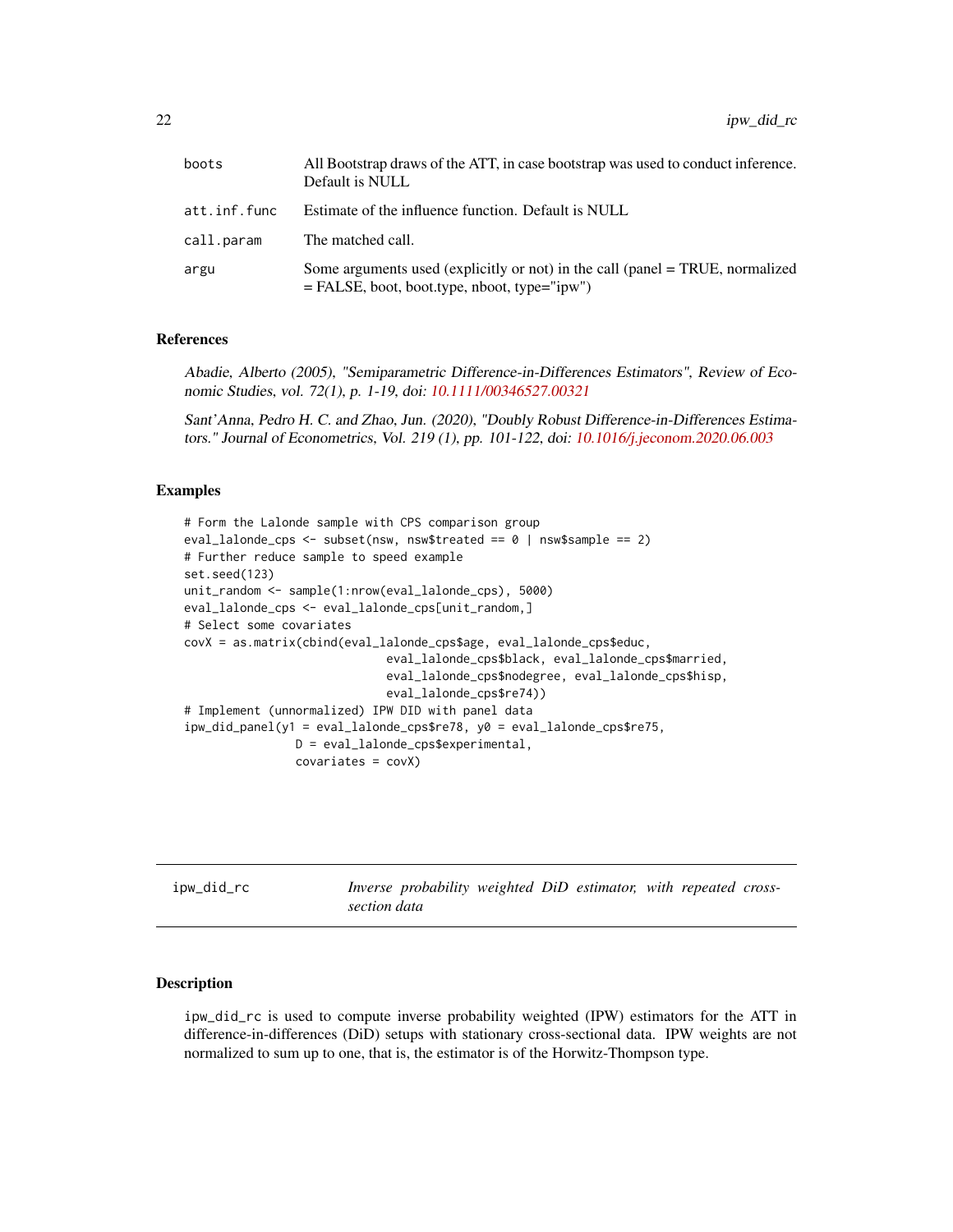ipw\_did\_rc 23

## Usage

```
ipw_did_rc(
 y,
 post,
 D,
 covariates,
 i.weights = NULL,
 boot = FALSE,
 boot.type = "weighted",
 nboot = NULL,
 inffunc = FALSE
)
```
## Arguments

| У          | An $n \times 1$ vector of outcomes from the both pre and post-treatment periods.                                                                                                  |
|------------|-----------------------------------------------------------------------------------------------------------------------------------------------------------------------------------|
| post       | An $n \times 1$ vector of Post-Treatment dummies (post = 1 if observation belongs<br>to post-treatment period, and post $= 0$ if observation belongs to pre-treatment<br>period.) |
| D.         | An $n \times 1$ vector of Group indicators (=1 if observation is treated in the post-<br>treatment, $=0$ otherwise).                                                              |
| covariates | An $n \times k$ matrix of covariates to be used in the propensity score estimation. If<br>covariates = NULL, this leads to an unconditional DID estimator.                        |
| i.weights  | An $n \times 1$ vector of weights to be used. If NULL, then every observation has the<br>same weights.                                                                            |
| boot       | Logical argument to whether bootstrap should be used for inference. Default is<br>FALSE.                                                                                          |
| boot.type  | Type of bootstrap to be performed (not relevant if boot = FALSE). Options are<br>"weighted" and "multiplier". If boot = TRUE, default is "weighted".                              |
| nboot      | Number of bootstrap repetitions (not relevant if boot = FALSE). Default is 999.                                                                                                   |
| inffunc    | Logical argument to whether influence function should be returned. Default is<br>FALSE.                                                                                           |

## Value

| ATT          | The IPW DID point estimate.                                                                         |
|--------------|-----------------------------------------------------------------------------------------------------|
| se           | The IPW DID standard error                                                                          |
| uci          | Estimate of the upper bound of a 95% CI for the ATT                                                 |
| lci          | Estimate of the lower bound of a 95% CI for the ATT                                                 |
| boots        | All Bootstrap draws of the ATT, in case bootstrap was used to conduct inference.<br>Default is NULL |
| att.inf.func | Estimate of the influence function. Default is NULL                                                 |
| call.param   | The matched call.                                                                                   |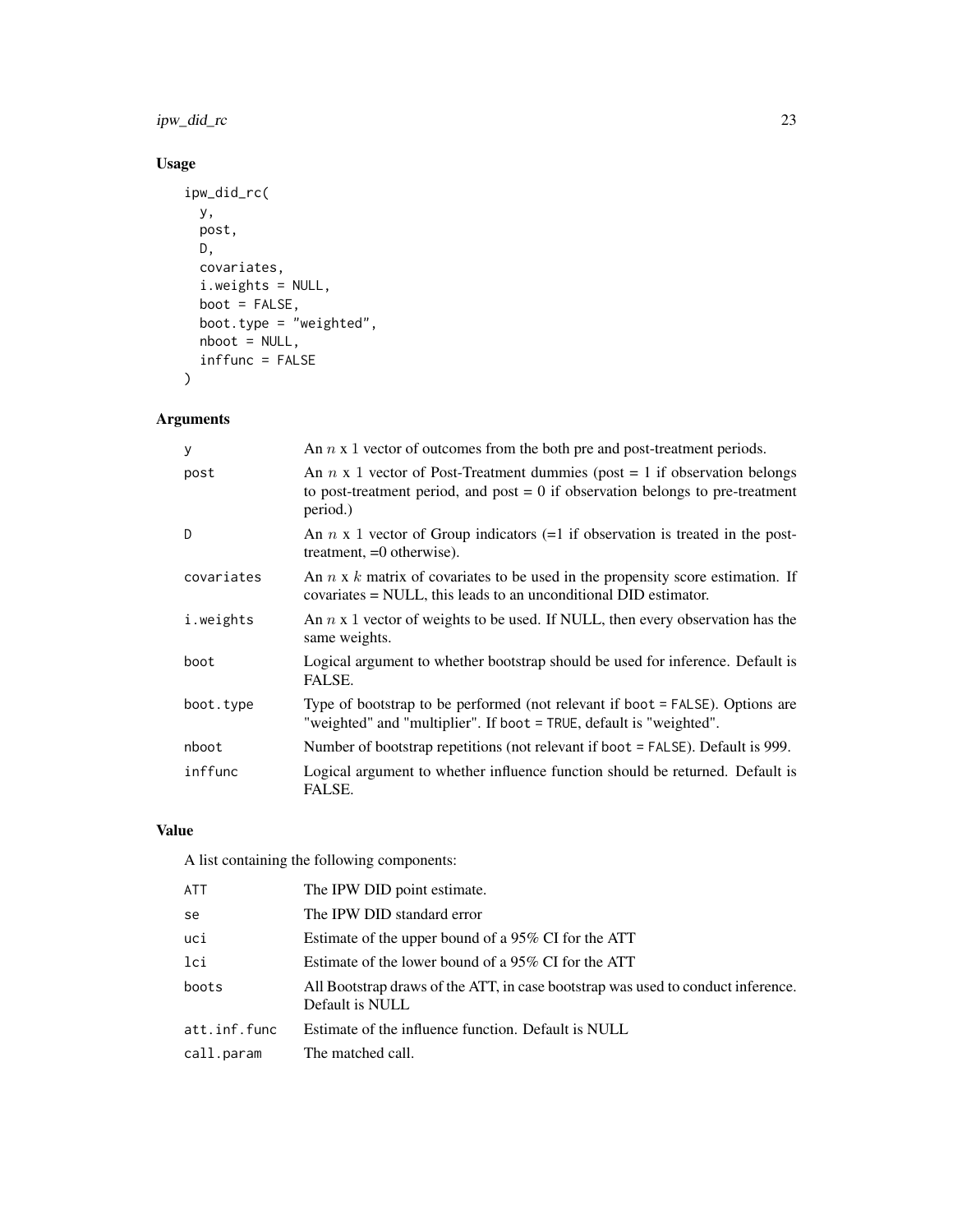<span id="page-23-0"></span>argu Some arguments used (explicitly or not) in the call (panel = FALSE, normalized = FALSE, boot, boot.type, nboot, type="ipw")

#### References

Abadie, Alberto (2005), "Semiparametric Difference-in-Differences Estimators", Review of Economic Studies, vol. 72(1), p. 1-19, doi: [10.1111/00346527.00321](https://doi.org/10.1111/0034-6527.00321)

Sant'Anna, Pedro H. C. and Zhao, Jun. (2020), "Doubly Robust Difference-in-Differences Estimators." Journal of Econometrics, Vol. 219 (1), pp. 101-122, doi: [10.1016/j.jeconom.2020.06.003](https://doi.org/10.1016/j.jeconom.2020.06.003)

#### Examples

```
# use the simulated data provided in the package
covX = as_matrix(sim\_rc[, 5:8])# Implement unnormalized IPW DID estimator
ipw_did_rc(y = sim_rc$y, post = sim_rc$post, D = sim_rc$d,
           covariates= covX)
```
nsw *National Supported Work Demonstration dataset*

#### Description

nsw contains all the subsamples of from the National Supported Work (NSW) Demonstration analyzed used by Smith and Todd (2005) in their paper "Does matching overcome LaLonde's critique of nonexperimental estimators?".

#### Usage

nsw

#### Format

A data frame in "wide" format with 19204 observations on the following and 14 variables:

treated an indicator variable for treatment status. Missing if not part of the NSW experimental sample

age age in years.

educ years of schooling.

black indicator variable for blacks.

married indicator variable for martial status.

nodegree indicator variable for high school diploma.

dwincl indicator variable for inclusion in Dehejia and Wahba sample. Missing if not part of the experimental sample

re74 real earnings in 1974 (pre-treatment).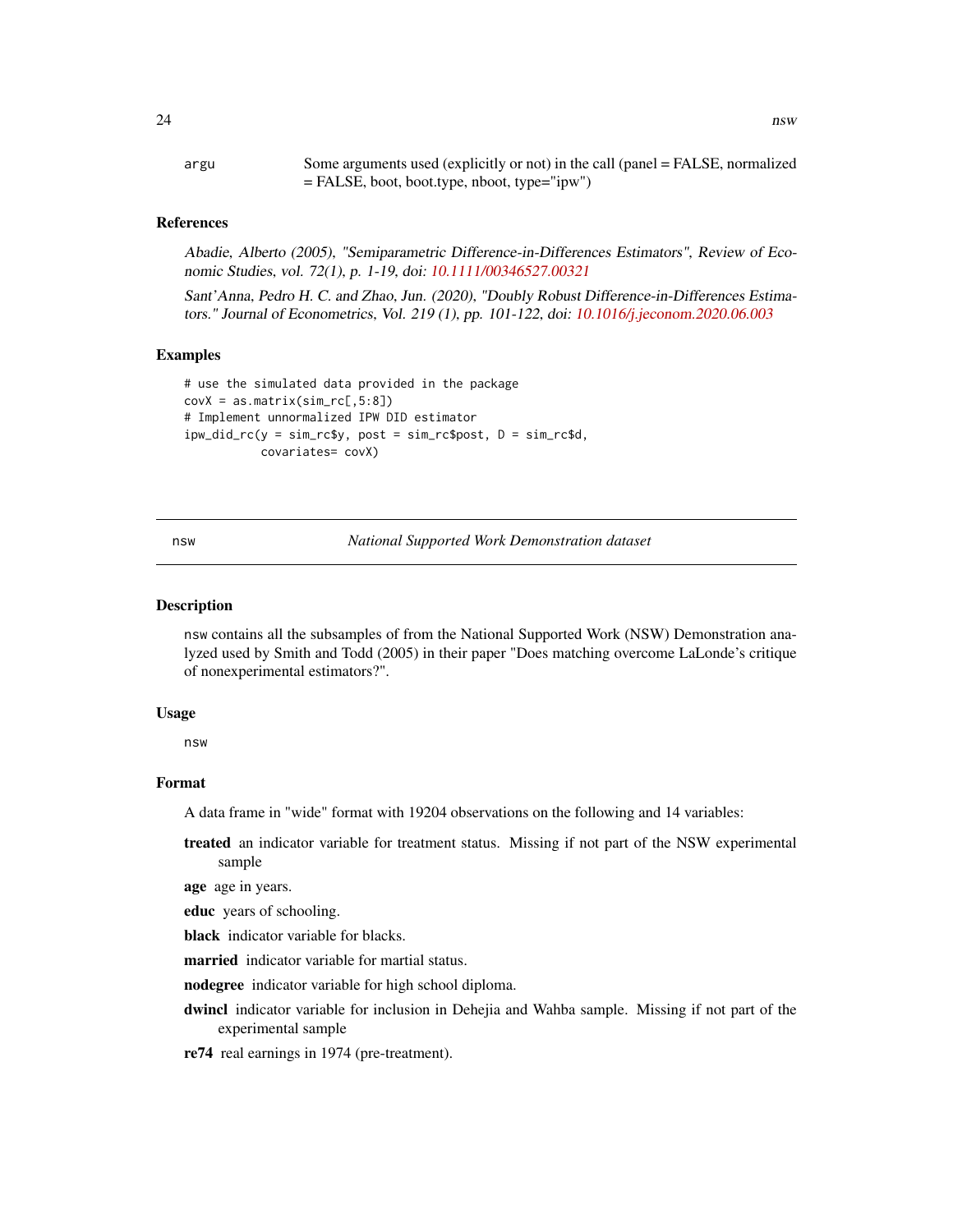#### <span id="page-24-0"></span>nsw\_long 25

- re75 real earnings in 1975 (pre-treatment).
- re78 real earnings in 1978 (post-treatment).
- hisp indicator variable for Hispanics.
- early\_ra indicator variable for inclusion in the early random assignment sample in Smith and Todd (2005). Missing if not part of the experimental sample
- sample 1 if NSW (experimental sample), 2 if CPS comparison group, 3 if PSID comparison group.

experimental 1 if in experimental sample, 0 otherwise.

#### Source

https://dataverse.harvard.edu/file.xhtml?persistentId=doi:10.7910/DVN/23407/DYEWLO&version=1.0.

#### References

Diamond, Alexis, and Sekhon, Jasjeet S. (2013), 'Genetic Matching for Estimating Causal Effects: A General Multivariate Matching Method for Achieving Balance in Observational Studies' Review of Economics and Statistics, vol. 95 , pp. 932-945, doi: [10.1162/REST\\_a\\_00318](https://doi.org/10.1162/REST_a_00318)

Smith, Jeffrey, and Todd, Petra (2005), Does matching overcome LaLonde's critique of nonexperimental estimators?' Journal of Econometrics, vol. 125, pp. 305-353, doi: [10.1016/j.jeconom.2004.04.011](https://doi.org/10.1016/j.jeconom.2004.04.011)

nsw\_long *National Supported Work Demonstration dataset, in long format*

#### **Description**

nsw\_long is the same dataset as nsw but in a long format.

#### Usage

nsw\_long

#### Format

A data frame in "long" format with 38408 observations on the following and 15 variables:

id unique identifier for each cross-sectional unit (worker).

year year. 1975 is the pre-treatment and 1978 is the post-treatment

treated an indicator variable for treatment status. Missing if not part of the NSW experimental sample.

age age in years.

educ years of schooling.

black indicator variable for blacks.

married indicator variable for martial status.

nodegree indicator variable for high school diploma.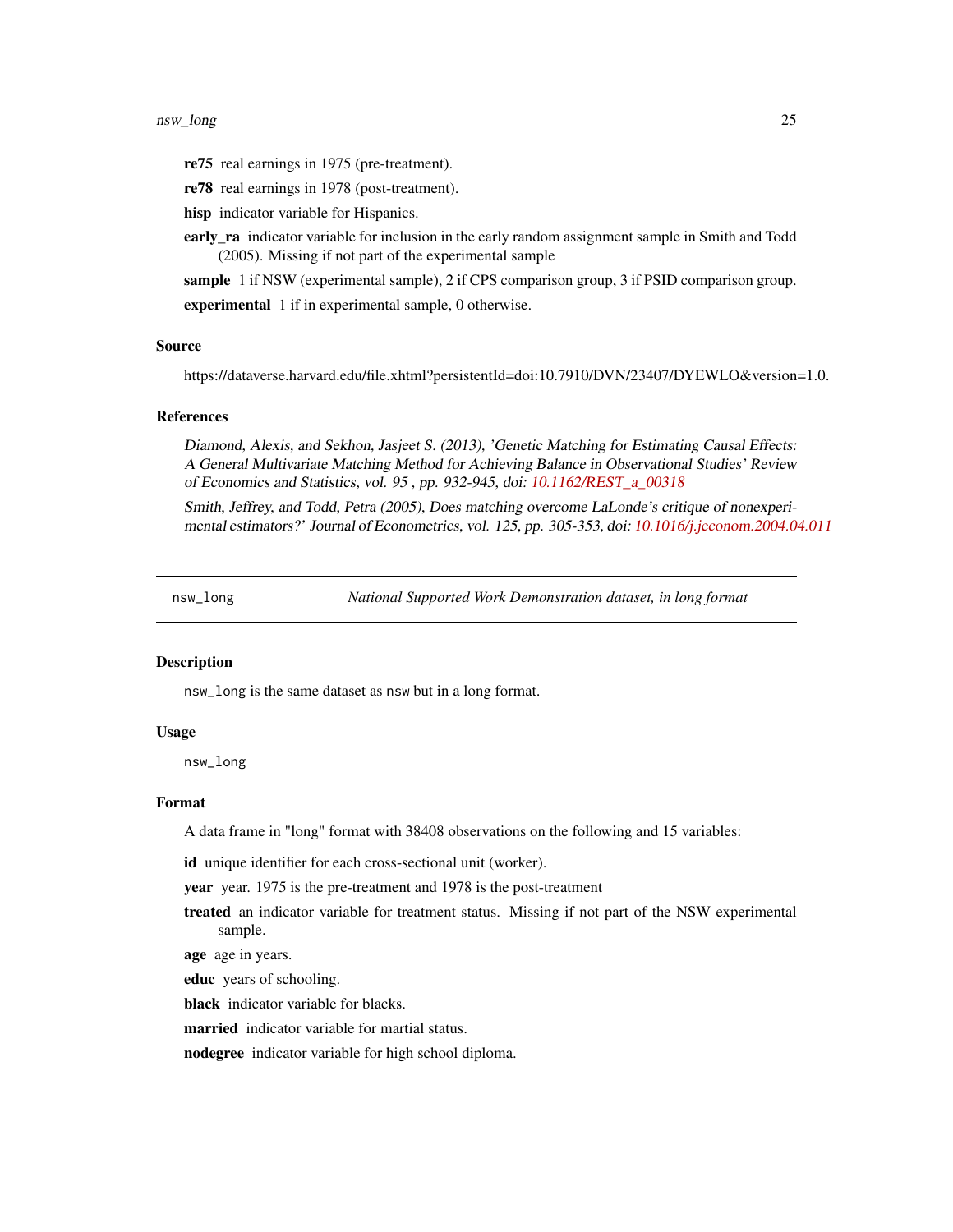- <span id="page-25-0"></span>dwincl indicator variable for inclusion in Dehejia and Wahba sample. Missing if not part of the experimental sample
- re74 real earnings in 1974 (pre-treatment).
- hisp indicator variable for Hispanics.
- early ra indicator variable for inclusion in the early random assignment sample in Smith and Todd (2005). Missing if not part of the experimental sample
- sample 1 if NSW (experimental sample), 2 if CPS comparison group, 3 if PSID comparison group. re real earnings (outcome of interest).

experimental 1 if in experimental sample, 0 otherwise.

#### Source

https://dataverse.harvard.edu/file.xhtml?persistentId=doi:10.7910/DVN/23407/DYEWLO&version=1.0.

#### References

Diamond, Alexis, and Sekhon, Jasjeet S. (2013), 'Genetic Matching for Estimating Causal Effects: A General Multivariate Matching Method for Achieving Balance in Observational Studies' Review of Economics and Statistics, vol. 95 , pp. 932-945, doi: [10.1162/REST\\_a\\_00318](https://doi.org/10.1162/REST_a_00318)

Smith, Jeffrey, and Todd, Petra (2005), Does matching overcome LaLonde's critique of nonexperimental estimators?' Journal of Econometrics, vol. 125, pp. 305-353, doi: [10.1016/j.jeconom.2004.04.011](https://doi.org/10.1016/j.jeconom.2004.04.011)

ordid *Outcome regression DiD estimators for the ATT*

#### Description

ordid computes the outcome regressions estimators for the average treatment effect on the treated in difference-in-differences (DiD) setups. It can be used with panel or repeated cross section data. See Sant'Anna and Zhao (2020) for details.

#### Usage

```
ordid(
  yname,
  tname,
  idname,
  dname,
  xformla = NULL,
  data,
 panel = TRUE,
  weightsname = NULL,
  boot = FALSE,boot.type = c("weighted", "multiplier"),
  nboot = 999,inffunc = FALSE
)
```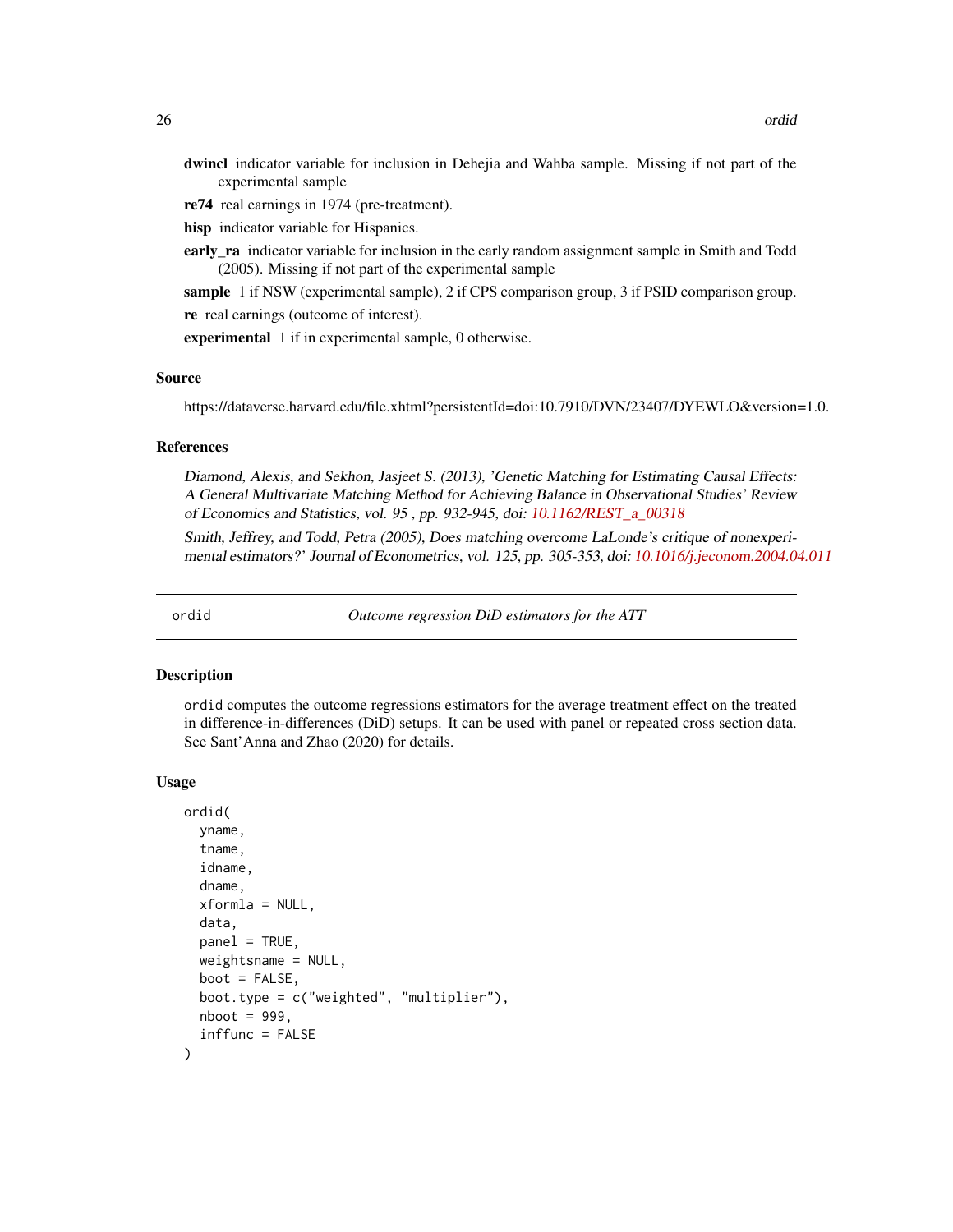#### ordid 27

## Arguments

| yname       | The name of the outcome variable.                                                                                                                                                                                                                                                                                                                                |
|-------------|------------------------------------------------------------------------------------------------------------------------------------------------------------------------------------------------------------------------------------------------------------------------------------------------------------------------------------------------------------------|
| tname       | The name of the column containing the time periods.                                                                                                                                                                                                                                                                                                              |
| idname      | The name of the column containing the unit id name.                                                                                                                                                                                                                                                                                                              |
| dname       | The name of the column containing the treatment group $(=1$ if observation is<br>treated in the post-treatment, =0 otherwise)                                                                                                                                                                                                                                    |
| xformla     | A formula for the covariates to include in the model. It should be of the form $\sim$<br>$X1 + X2$ . (intercept should not be listed as it is always automatically included).<br>Default is NULL which is equivalent to xformla=~1.                                                                                                                              |
| data        | The name of the data frame that contains the data.                                                                                                                                                                                                                                                                                                               |
| panel       | Whether or not the data is a panel dataset. The panel dataset should be provided<br>in long format – that is, where each row corresponds to a unit observed at a<br>particular point in time. The default is TRUE. When panel = TRUE, the vari-<br>able idname must be set. When $panel = FALSE$ , the data is treated as stationary<br>repeated cross sections. |
| weightsname | The name of the column containing the sampling weights. If NULL, then every<br>observation has the same weights.                                                                                                                                                                                                                                                 |
| boot        | Logical argument to whether bootstrap should be used for inference. Default is<br>FALSE and analytical standard errors are reported.                                                                                                                                                                                                                             |
| boot.type   | Type of bootstrap to be performed (not relevant if boot = FALSE). Options are<br>"weighted" and "multiplier". If boot = TRUE, default is "weighted".                                                                                                                                                                                                             |
| nboot       | Number of bootstrap repetitions (not relevant if boot $=$ FALSE). Default is 999.                                                                                                                                                                                                                                                                                |
| inffunc     | Logical argument to whether influence function should be returned. Default is<br>FALSE.                                                                                                                                                                                                                                                                          |

## Details

The ordid function implements outcome regression difference-in-differences (DID) estimator for the average treatment effect on the treated (ATT) defined in equation (2.2) of Sant'Anna and Zhao (2020). The estimator follows the same spirit of the nonparametric estimators proposed by Heckman, Ichimura and Todd (1997), though here the the outcome regression models are assumed to be linear in covariates (parametric).

The nuisance parameters (outcome regression coefficients) are estimated via ordinary least squares.

## Value

| ATT   | The IPW DID point estimate                                                                          |
|-------|-----------------------------------------------------------------------------------------------------|
| se    | The IPW DID standard error                                                                          |
| uci   | Estimate of the upper bound of a 95% CI for the ATT                                                 |
| lci   | Estimate of the lower bound of a 95% CI for the ATT                                                 |
| boots | All Bootstrap draws of the ATT, in case bootstrap was used to conduct inference.<br>Default is NULL |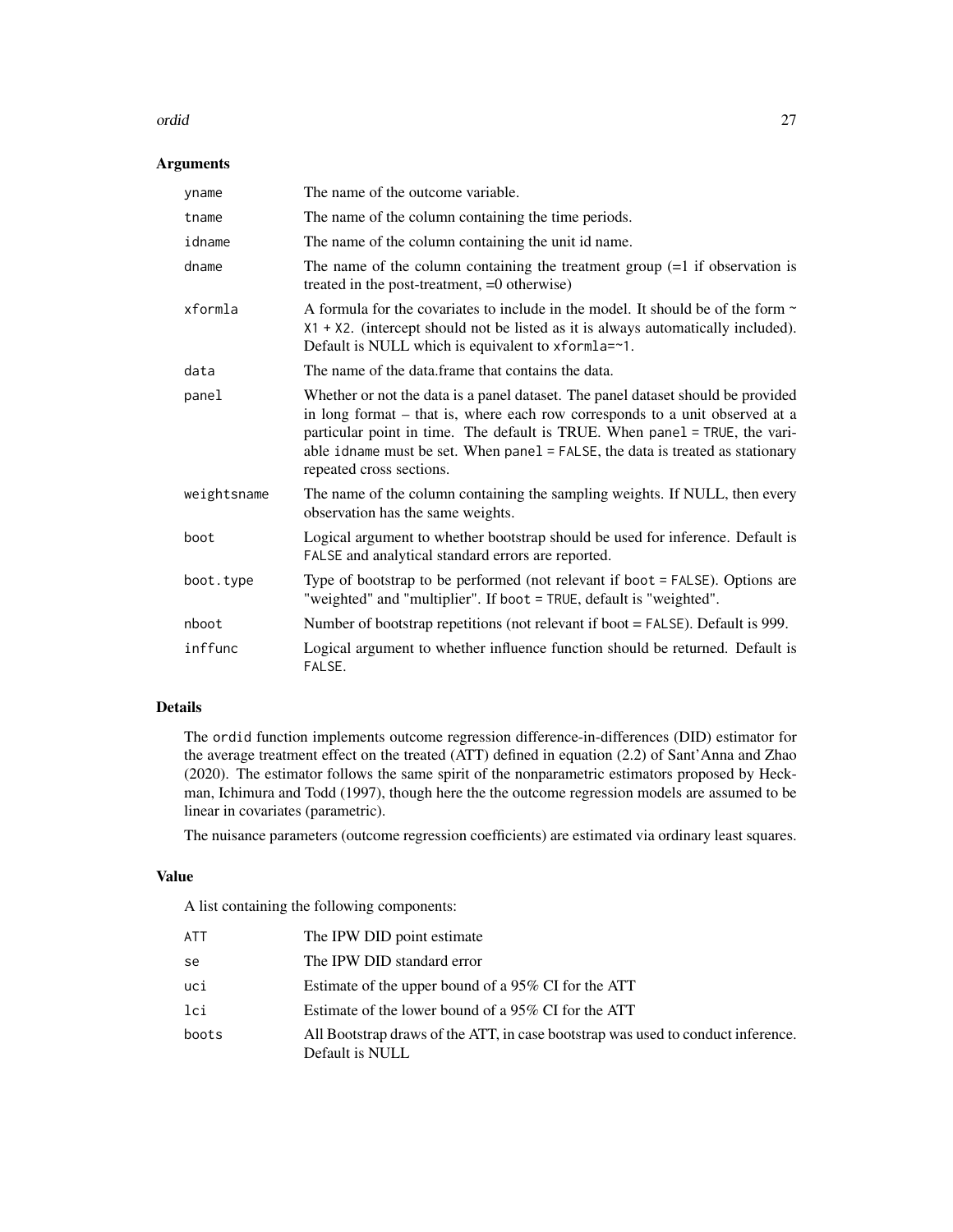<span id="page-27-0"></span>

| att.inf.func | Estimate of the influence function. Default is NULL                                          |
|--------------|----------------------------------------------------------------------------------------------|
| call.param   | The matched call.                                                                            |
| argu         | Some arguments used in the call (panel, normalized, boot, boot, type, nboot,<br>$type=="or"$ |

Heckman, James J., Ichimura, Hidehiko, and Todd, Petra E. (1997),"Matching as an Econometric Evaluation Estimator: Evidence from Evaluating a Job Training Programme", Review of Economic Studies, vol. 64(4), p. 605–654, doi: [10.2307/2971733.](https://doi.org/10.2307/2971733)

Sant'Anna, Pedro H. C. and Zhao, Jun. (2020), "Doubly Robust Difference-in-Differences Estimators." Journal of Econometrics, Vol. 219 (1), pp. 101-122, doi: [10.1016/j.jeconom.2020.06.003](https://doi.org/10.1016/j.jeconom.2020.06.003)

#### Examples

# ----------------------------------------------- # Panel data case # ----------------------------------------------- # Form the Lalonde sample with CPS comparison group eval\_lalonde\_cps <- subset(nsw\_long, nsw\_long\$treated == 0 | nsw\_long\$sample == 2) # Further reduce sample to speed example set.seed(123) unit\_random <- sample(unique(eval\_lalonde\_cps\$id), 5000) eval\_lalonde\_cps <- eval\_lalonde\_cps[eval\_lalonde\_cps\$id %in% unit\_random,] # Implement OR DID with panel data ordid(yname="re", tname = "year", idname = "id", dname = "experimental", xformla= ~ age+ educ+ black+ married+ nodegree+ hisp+ re74, data = eval\_lalonde\_cps, panel = TRUE) # ----------------------------------------------- # Repeated cross section case # ----------------------------------------------- # use the simulated data provided in the package # Implement OR DID with repeated cross-section data # use Bootstrap to make inference with 199 bootstrap draws (just for illustration) ordid(yname="y", tname = "post", idname = "id", dname = "d",  $xformla = -x1 + x2 + x3 + x4,$  $data = sim\_rc$ ,  $panel = FALSE$ ,  $boot = TRUE, nboot = 199)$ 

reg\_did\_panel *Outcome regression DiD estimator for the ATT, with panel data*

#### **Description**

reg\_did\_panel computes the outcome regressions estimators for the average treatment effect on the treated in difference-in-differences (DiD) setups with panel data.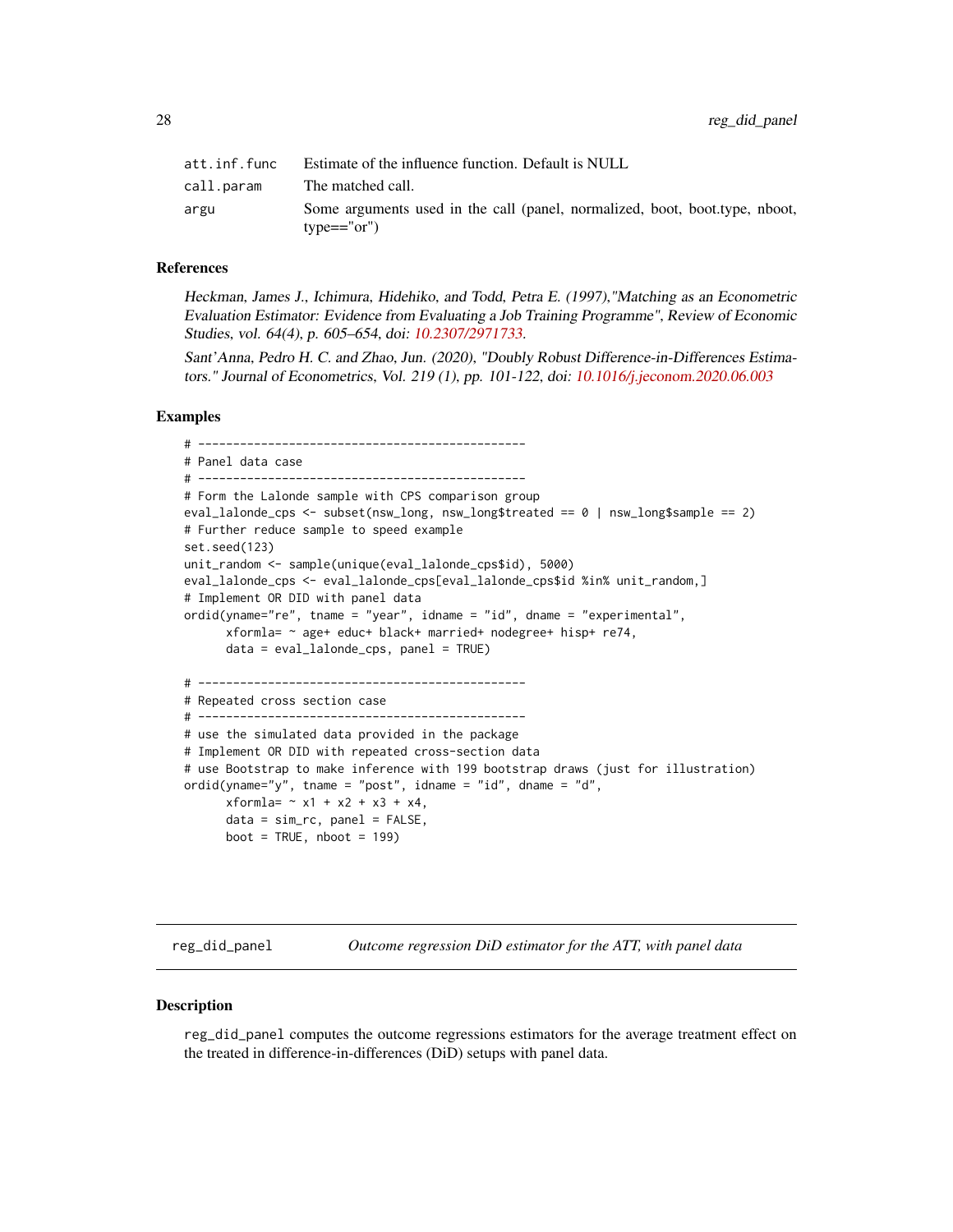reg\_did\_panel 29

## Usage

```
reg_did_panel(
 y1,
 y0,
 D,
  covariates,
  i.weights = NULL,
 boot = FALSE,boot.type = "weighted",
  nboot = NULL,inffunc = FALSE
)
```
## Arguments

| y1         | An $n \times 1$ vector of outcomes from the post-treatment period.                                                                                     |
|------------|--------------------------------------------------------------------------------------------------------------------------------------------------------|
| y0         | An $n \times 1$ vector of outcomes from the pre-treatment period.                                                                                      |
| D          | An $n \times 1$ vector of Group indicators (=1 if observation is treated in the post-<br>treatment, $=0$ otherwise).                                   |
| covariates | An $n \times k$ matrix of covariates to be used in the regression estimation. If covari-<br>ates = NULL, this leads to an unconditional DID estimator. |
| i.weights  | An $n \times 1$ vector of weights to be used. If NULL, then every observation has the<br>same weights.                                                 |
| boot       | Logical argument to whether bootstrap should be used for inference. Default is<br>FALSE.                                                               |
| boot.type  | Type of bootstrap to be performed (not relevant if boot = FALSE). Options are<br>"weighted" and "multiplier". If boot = TRUE, default is "weighted".   |
| nboot      | Number of bootstrap repetitions (not relevant if boot = FALSE). Default is 999.                                                                        |
| inffunc    | Logical argument to whether influence function should be returned. Default is<br>FALSE.                                                                |

## Details

The reg\_did\_panel function implements outcome regression difference-in-differences (DID) estimator for the average treatment effect on the treated (ATT) defined in equation (2.2) of Sant'Anna and Zhao (2020) when panel data are available. The estimator follows the same spirit of the nonparametric estimators proposed by Heckman, Ichimura and Todd (1997), though here the the outcome regression models are assumed to be linear in covariates (parametric),

The nuisance parameters (outcome regression coefficients) are estimated via ordinary least squares.

#### Value

- ATT The Reg DID point estimate
- se The Reg DID standard error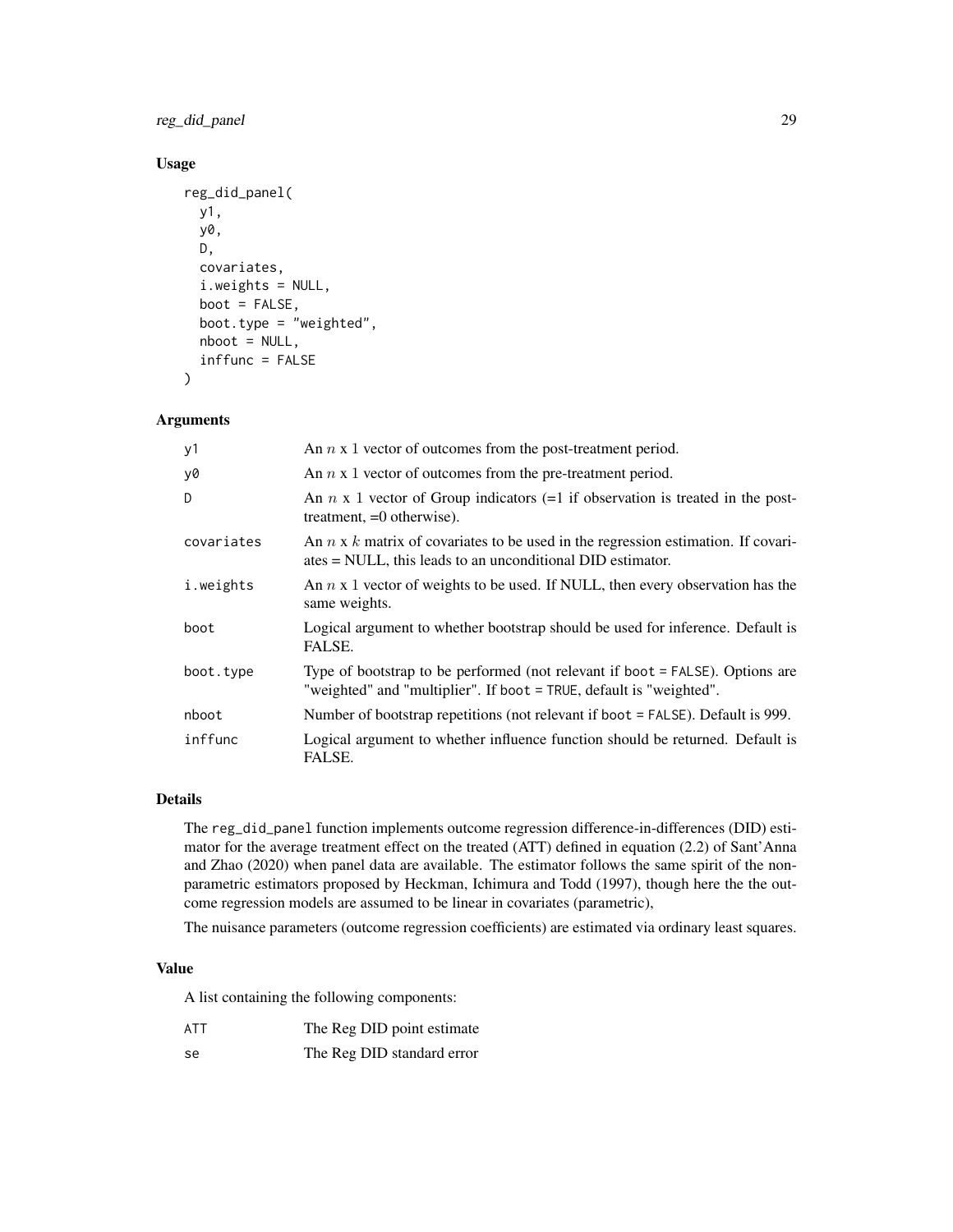<span id="page-29-0"></span>

| uci          | Estimate of the upper bound of a 95% CI for the ATT                                                        |
|--------------|------------------------------------------------------------------------------------------------------------|
| lci          | Estimate of the lower bound of a 95% CI for the ATT                                                        |
| boots        | All Bootstrap draws of the ATT, in case bootstrap was used to conduct inference.<br>Default is NULL        |
| att.inf.func | Estimate of the influence function. Default is NULL                                                        |
| call.param   | The matched call.                                                                                          |
| argu         | Some arguments used (explicitly or not) in the call (panel = TRUE, boot, boot.type,<br>$nboot, type="or")$ |

Heckman, James J., Ichimura, Hidehiko, and Todd, Petra E. (1997),"Matching as an Econometric Evaluation Estimator: Evidence from Evaluating a Job Training Programme", Review of Economic Studies, vol. 64(4), p. 605–654, doi: [10.2307/2971733.](https://doi.org/10.2307/2971733)

Sant'Anna, Pedro H. C. and Zhao, Jun. (2020), "Doubly Robust Difference-in-Differences Estimators." Journal of Econometrics, Vol. 219 (1), pp. 101-122, doi: [10.1016/j.jeconom.2020.06.003](https://doi.org/10.1016/j.jeconom.2020.06.003)

#### Examples

```
# Form the Lalonde sample with CPS comparison group
eval_lalonde_cps <- subset(nsw, nsw$treated == \theta | nsw$sample == 2)
# Further reduce sample to speed example
set.seed(123)
unit_random <- sample(1:nrow(eval_lalonde_cps), 5000)
eval_lalonde_cps <- eval_lalonde_cps[unit_random,]
# Select some covariates
covX = as.matrix(cbind(eval_lalonde_cps$age, eval_lalonde_cps$educ,
                       eval_lalonde_cps$black, eval_lalonde_cps$married,
                       eval_lalonde_cps$nodegree, eval_lalonde_cps$hisp,
                       eval_lalonde_cps$re74))
# Implement OR DID with panel data
reg_did_panel(y1 = eval_lalonde_cps$re78, y0 = eval_lalonde_cps$re75,
               D = eval_lalonde_cps$experimental,
               covariates = covX)
```
reg\_did\_rc *Outcome regression DiD estimator for the ATT, with repeated crosssection data*

#### Description

reg\_did\_rc computes the outcome regressions estimators for the average treatment effect on the treated in difference-in-differences (DiD) setups with stationary repeated cross-sectional data.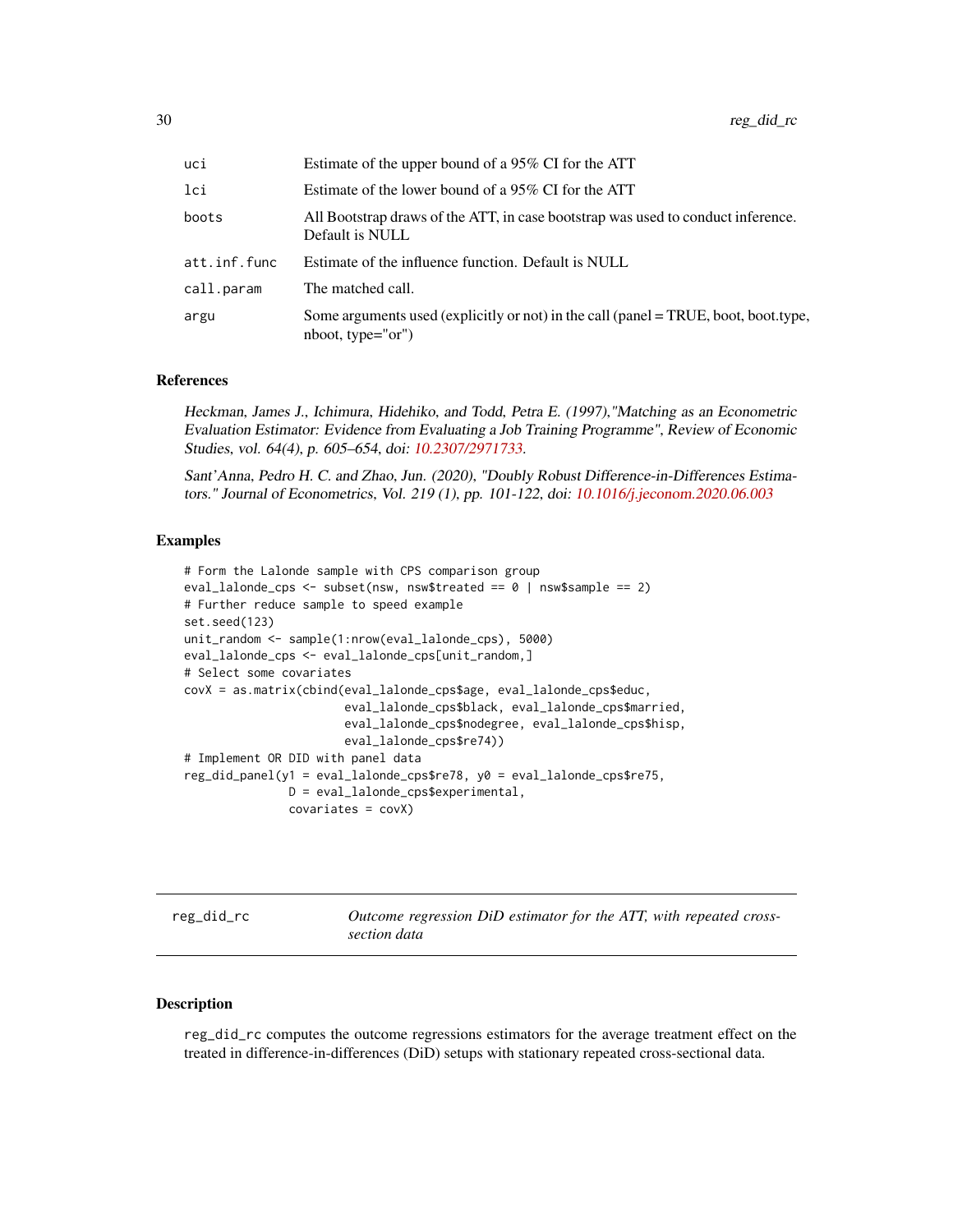reg\_did\_rc 31

## Usage

```
reg_did_rc(
 y,
 post,
 D,
 covariates,
  i.weights = NULL,
 boot = FALSE,
 boot.type = "weighted",
  nboot = NULL,inffunc = FALSE
)
```
## Arguments

| У          | An $n \times 1$ vector of outcomes from the both pre and post-treatment periods.                                                                                                   |
|------------|------------------------------------------------------------------------------------------------------------------------------------------------------------------------------------|
| post       | An $n \times 1$ vector of Post-Treatment dummies (post = 1 if observation belongs)<br>to post-treatment period, and post $= 0$ if observation belongs to pre-treatment<br>period.) |
| D.         | An $n \times 1$ vector of Group indicators (=1 if observation is treated in the post-<br>treatment, $=0$ otherwise).                                                               |
| covariates | An $n \times k$ matrix of covariates to be used in the regression estimation. If covari-<br>$ates = NULL$ , this leads to an unconditional DID estimator.                          |
| i.weights  | An $n \times 1$ vector of weights to be used. If NULL, then every observation has the<br>same weights.                                                                             |
| boot       | Logical argument to whether bootstrap should be used for inference. Default is<br>FALSE.                                                                                           |
| boot.type  | Type of bootstrap to be performed (not relevant if boot = FALSE). Options are<br>"weighted" and "multiplier". If boot = TRUE, default is "weighted".                               |
| nboot      | Number of bootstrap repetitions (not relevant if boot = FALSE). Default is 999.                                                                                                    |
| inffunc    | Logical argument to whether influence function should be returned. Default is<br>FALSE.                                                                                            |

## Details

The reg\_did\_rc function implements outcome regression difference-in-differences (DID) estimator for the average treatment effect on the treated (ATT) defined in equation (2.2) of Sant'Anna and Zhao (2020) when stationary repeated cross-sectional data are available. The estimator follows the same spirit of the nonparametric estimators proposed by Heckman, Ichimura and Todd (1997), though here the the outcome regression models are assumed to be linear in covariates (parametric),

The nuisance parameters (outcome regression coefficients) are estimated via ordinary least squares.

## Value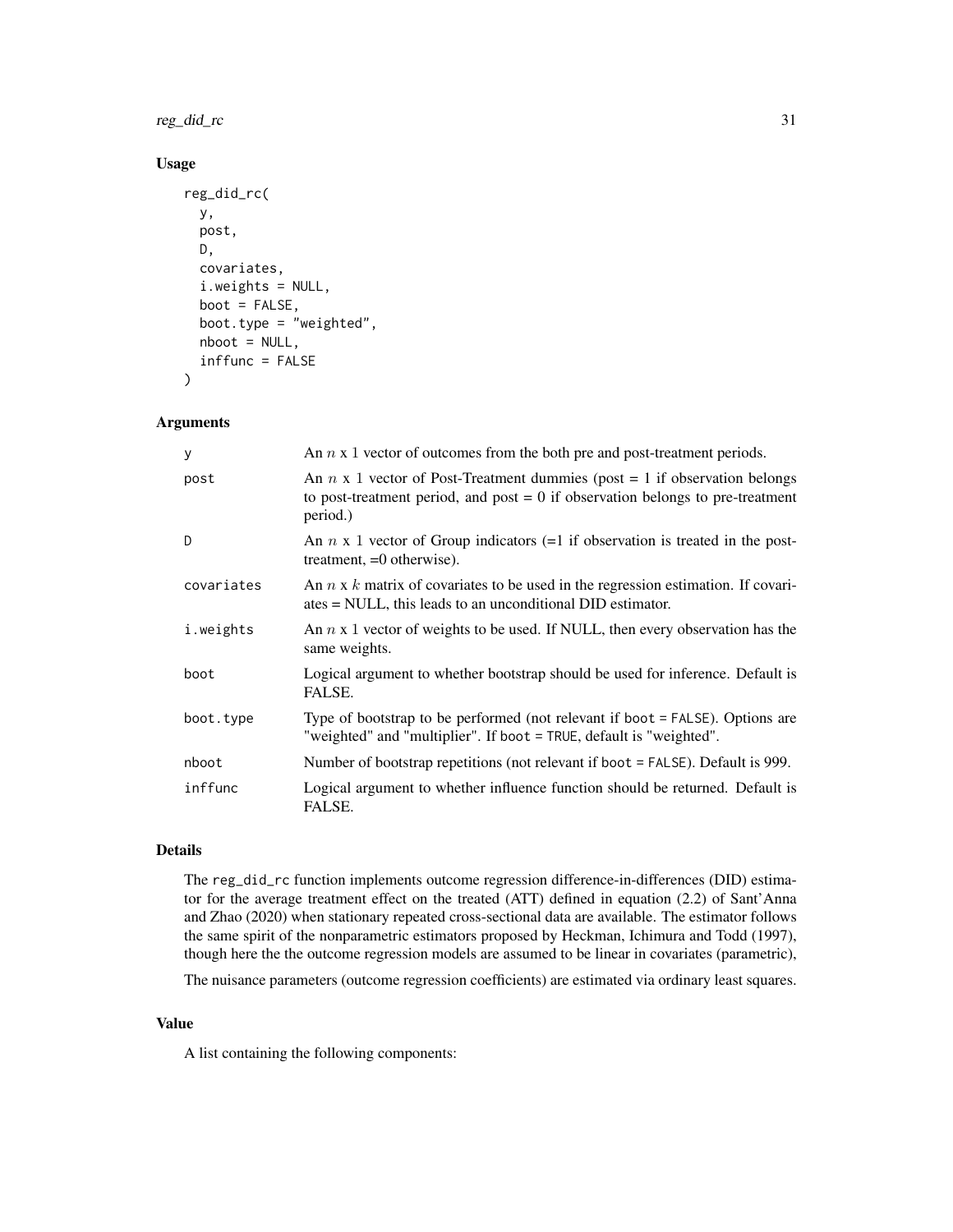<span id="page-31-0"></span>

| <b>ATT</b>   | The Reg DID point estimate                                                                                |
|--------------|-----------------------------------------------------------------------------------------------------------|
| se           | The Reg DID standard error                                                                                |
| uci          | Estimate of the upper bound of a 95% CI for the ATT                                                       |
| lci          | Estimate of the lower bound of a 95% CI for the ATT                                                       |
| boots        | All Bootstrap draws of the ATT, in case bootstrap was used to conduct inference.<br>Default is NULL       |
| att.inf.func | Estimate of the influence function. Default is NULL                                                       |
| call.param   | The matched call.                                                                                         |
| argu         | Some arguments used (explicitly or not) in the call (panel = FALSE, boot,<br>boot.type, nboot, type="or") |
|              |                                                                                                           |

Heckman, James J., Ichimura, Hidehiko, and Todd, Petra E. (1997),"Matching as an Econometric Evaluation Estimator: Evidence from Evaluating a Job Training Programme", Review of Economic Studies, vol. 64(4), p. 605–654, doi: [10.2307/2971733.](https://doi.org/10.2307/2971733)

Sant'Anna, Pedro H. C. and Zhao, Jun. (2020), "Doubly Robust Difference-in-Differences Estimators." Journal of Econometrics, Vol. 219 (1), pp. 101-122, doi: [10.1016/j.jeconom.2020.06.003](https://doi.org/10.1016/j.jeconom.2020.06.003)

## Examples

```
# use the simulated data provided in the package
covX = as_matrix(sim\_rc[, 5:8])# Implement OR DID estimator
reg_did_rc(y = sim_rc$y, post = sim_rc$post, D = sim_rc$d,
           covariates= covX)
```
sim\_rc *Simulated repeated cross-section data*

## Description

sim\_rc contains a simulated dataset following the DGP1 in Sant'Anna and Zhao (2020).

## Usage

sim\_rc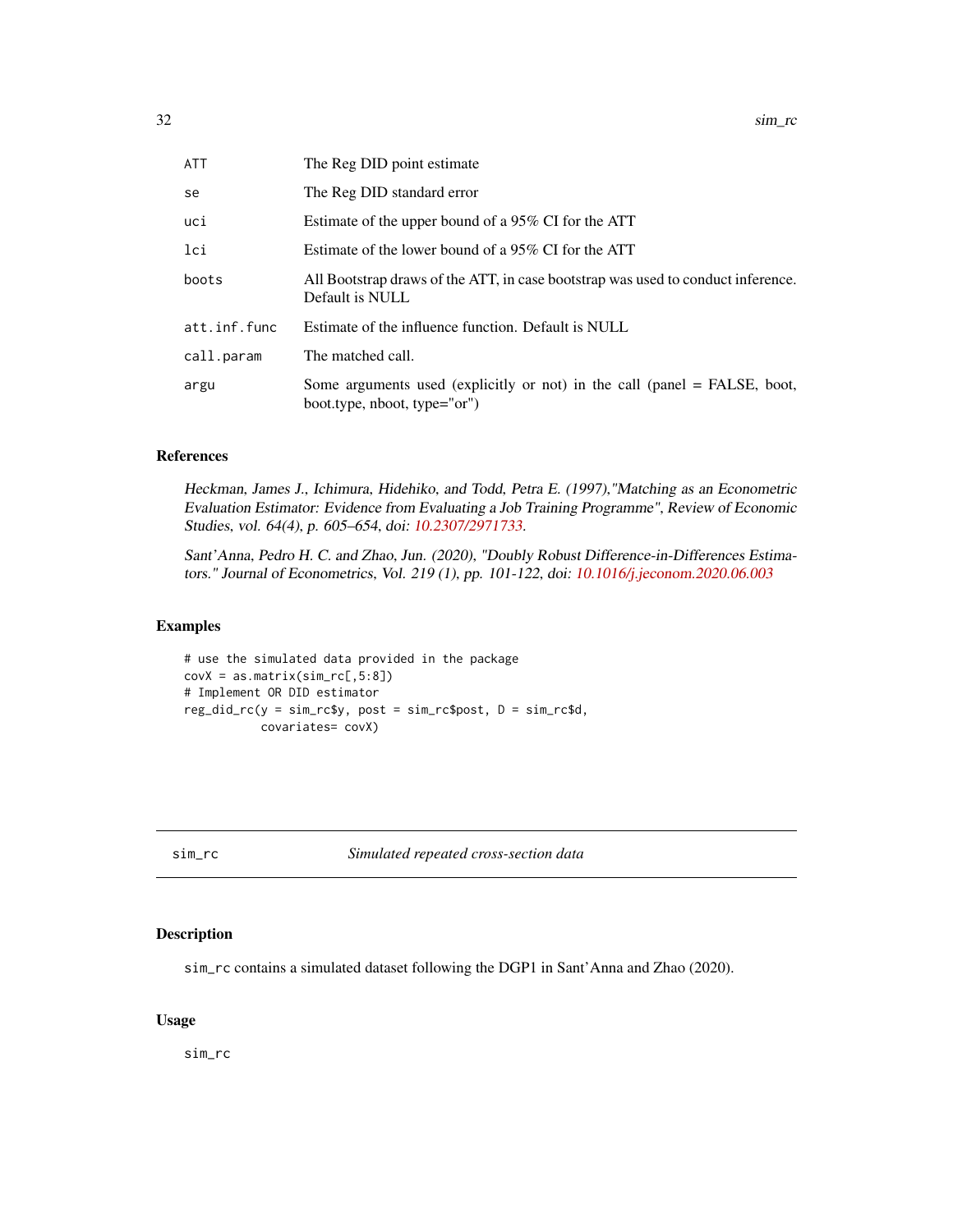#### <span id="page-32-0"></span>Format

A data frame in "long" format with 1000 observations on the following and 8 variables:

id unique identifier for each cross-sectional unit.

- post an indicator variable for post-treatment period (1 if post, 0 if pre treatment period).
- y outcome of interest
- d an indicator variable for treatment group. Equal to 1 if experience treatment in the post-treatment period; equal to 0 if never experience treatment.
- x1 Covariate z1 in Sant'Anna and Zhao(2020)
- x2 Covariate z2 in Sant'Anna and Zhao(2020)
- x3 Covariate z3 in Sant'Anna and Zhao(2020)
- x4 Covariate z4 in Sant'Anna and Zhao(2020)

#### Source

Sant'Anna and Zhao (2020)

### References

Sant'Anna, Pedro H. C. and Zhao, Jun. (2020), "Doubly Robust Difference-in-Differences Estimators." Journal of Econometrics, Vol. 219 (1), pp. 101-122, doi: [10.1016/j.jeconom.2020.06.003](https://doi.org/10.1016/j.jeconom.2020.06.003)

| std_ipw_did_panel | Standardized inverse probability weighted DiD estimator, with panel |
|-------------------|---------------------------------------------------------------------|
|                   | data                                                                |

### Description

std\_ipw\_did\_panel is used to compute inverse probability weighted (IPW) estimators for the ATT in difference-in-differences (DiD) setups with panel data. IPW weights are normalized to sum up to one, that is, the estimator is of the Hajek type.

#### Usage

```
std_ipw_did_panel(
 y1,
 y0,
  D,
  covariates,
  i.weights = NULL,
 boot = FALSE,
 boot.type = "weighted",
  nboot = NULL,inffunc = FALSE
)
```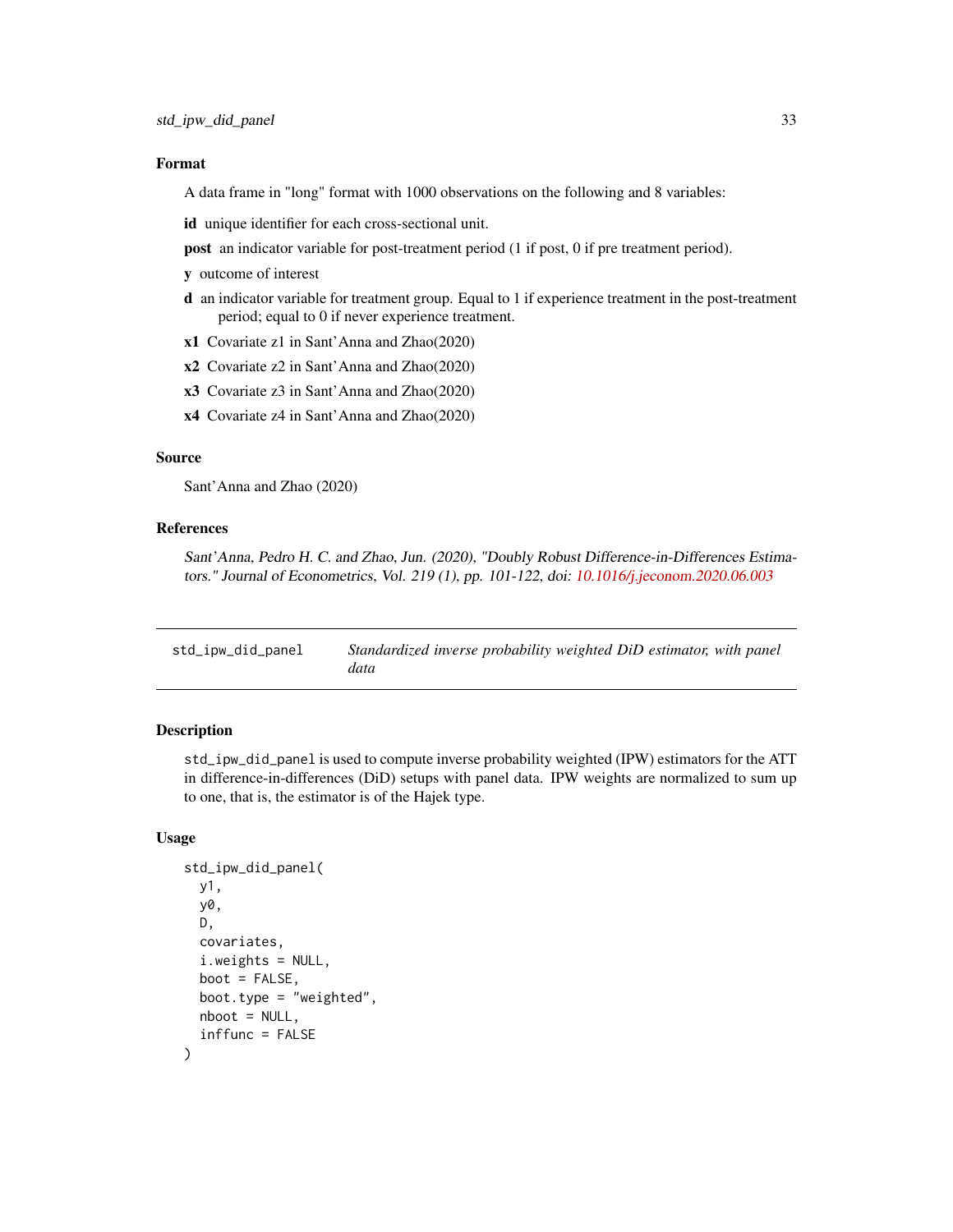## Arguments

| y1         | An $n \times 1$ vector of outcomes from the post-treatment period.                                                                                         |
|------------|------------------------------------------------------------------------------------------------------------------------------------------------------------|
| y0         | An $n \times 1$ vector of outcomes from the pre-treatment period.                                                                                          |
| D          | An $n \times 1$ vector of Group indicators (=1 if observation is treated in the post-<br>treatment, $=0$ otherwise).                                       |
| covariates | An $n \times k$ matrix of covariates to be used in the propensity score estimation. If<br>covariates = NULL, this leads to an unconditional DID estimator. |
| i.weights  | An $n \times 1$ vector of weights to be used. If NULL, then every observation has the<br>same weights.                                                     |
| boot       | Logical argument to whether bootstrap should be used for inference. Default is<br>FALSE.                                                                   |
| boot.type  | Type of bootstrap to be performed (not relevant if boot = FALSE). Options are<br>"weighted" and "multiplier". If boot = TRUE, default is "weighted".       |
| nboot      | Number of bootstrap repetitions (not relevant if boot = FALSE). Default is 999.                                                                            |
| inffunc    | Logical argument to whether influence function should be returned. Default is<br>FALSE.                                                                    |

## Value

A list containing the following components:

| ATT          | The IPW DID point estimate.                                                                                                    |
|--------------|--------------------------------------------------------------------------------------------------------------------------------|
| se           | The IPW DID standard error                                                                                                     |
| uci          | Estimate of the upper bound of a 95% CI for the ATT                                                                            |
| lci          | Estimate of the lower bound of a 95% CI for the ATT                                                                            |
| boots        | All Bootstrap draws of the ATT, in case bootstrap was used to conduct inference.<br>Default is NULL                            |
| att.inf.func | Estimate of the influence function. Default is NULL                                                                            |
| call.param   | The matched call.                                                                                                              |
| argu         | Some arguments used (explicitly or not) in the call (panel = TRUE, normalized<br>$=$ TRUE, boot, boot.type, nboot, type="ipw") |

## References

Abadie, Alberto (2005), "Semiparametric Difference-in-Differences Estimators", Review of Economic Studies, vol. 72(1), p. 1-19, doi: [10.1111/00346527.00321.](https://doi.org/10.1111/0034-6527.00321)

Sant'Anna, Pedro H. C. and Zhao, Jun. (2020), "Doubly Robust Difference-in-Differences Estimators." Journal of Econometrics, Vol. 219 (1), pp. 101-122, doi: [10.1016/j.jeconom.2020.06.003](https://doi.org/10.1016/j.jeconom.2020.06.003)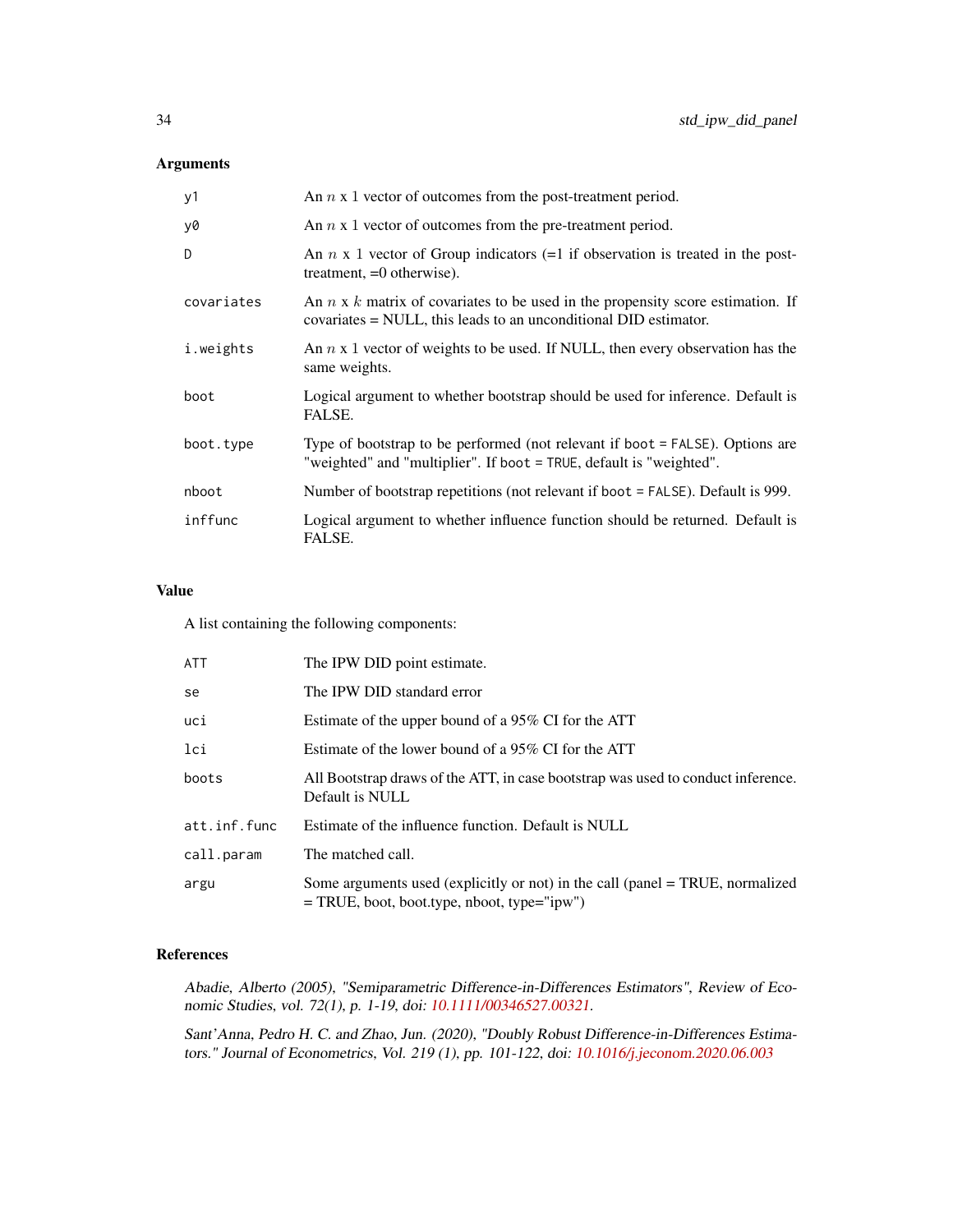## <span id="page-34-0"></span>std\_ipw\_did\_rc 35

#### Examples

```
# Form the Lalonde sample with CPS comparison group
eval_lalonde_cps <- subset(nsw, nsw$treated == \theta | nsw$sample == 2)
# Further reduce sample to speed example
set.seed(123)
unit_random <- sample(1:nrow(eval_lalonde_cps), 5000)
eval_lalonde_cps <- eval_lalonde_cps[unit_random,]
# Select some covariates
covX = as.matrix(cbind(eval_lalonde_cps$age, eval_lalonde_cps$educ,
                       eval_lalonde_cps$black, eval_lalonde_cps$married,
                       eval_lalonde_cps$nodegree, eval_lalonde_cps$hisp,
                       eval_lalonde_cps$re74))
# Implement normalized IPW DID with panel data
std_ipw_did_panel(y1 = eval_lalonde_cps$re78, y0 = eval_lalonde_cps$re75,
                D = eval_lalonde_cps$experimental,
                covariates = covX)
```
std\_ipw\_did\_rc *Standardized inverse probability weighted DiD estimator, with repeated cross-section data*

## **Description**

std\_ipw\_did\_rc is used to compute inverse probability weighted (IPW) estimators for the ATT in DID setups with stationary repeated cross-sectional data. IPW weights are normalized to sum up to one, that is, the estimator is of the Hajek type.

#### Usage

```
std_ipw_did_rc(
 y,
 post,
 D,
  covariates,
  i.weights = NULL,
 boot = FALSE,
 boot.type = "weighted",
 nboot = NULL,
  inffunc = FALSE
```

```
)
```
## Arguments

| <b>V</b> | An $n \times 1$ vector of outcomes from the both pre and post-treatment periods.                                                                                      |
|----------|-----------------------------------------------------------------------------------------------------------------------------------------------------------------------|
| post     | An $n \times 1$ vector of Post-Treatment dummies (post = 1 if observation belongs<br>to post-treatment period, and post $= 0$ if observation belongs to pre-treatment |
|          | period.)                                                                                                                                                              |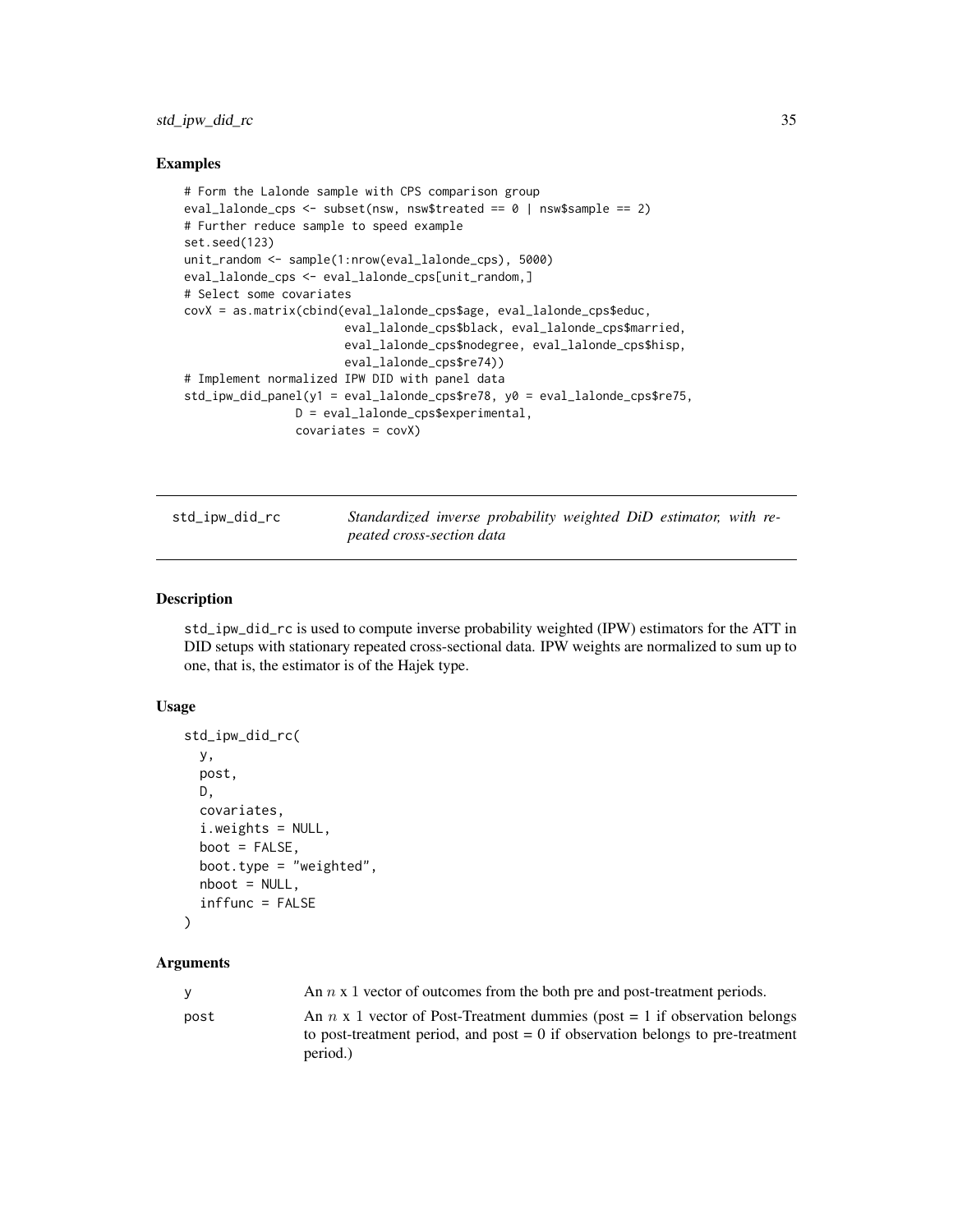| D          | An $n \times 1$ vector of Group indicators (=1 if observation is treated in the post-<br>treatment, $=0$ otherwise).                                       |
|------------|------------------------------------------------------------------------------------------------------------------------------------------------------------|
| covariates | An $n \times k$ matrix of covariates to be used in the propensity score estimation. If<br>covariates = NULL, this leads to an unconditional DID estimator. |
| i.weights  | An $n \times 1$ vector of weights to be used. If NULL, then every observation has the<br>same weights.                                                     |
| boot       | Logical argument to whether bootstrap should be used for inference. Default is<br>FALSE.                                                                   |
| boot.type  | Type of bootstrap to be performed (not relevant if boot = FALSE). Options are<br>"weighted" and "multiplier". If boot = TRUE, default is "weighted".       |
| nboot      | Number of bootstrap repetitions (not relevant if boot = FALSE). Default is 999.                                                                            |
| inffunc    | Logical argument to whether influence function should be returned. Default is<br>FALSE.                                                                    |

### Value

A list containing the following components:

| <b>ATT</b>   | The IPW DID point estimate.                                                                                                     |
|--------------|---------------------------------------------------------------------------------------------------------------------------------|
| se           | The IPW DID standard error                                                                                                      |
| uci          | Estimate of the upper bound of a 95% CI for the ATT                                                                             |
| lci          | Estimate of the lower bound of a 95% CI for the ATT                                                                             |
| boots        | All Bootstrap draws of the ATT, in case bootstrap was used to conduct inference.<br>Default is NULL                             |
| att.inf.func | Estimate of the influence function. Default is NULL                                                                             |
| call.param   | The matched call.                                                                                                               |
| argu         | Some arguments used (explicitly or not) in the call (panel = FALSE, normalized<br>$=$ TRUE, boot, boot.type, nboot, type="ipw") |

## References

Abadie, Alberto (2005), "Semiparametric Difference-in-Differences Estimators", Review of Economic Studies, vol. 72(1), p. 1-19, doi: [10.1111/00346527.00321.](https://doi.org/10.1111/0034-6527.00321)

Sant'Anna, Pedro H. C. and Zhao, Jun. (2020), "Doubly Robust Difference-in-Differences Estimators." Journal of Econometrics, Vol. 219 (1), pp. 101-122, doi: [10.1016/j.jeconom.2020.06.003](https://doi.org/10.1016/j.jeconom.2020.06.003)

## Examples

```
# use the simulated data provided in the package
covX = as.matrix(sin\_rc[, 5:8])# Implement normalized IPW DID estimator
std_ipw_did_rc(y = sim_rc$y, post = sim_rc$post, D = sim_rc$d,
               covariates= covX)
```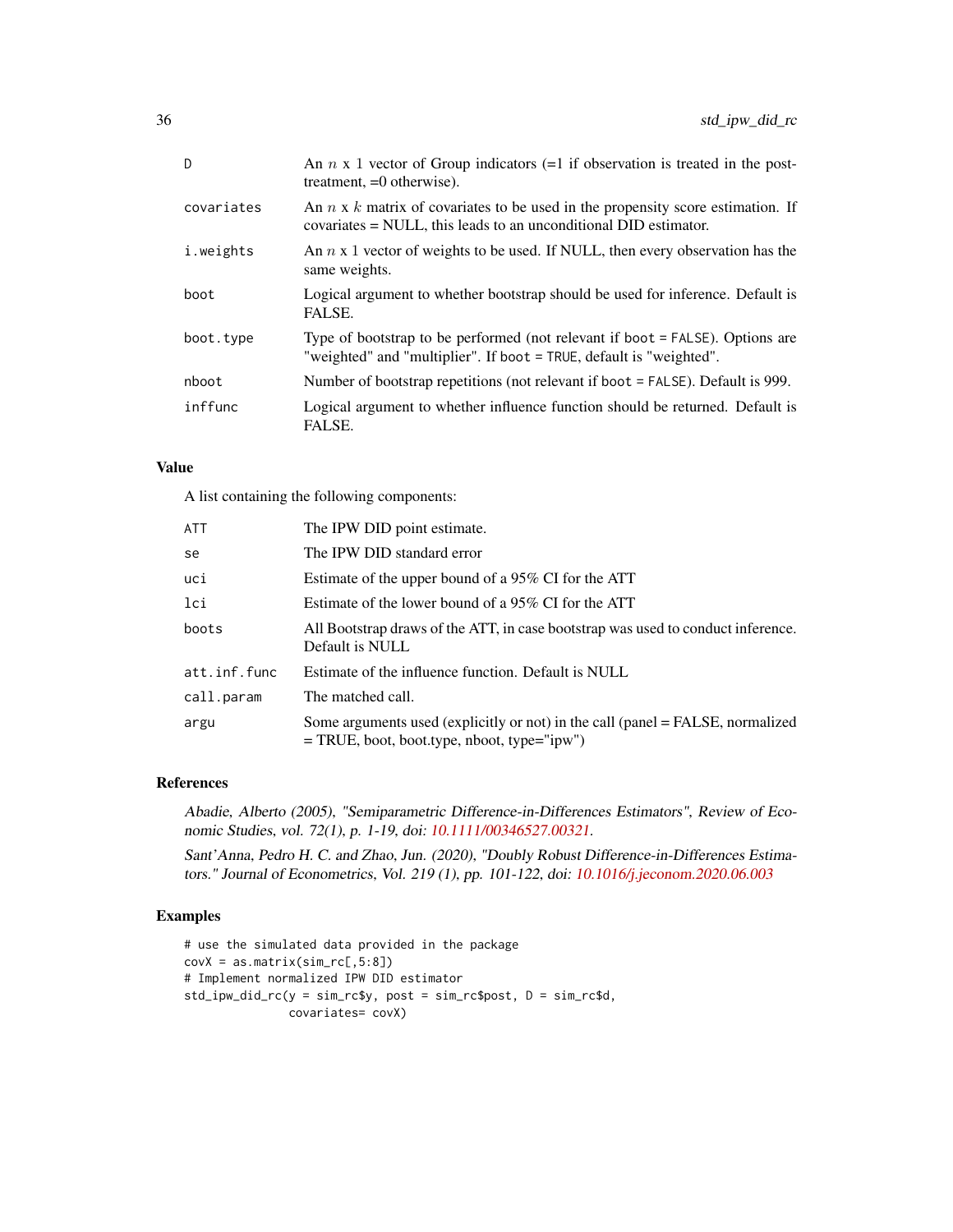<span id="page-36-0"></span>

## Description

twfe\_did\_panel is used to compute linear two-way fixed effects estimators for the ATT in differencein-differences (DiD) setups with panel data. As illustrated by Sant'Anna and Zhao (2020), this estimator generally do not recover the ATT. We encourage empiricists to adopt alternative specifications.

## Usage

```
twfe_did_panel(
 y1,
  y0,
 D,
  covariates,
  i.weights = NULL,
  boot = FALSE,
  boot.type = "weighted",
  nboot = NULL,inffunc = FALSE
\mathcal{L}
```
## Arguments

| y1         | An $n \times 1$ vector of outcomes from the post-treatment period.                                                                                   |
|------------|------------------------------------------------------------------------------------------------------------------------------------------------------|
| y0         | An $n \times 1$ vector of outcomes from the pre-treatment period.                                                                                    |
| D          | An $n \times 1$ vector of Group indicators (=1 if observation is treated in the post-<br>treatment, $=0$ otherwise).                                 |
| covariates | An $n \times k$ matrix of covariates to be used in the regression estimation.                                                                        |
| i.weights  | An $n \times 1$ vector of weights to be used. If NULL, then every observation has the<br>same weights.                                               |
| boot       | Logical argument to whether bootstrap should be used for inference. Default is<br>FALSE.                                                             |
| boot.type  | Type of bootstrap to be performed (not relevant if boot = FALSE). Options are<br>"weighted" and "multiplier". If boot = TRUE, default is "weighted". |
| nboot      | Number of bootstrap repetitions (not relevant if boot = FALSE). Default is 999.                                                                      |
| inffunc    | Logical argument to whether influence function should be returned. Default is<br>FALSE.                                                              |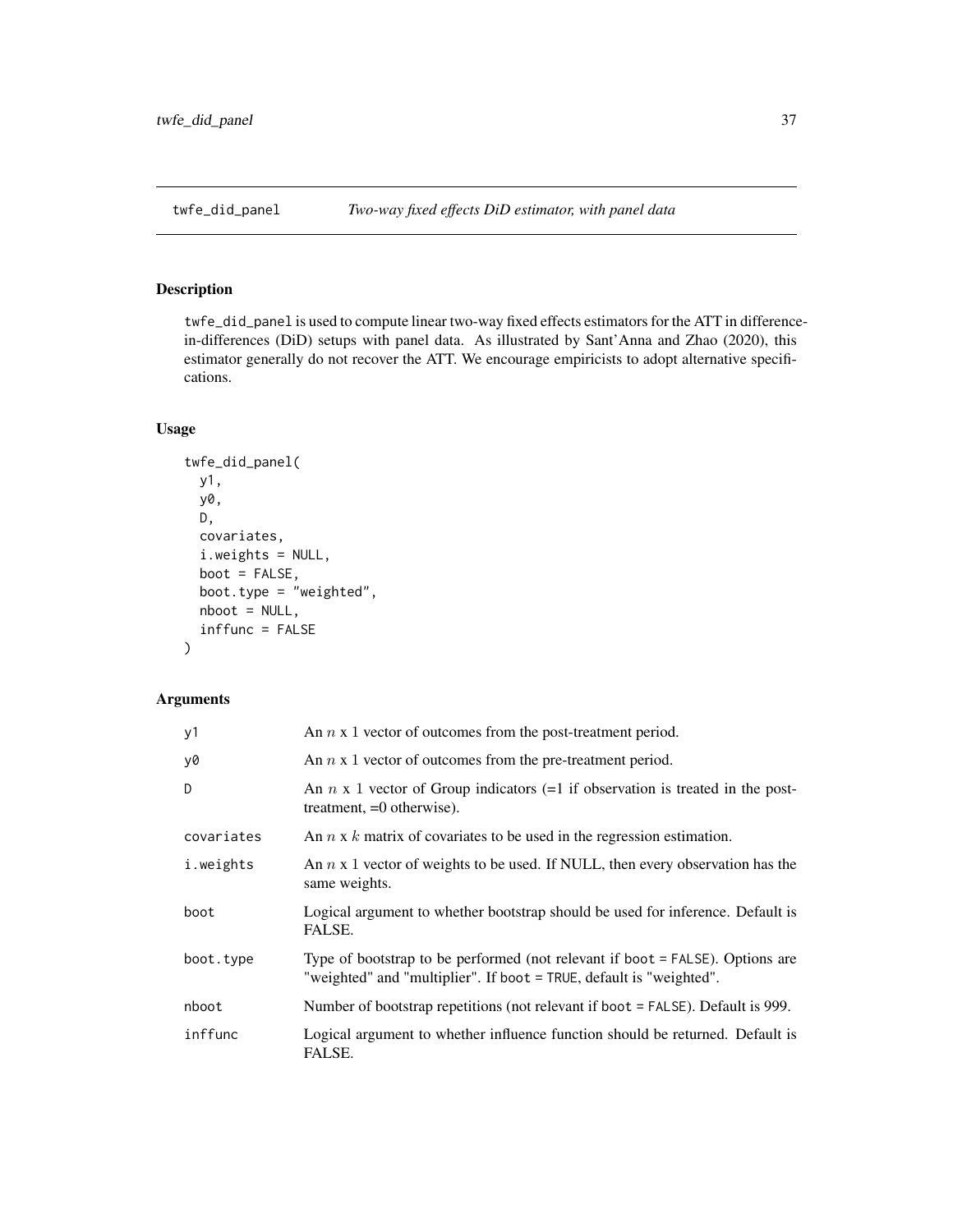<span id="page-37-0"></span>A list containing the following components:

| ATT          | The TWFE DID point estimate                                                                         |
|--------------|-----------------------------------------------------------------------------------------------------|
| se           | The TWFE DID standard error                                                                         |
| uci          | Estimate of the upper bound of a 95% CI for the TWFE parameter.                                     |
| lci          | Estimate of the lower bound of a 95% CI for the TWFE parameter.                                     |
| boots        | All Bootstrap draws of the ATT, in case bootstrap was used to conduct inference.<br>Default is NULL |
| att.inf.func | Estimate of the influence function. Default is NULL                                                 |

#### Examples

```
# Form the Lalonde sample with CPS comparison group
eval_lalonde_cps <- subset(nsw, nsw$treated == 0 | nsw$sample == 2)
# Further reduce sample to speed example
set.seed(123)
unit_random <- sample(1:nrow(eval_lalonde_cps), 5000)
eval_lalonde_cps <- eval_lalonde_cps[unit_random,]
# Select some covariates
covX = as.matrix(cbind(eval_lalonde_cps$age, eval_lalonde_cps$educ,
                       eval_lalonde_cps$black, eval_lalonde_cps$married,
                       eval_lalonde_cps$nodegree, eval_lalonde_cps$hisp,
                       eval_lalonde_cps$re74))
# Implement TWFE DID with panel data
twfe_did_panel(y1 = eval_lalonde_cps$re78, y0 = eval_lalonde_cps$re75,
               D = eval_lalonde_cps$experimental,
               covariates = covX)
```
twfe\_did\_rc *Two-way fixed effects DiD estimator, with repeated cross-section data*

#### Description

twfe\_did\_rc is used to compute linear two-way fixed effects estimators for the ATT in differencein-differences (DiD) setups with stationary repeated cross-sectional data. As illustrated by Sant'Anna and Zhao (2020),this estimator generally do not recover the ATT. We encourage empiricists to adopt alternative specifications.

## Usage

```
twfe_did_rc(
 y,
 post,
 D,
  covariates = NULL,
```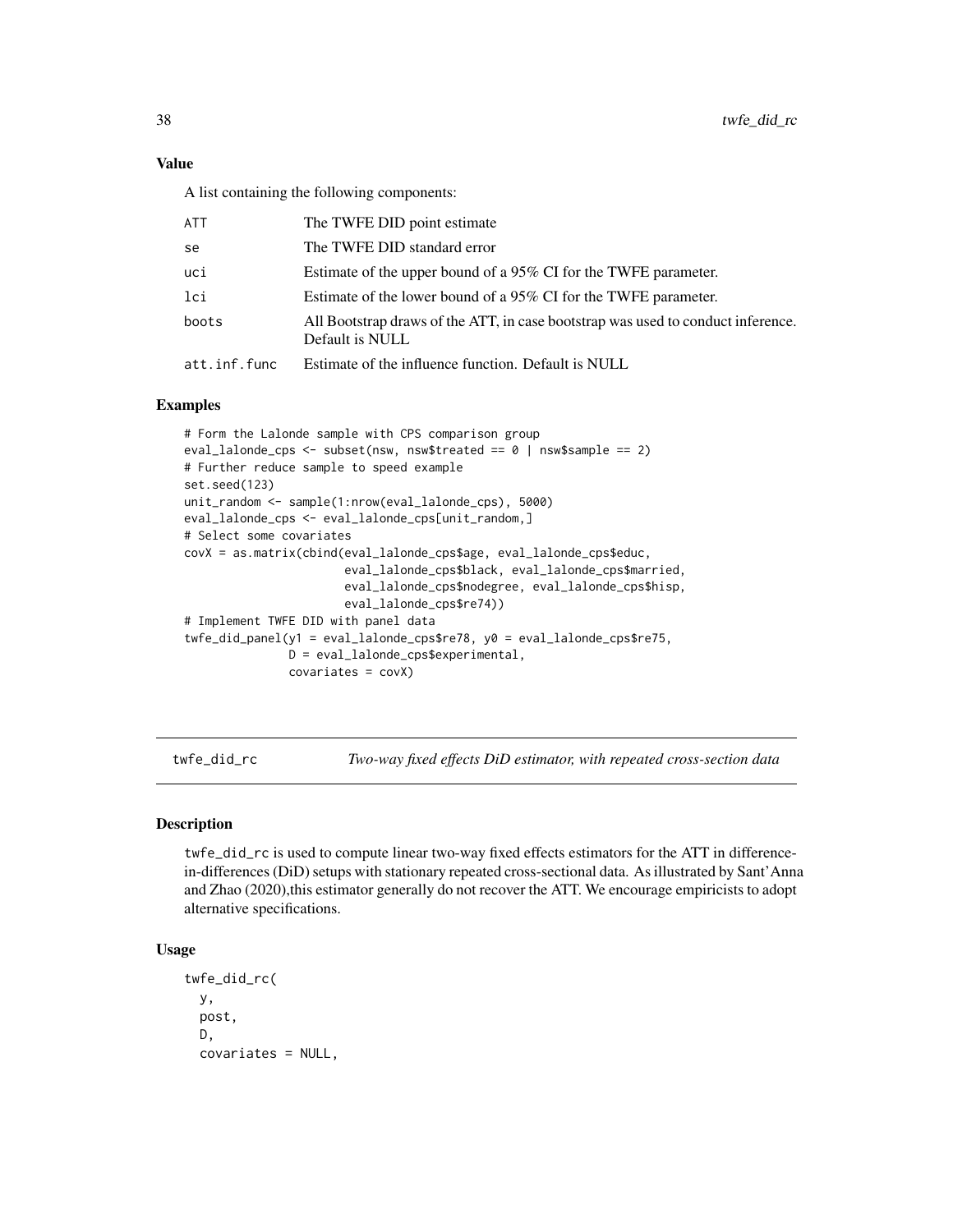## twfe\_did\_rc 39

```
i.weights = NULL,
 boot = FALSE,
 boot.type = "weighted",nboot = NULL,
 inffunc = FALSE
)
```
## Arguments

| У          | An $n \times 1$ vector of outcomes from the both pre and post-treatment periods.                                                                                                  |
|------------|-----------------------------------------------------------------------------------------------------------------------------------------------------------------------------------|
| post       | An $n \times 1$ vector of Post-Treatment dummies (post = 1 if observation belongs<br>to post-treatment period, and post $= 0$ if observation belongs to pre-treatment<br>period.) |
| D.         | An $n \times 1$ vector of Group indicators (=1 if observation is treated in the post-<br>treatment period, =0 otherwise).                                                         |
| covariates | An $n \times k$ matrix of covariates to be used in the regression estimation.                                                                                                     |
| i.weights  | An $n \times 1$ vector of weights to be used. If NULL, then every observation has the<br>same weights.                                                                            |
| boot       | Logical argument to whether bootstrap should be used for inference. Default is<br>FALSE.                                                                                          |
| boot.type  | Type of bootstrap to be performed (not relevant if boot = FALSE). Options are<br>"weighted" and "multiplier". If boot = TRUE, default is "weighted".                              |
| nboot      | Number of bootstrap repetitions (not relevant if boot = FALSE). Default is 999.                                                                                                   |
| inffunc    | Logical argument to whether influence function should be returned. Default is<br>FALSE.                                                                                           |

## Value

A list containing the following components:

| <b>ATT</b>   | The TWFE DID point estimate                                                                         |
|--------------|-----------------------------------------------------------------------------------------------------|
| se           | The TWFE DID standard error                                                                         |
| uci          | Estimate of the upper bound of a 95% CI for the TWFE parameter.                                     |
| lci          | Estimate of the lower bound of a 95% CI for the TWFE parameter.                                     |
| boots        | All Bootstrap draws of the ATT, in case bootstrap was used to conduct inference.<br>Default is NULL |
| att.inf.func | Estimate of the influence function. Default is NULL                                                 |

## Examples

```
# use the simulated data provided in the package
covX = as.matrix(sin\_rc[, 5:8])# Implement TWFE DID estimator (you probably should consider something else....)
twfe_did_rc(y = sim_rc$y, post = sim_rc$post, D = sim_rc$d,
          covariates= covX)
```